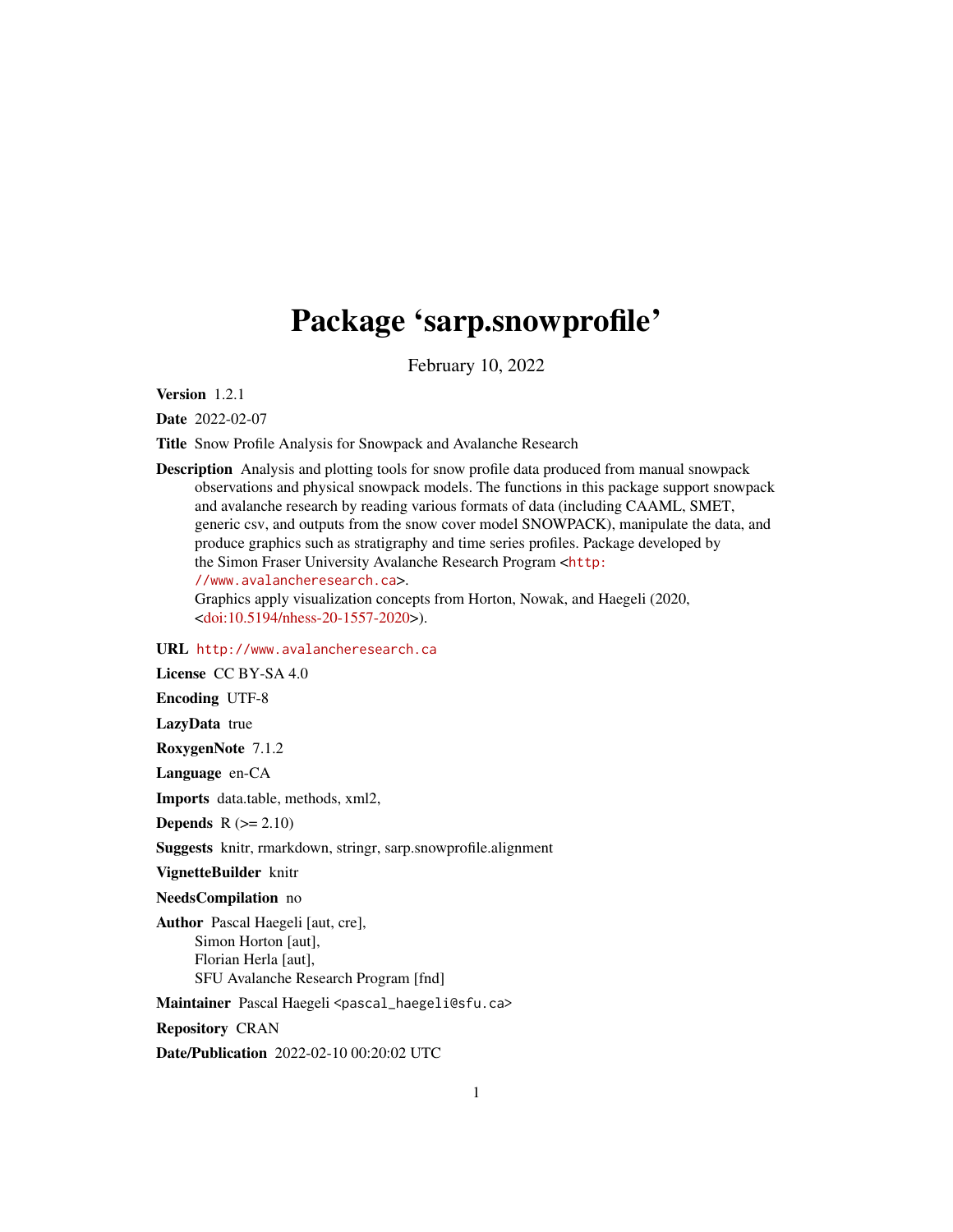# R topics documented:

|                   | 3              |
|-------------------|----------------|
|                   | $\overline{4}$ |
|                   | 5              |
|                   | 6              |
|                   | $\overline{7}$ |
|                   | 8              |
|                   | 9              |
|                   | 12             |
|                   | 12             |
|                   | 13             |
|                   | 14             |
|                   | 15             |
|                   | 16             |
|                   | 17             |
|                   | 18             |
|                   | 18             |
|                   | 19             |
|                   | 19             |
|                   | 20             |
|                   | 20             |
|                   | 21             |
|                   | 21             |
|                   | 22             |
|                   | 22             |
|                   | 24             |
|                   | 25             |
|                   | 27             |
|                   | 30             |
|                   | 31             |
|                   | 32             |
|                   |                |
|                   | 33             |
|                   | 34             |
|                   | 35             |
|                   | 36             |
|                   | 37             |
|                   | 38             |
|                   | 40             |
|                   | 41             |
|                   | 43             |
|                   | 45             |
|                   | 46             |
| snowprofile $Prf$ | 50             |
| snowprofilePro    | 51             |
| snowprofileSet    | 53             |
| snowprofileSno    | 53             |
|                   |                |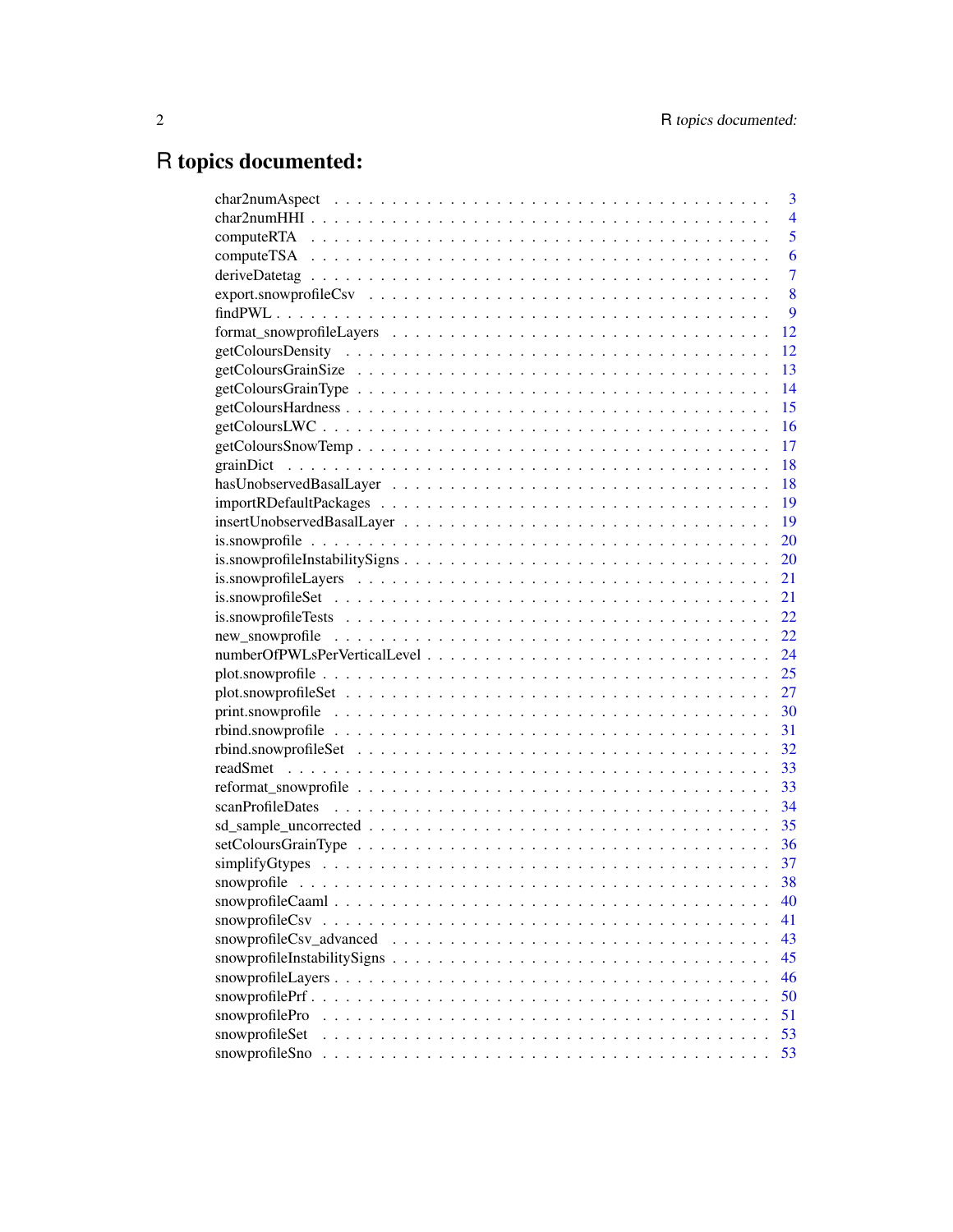## <span id="page-2-0"></span>char2numAspect 3

| Index | 64 |
|-------|----|
|       |    |
|       |    |
|       |    |
|       |    |
|       |    |
|       |    |
|       |    |
|       |    |
|       |    |
|       |    |
|       |    |
|       |    |

char2numAspect *Conversion of character Aspects to numeric Aspects*

## Description

Convert character aspects (of snow profile locations) to numeric values. For example, Aspect "N" (north) becomes 0 degrees azimuth.

#### Usage

```
char2numAspect(charAspect)
```
## Arguments

charAspect Character string of aspect location, i.e., one of • c("N","NE","NNE","ENE","E","ESE","SE","SSE","S","SSW","SW","WSW","W","WNW","NW")

#### Value

Float value of numeric aspect location, North =  $0$  degree,  $S = 180$  degree

## Author(s)

fherla

```
char2numAspect("W")
char2numAspect("WNW")
char2numAspect(c("N", NA, "NA", "NE"))
```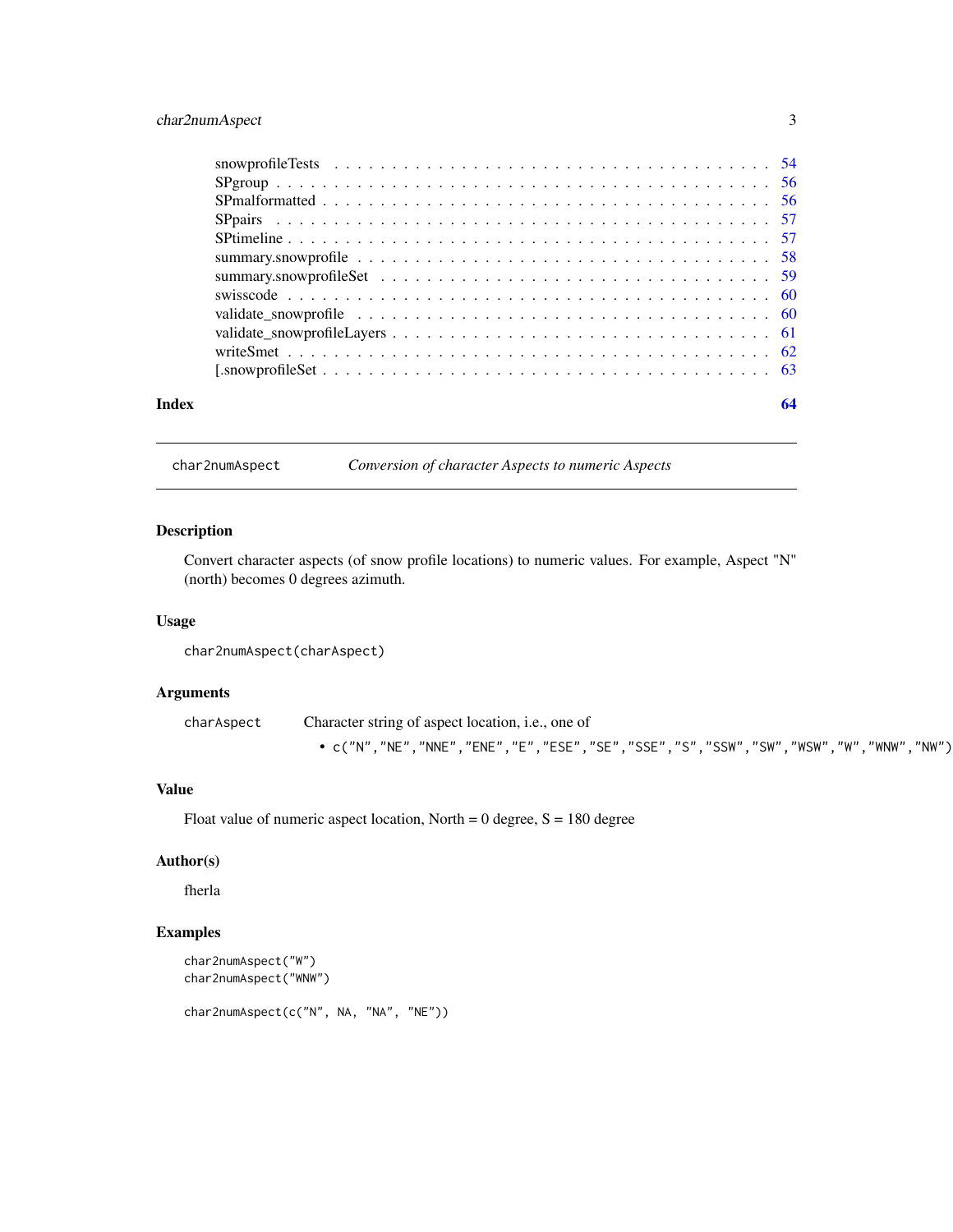<span id="page-3-1"></span><span id="page-3-0"></span>

Convert character hand hardness index (HHI) of snow layers to numeric values. For example, hand hardness Fist becomes 1, Ice becomes 6.

## Usage

char2numHHI(charHHI)

## Arguments

| charHHI | Character string of hand hardness level, <i>i.e.</i> , one of                |
|---------|------------------------------------------------------------------------------|
|         | • Fist 'F', 4 Fingers '4F', 1 Finger '1F', Pencil 'P', Knife 'K', or Ice 'I' |
|         | • intermediate values allowed, e.g. $'F+'$ , $'IF-'$ , $'F-4F'$              |

## Value

Float value of numeric hand hardness level between 1 and 6.

## Author(s)

fherla

```
char2numHHI('F+')
char2numHHI('F-')
char2numHHI('F-4F')
## not meaningful:
this_throws_error <- TRUE
if (!this_throws_error) {
char2numHHI('F-P')
}
```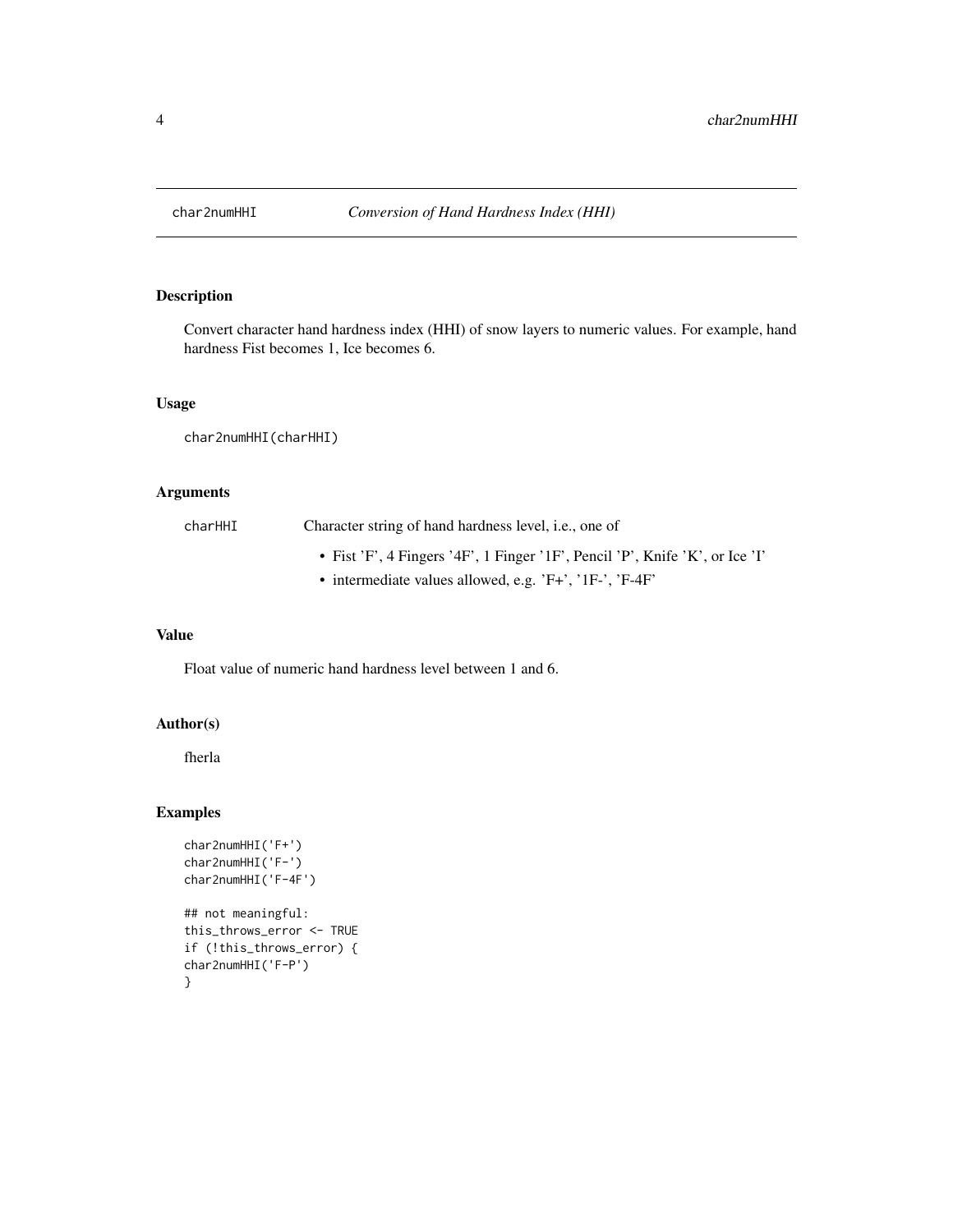<span id="page-4-1"></span><span id="page-4-0"></span>Monti, F., & Schweizer, J. (2013). A relative difference approach to detect potential weak layers within a snow profile. Proceedings of the 2013 International Snow Science Workshop, Grenoble, France, 339–343. Retrieved from https://arc.lib.montana.edu/snow-science/item.php?id=1861

#### Usage

```
computeRTA(profile, target = c("interface", "layer"))
```
## Arguments

| profile | a snowprofile object, whose layer properties are entirely known (i.e., no NAs in<br>gtype, hardness, gsize allowed!) |
|---------|----------------------------------------------------------------------------------------------------------------------|
| target  | Do you want to compute the index for the layers or for the layer interfaces?<br>defaults to both.                    |

#### Value

the snowprofile object is returned with new layer properties describing the index. The index ranges between [0, 1], whereas values > 0.8 indicate structurally unstable layers/interfaces.

#### Author(s)

fherla

## See Also

[computeTSA](#page-5-1)

```
sp <- computeRTA(SPpairs$B_modeled1)
plot(sp, TempProfile = FALSE, main = "RTA")
lines(sp$layers$rta*5, sp$layers$height - 0.5*sp$layers$thickness, type = "b", xlim = c(0, 5))
lines(sp$layers$rta_interface*5, sp$layers$height, type = "b", xlim = c(0, 5), col = "red")
abline(h = sp$layers{} height, lty = "dotted", col = "grey")abline(v = 0.8*5, lty = "dashed")
```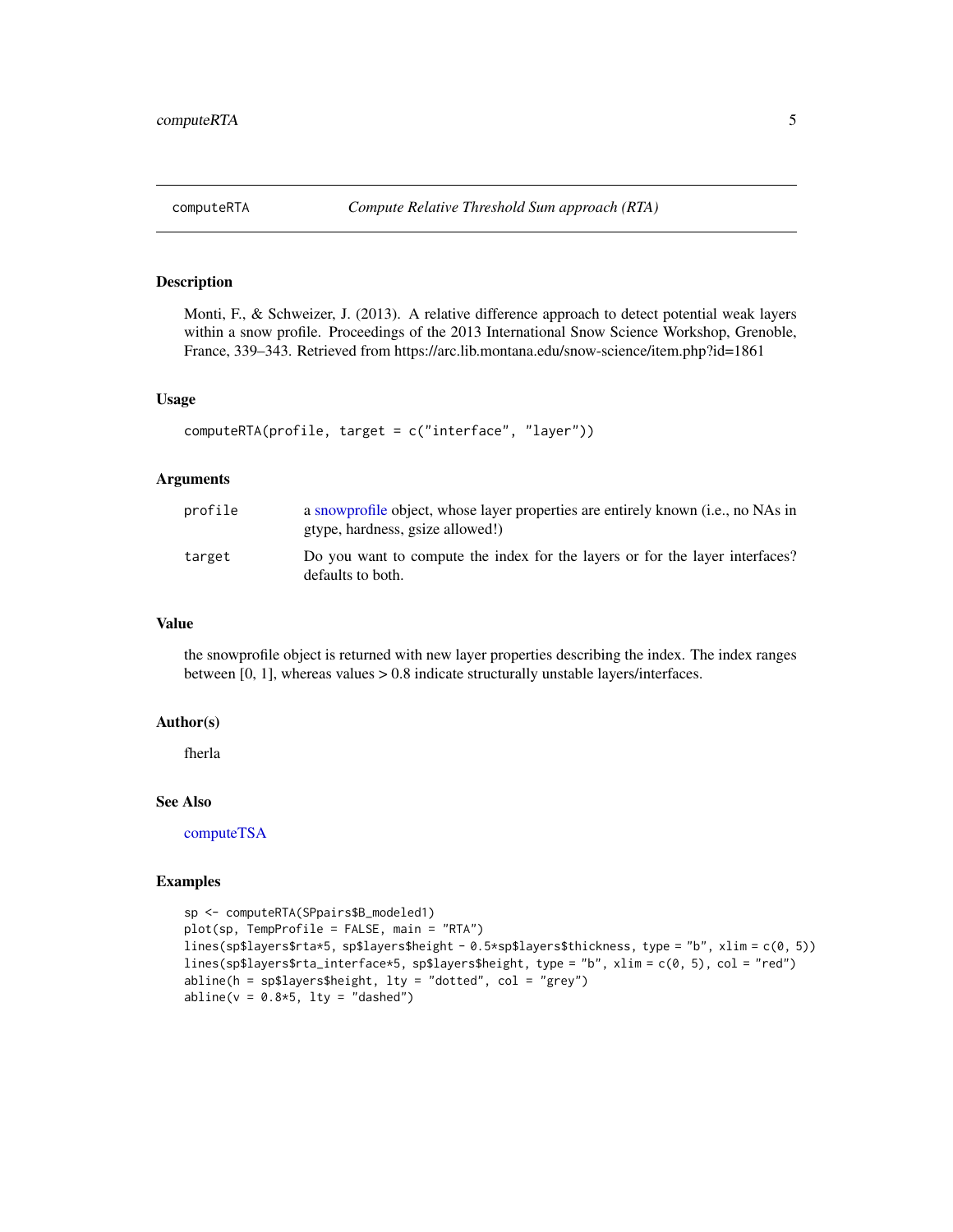<span id="page-5-1"></span><span id="page-5-0"></span>

This routine computes the traditional lemons (german 'Nieten') based on absolute thresholds. Since the thresholds are defined in Monti (2014) with different thresholds for manual versus observed profiles, this routine switches between the appropriate thresholds based on the \$type field of the input profile. While manual and whiteboard profiles get one set of thresholds, modeled, vstation, and aggregate type profiles get another set.

#### Usage

```
computeTSA(profile, target = c("interface", "layer"))
```
#### Arguments

| profile | a snowprofile object                                                                              |
|---------|---------------------------------------------------------------------------------------------------|
| target  | Do you want to compute the index for the layers or for the layer interfaces?<br>defaults to both. |

#### Value

the snowprofile object is returned with new layer properties describing the threshold sums. The TSA sums up to 6 indicators, whereas  $>= 5$  indicators indicate structurally unstable layers/interfaces.

#### Author(s)

fherla

#### References

Schweizer, J., & Jamieson, J. B. (2007). A threshold sum approach to stability evaluation of manual snow profiles. Cold Regions Science and Technology, 47(1–2), 50–59. https://doi.org/10.1016/j.coldregions.2006.08.011

Monti, F., Schweizer, J., & Fierz, C. (2014). Hardness estimation and weak layer detection in simulated snow stratigraphy. Cold Regions Science and Technology, 103, 82–90. https://doi.org/10.1016/j.coldregions.2014.03.009

#### See Also

[computeRTA](#page-4-1)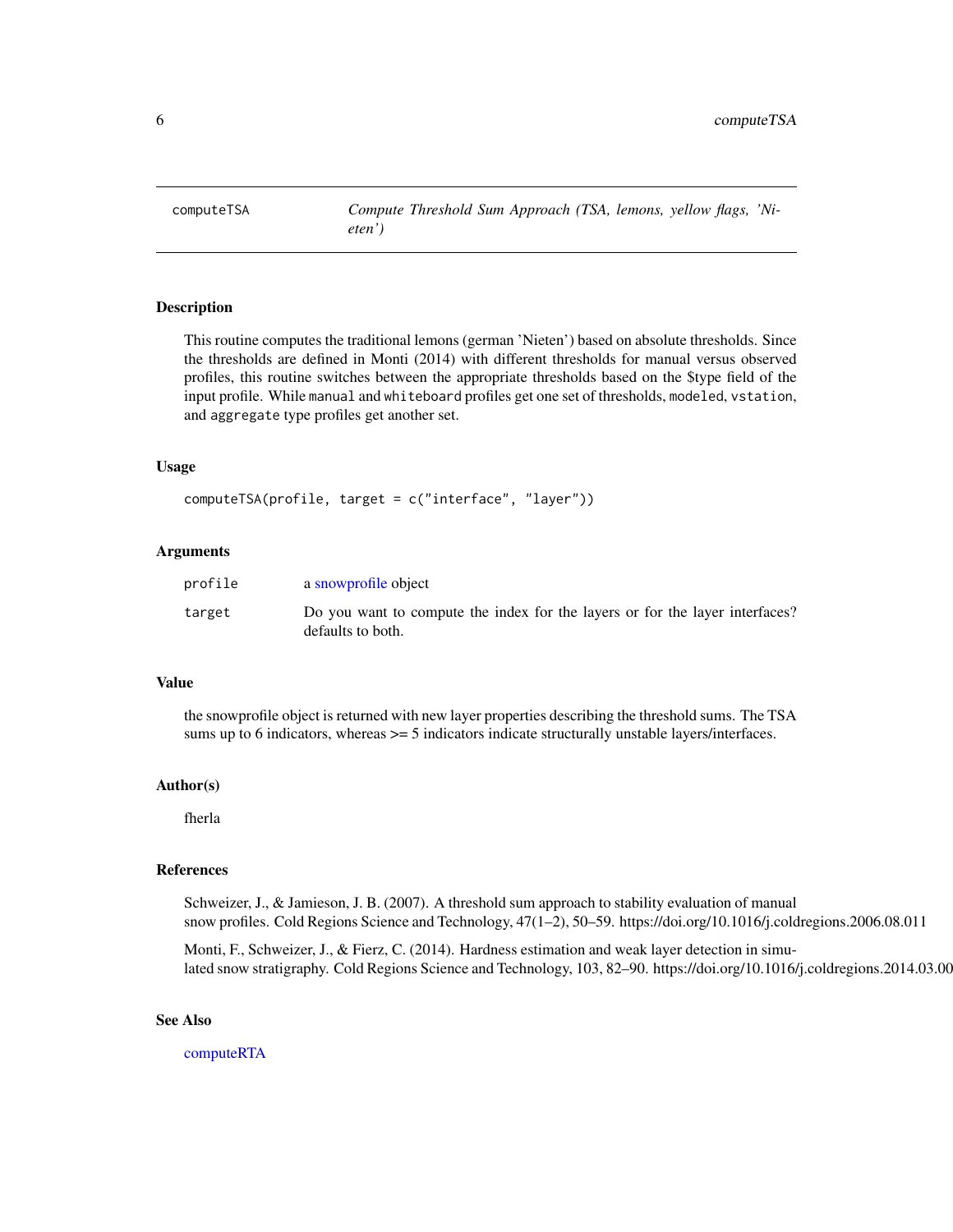## <span id="page-6-0"></span>deriveDatetag 7

#### Examples

```
sp <- computeTSA(SPpairs$B_modeled1)
plot(sp, TempProfile = FALSE, main = "TSA")
lines(sp$layers$tsa/6*5,
      sp$layers$height - 0.5*sp$layers$thickness, type = "b", xlim = c(0, 5))
lines(sp$layers$tsa_interface/6*5, sp$layers$height, type = "b", xlim = c(0, 5), col = "red")
abline(h = sp$layers{} height, 1ty = "dotted", col = "grey")abline(v = 5/6*5, lty = "dashed")
```
deriveDatetag *Derive datetag from deposition dates in simulated profiles*

## Description

This routine derives the datetags of simulated snow profile layers from deposition dates. Datetags usually are deposition dates for crust layers, and burial dates for other weak layers (e.g., SH, FC). If no datetags can be derived, a datetag column of NAs will nevertheless be added to the snowprofile layers. The routine also adds a bdate column for burial dates that are calculated along the way.

#### Usage

```
deriveDatetag(x)
```
#### Arguments

x a [snowprofile](#page-37-1) or [snowprofileLayers](#page-45-1) object

## Value

The x object will be returned with added columns datetag and bdate (i.e., either as snowprofile, or snowprofileLayers)

## Author(s)

fherla

#### Examples

## This is not the most meaningful example, but it nicely illustrates the routine: print(SPpairs\$A\_manual)

print(deriveDatetag(SPpairs\$A\_manual))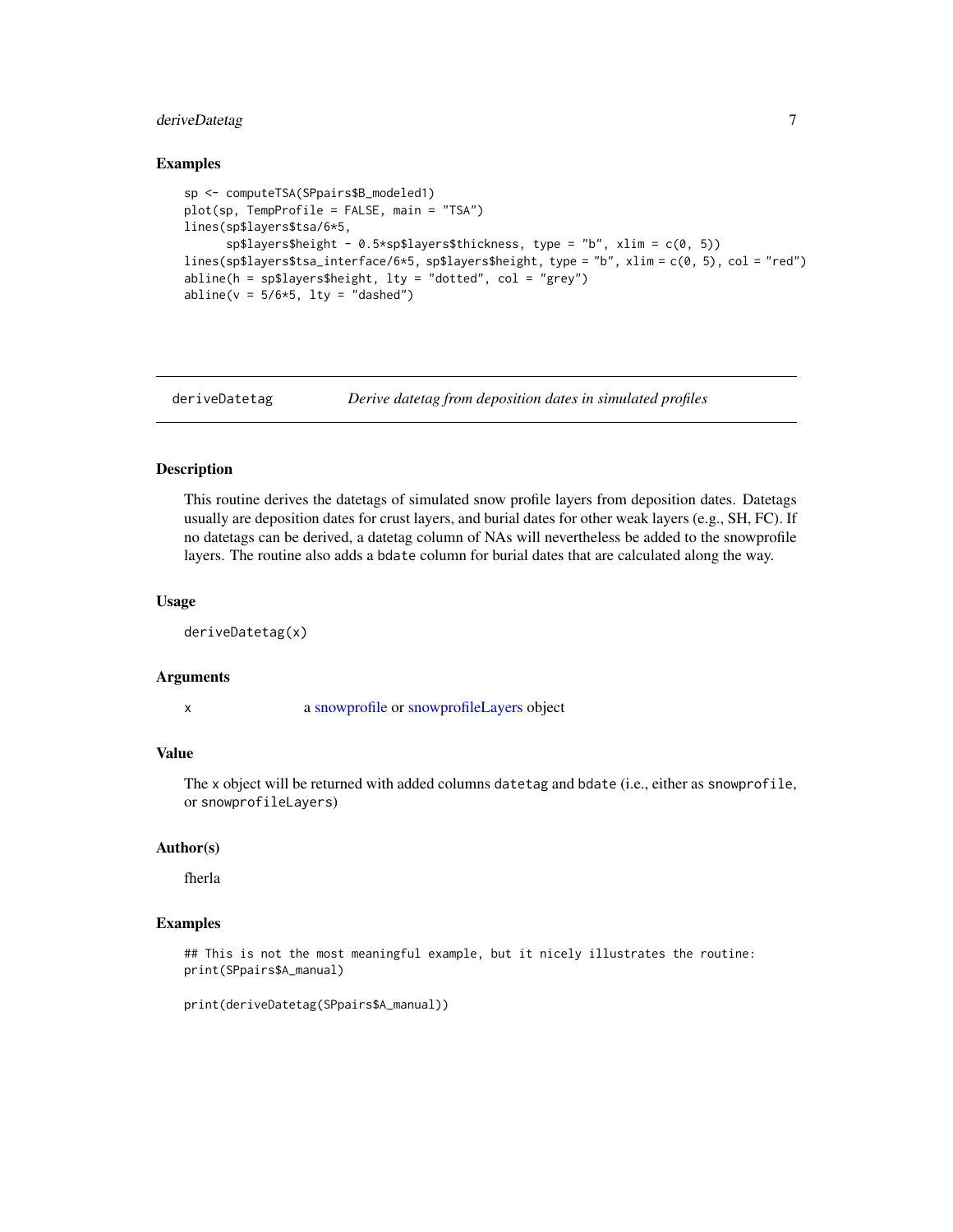<span id="page-7-0"></span>export.snowprofileCsv *Export or write a snowprofile object to a CSV table*

## Description

Export or write a snowprofile object to a CSV table

#### Usage

```
export.snowprofileCsv(
 profile,
  filename = stop("filename must be provided"),
  sep = ","export.all = "Layers",
  variables = NA
\mathcal{L}
```
## Arguments

| profile    | snowprofile object                                                                                                                                                                                                                                                                                                                                                                  |
|------------|-------------------------------------------------------------------------------------------------------------------------------------------------------------------------------------------------------------------------------------------------------------------------------------------------------------------------------------------------------------------------------------|
| filename   | character string, e.g. 'path/to/file.csv'                                                                                                                                                                                                                                                                                                                                           |
| sep        | csy column separator as character string                                                                                                                                                                                                                                                                                                                                            |
| export.all | one of TRUE, FALSE, 'Layers': export all variables of the snowprofile object to<br>the csy table?                                                                                                                                                                                                                                                                                   |
|            | If 'Layers', then all layer variables of the snowprofile will be exported.                                                                                                                                                                                                                                                                                                          |
| variables  | A tag-value list of the format, e.g. height $=$ 'height_top', to specify column<br>names of specific variables, to customize column order, and/or to include spe-<br>cific profile meta data if $export$ . all == 'Layers' (e.g. easily include the meta<br>data station id). Note that the tags of the tag-value list need to correspond to<br>elements of the snowprofile object. |

#### Details

Note that existing files with the specified filename will be overwritten without warning!

## Value

Writes csv file to disk, no return value in R

## Author(s)

fherla

## See Also

[snowprofileCsv](#page-40-1)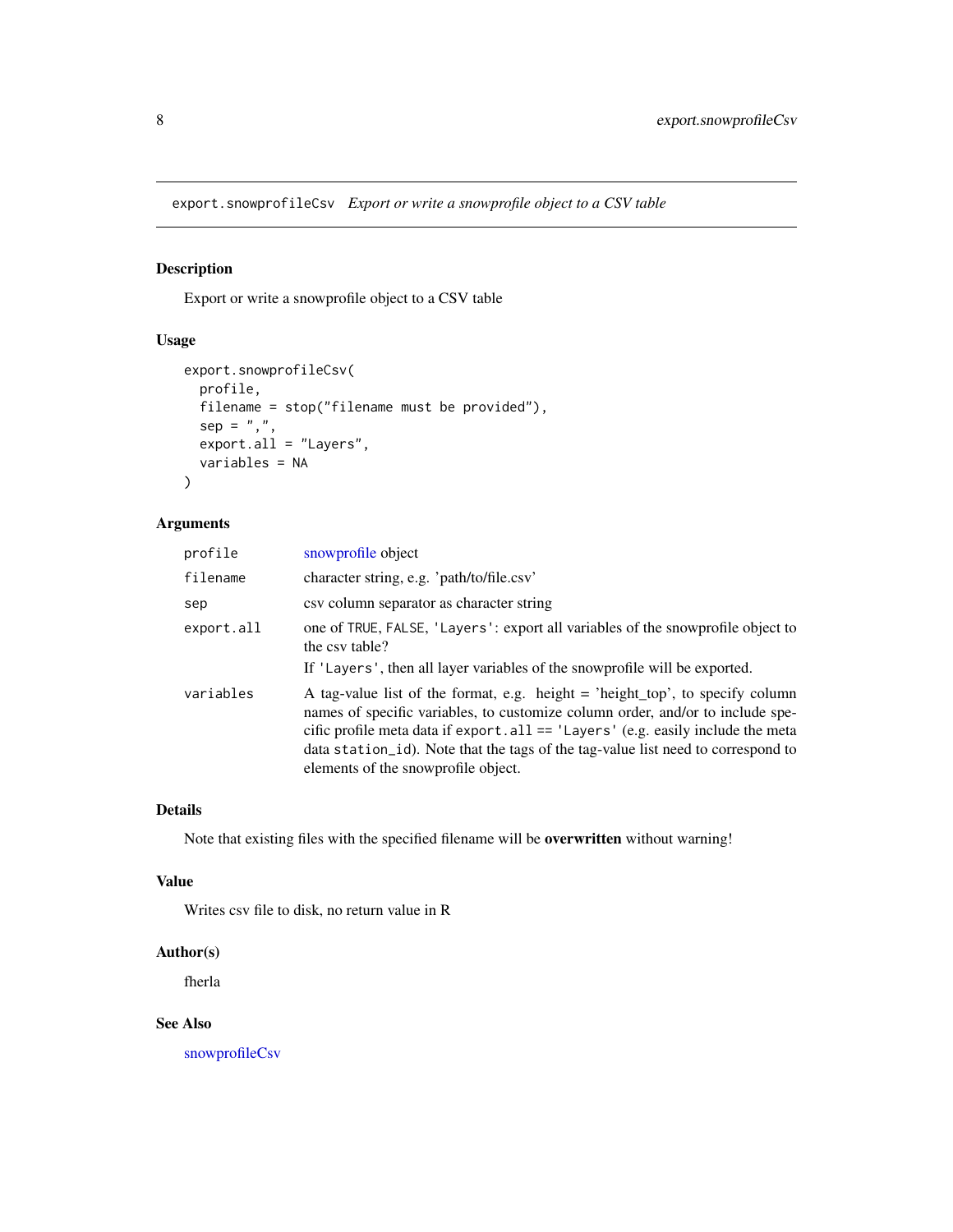#### <span id="page-8-0"></span>findPWL 9

#### Examples

```
## export an entire snowprofile object:
export.snowprofileCsv(SPpairs$A_manual, filename = file.path(tempdir(), 'file.csv'),
                      export.all = TRUE)
## export only the layer properties of a snowprofile object,
# and change the column order with few column names:
# All layer variables will be exported, but the three ones provided in 'variables'
# will be the first three columns of the csv table, and their column names will be changed
# accordingly.
export.snowprofileCsv(SPpairs$A_manual, filename = file.path(tempdir(), 'file.csv'),
                     export.all = 'Layers',
                      variables = list(height = 'height_top', hardness = 'hardness',
                                       gtype = 'gt1')## export all layer properties of a snowprofile object plus the station ID:
export.snowprofileCsv(SPpairs$A_manual, filename = file.path(tempdir(), 'file.csv'),
                     export. all = 'Layers', variables = list(station_id = 'station_id'))## check the content of the exported csv file:
csv_content <- read.csv(file.path(tempdir(), 'file.csv'))
head(csv_content)
## or re-import the csv file as snowprofile object:
csv_snowprofile <- snowprofileCsv(file.path(tempdir(), 'file.csv'))
print(csv_snowprofile)
```
<span id="page-8-1"></span>findPWL *Find layers of interest (e.g. PWLs) in snowprofile(Layers)*

#### <span id="page-8-2"></span>Description

Find one or more layers of interest, such as persistent weak layers (PWL) in a snowprofile or snowprofileLayers object based on combinations of grain type, datetag, grain size, and stability indices (TSA/ RTA) of the layer. The routine can also be used for searching for crusts (or any other grain types).

#### Usage

```
findPWL(
  x,
 pwl_gtype = c("SH", "DH"),
```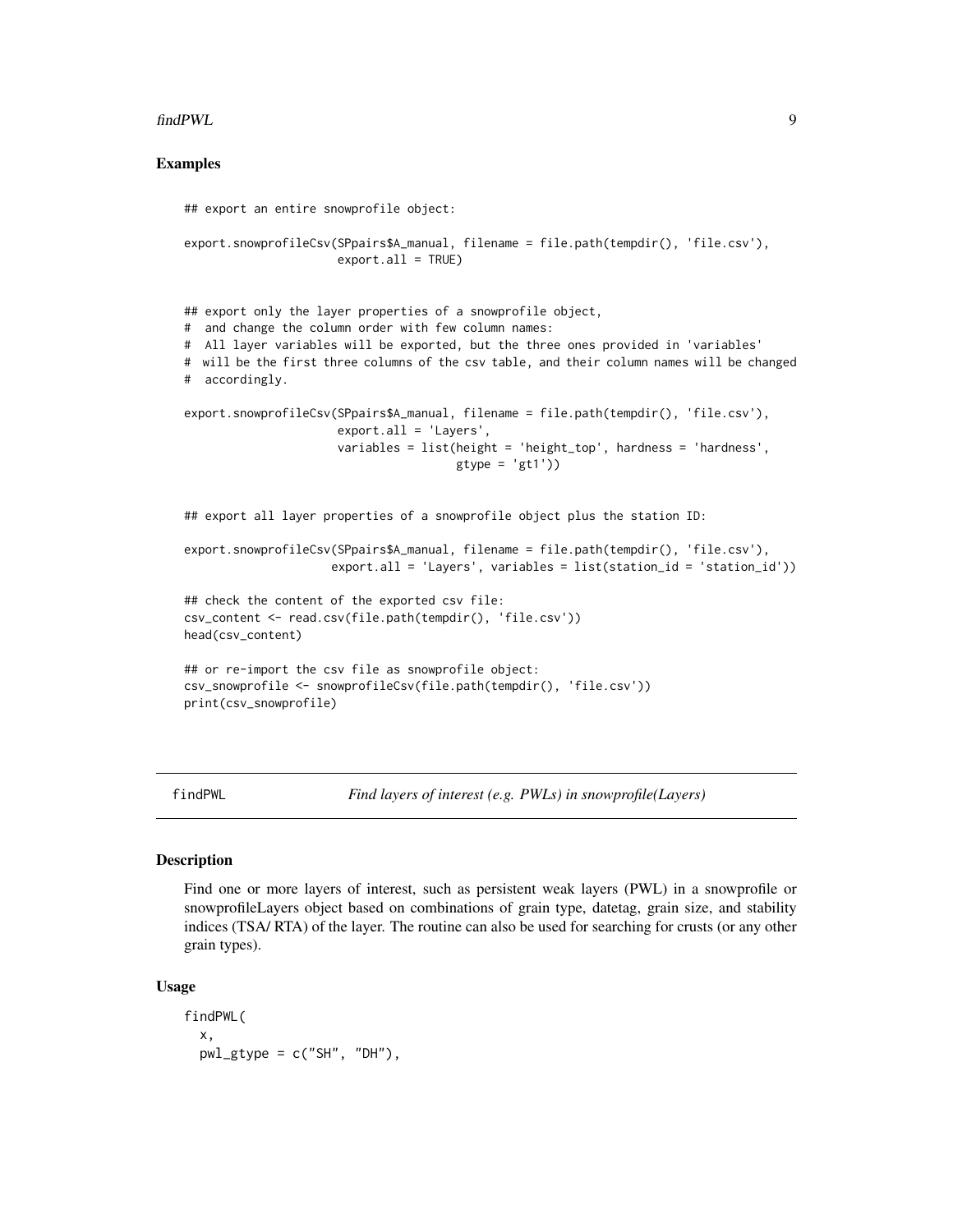```
pwl_date = NA,
  date_range_earlier = as.difftime(5, units = "days"),
  date_range\_later = as.difftime(0, units = "days"),bdate_range_earlier = as.difftime(1, units = "days"),
  bdate_range_later = as.difftime(1, units = "days"),
  threshold_gtype = pwl_gtype,
  threshold_gsize = NA,
  threshold_TSA = NA,
  threshold_RTA = NA,
  threshold_NA = TRUE
\mathcal{L}
```
 $labelPWL}(x, ...)$ 

## Arguments

| х                   | snowprofile or snowprofileLayers object                                                                                                                                          |  |
|---------------------|----------------------------------------------------------------------------------------------------------------------------------------------------------------------------------|--|
| pwl_gtype           | a vector of grain types of interest                                                                                                                                              |  |
| pwl_date            | a date of interest given as character ('YYYY-MM-DD') or as POSIXct; set to<br>NA to ignore dates.                                                                                |  |
| date_range_earlier  |                                                                                                                                                                                  |  |
|                     | a difftime object that defines a date search window prior to pwl_date. This date<br>range is applied to ddates (deposition dates), or if these are not available to<br>datetags. |  |
| date_range_later    |                                                                                                                                                                                  |  |
|                     | analogous to date_range_earlier                                                                                                                                                  |  |
| bdate_range_earlier |                                                                                                                                                                                  |  |
|                     | analogous to date_range_earlier, but applied to bdates (burial dates).                                                                                                           |  |
| bdate_range_later   |                                                                                                                                                                                  |  |
|                     | analogous to bdate_range_earlier.                                                                                                                                                |  |
| threshold_gtype     |                                                                                                                                                                                  |  |
|                     | specific grain types that are only deemed a PWL if they pass a certain threshold<br>(see next parameters)                                                                        |  |
| threshold_gsize     |                                                                                                                                                                                  |  |
|                     | a threshold grain size in order to deem threshold_gtype a PWL; set to NA to<br>ignore grain sizes.                                                                               |  |
| threshold_TSA       | a threshold TSA value (see compute TSA) in order to deem threshold_gtype a<br>PWL; set to NA to ignore TSA.                                                                      |  |
| threshold_RTA       | a threshold RTA value (see computeRTA) in order to deem threshold_gtype a<br>PWL; set to NA to ignore RTA.                                                                       |  |
| threshold_NA        | if the threshold you want to apply to threshold_gtype is NA, do you then want<br>to deem the layer a PWL (i.e., set TRUE) or not (i.e., set to FALSE)?                           |  |
| .                   | passed on to findPWL                                                                                                                                                             |  |

<span id="page-9-0"></span>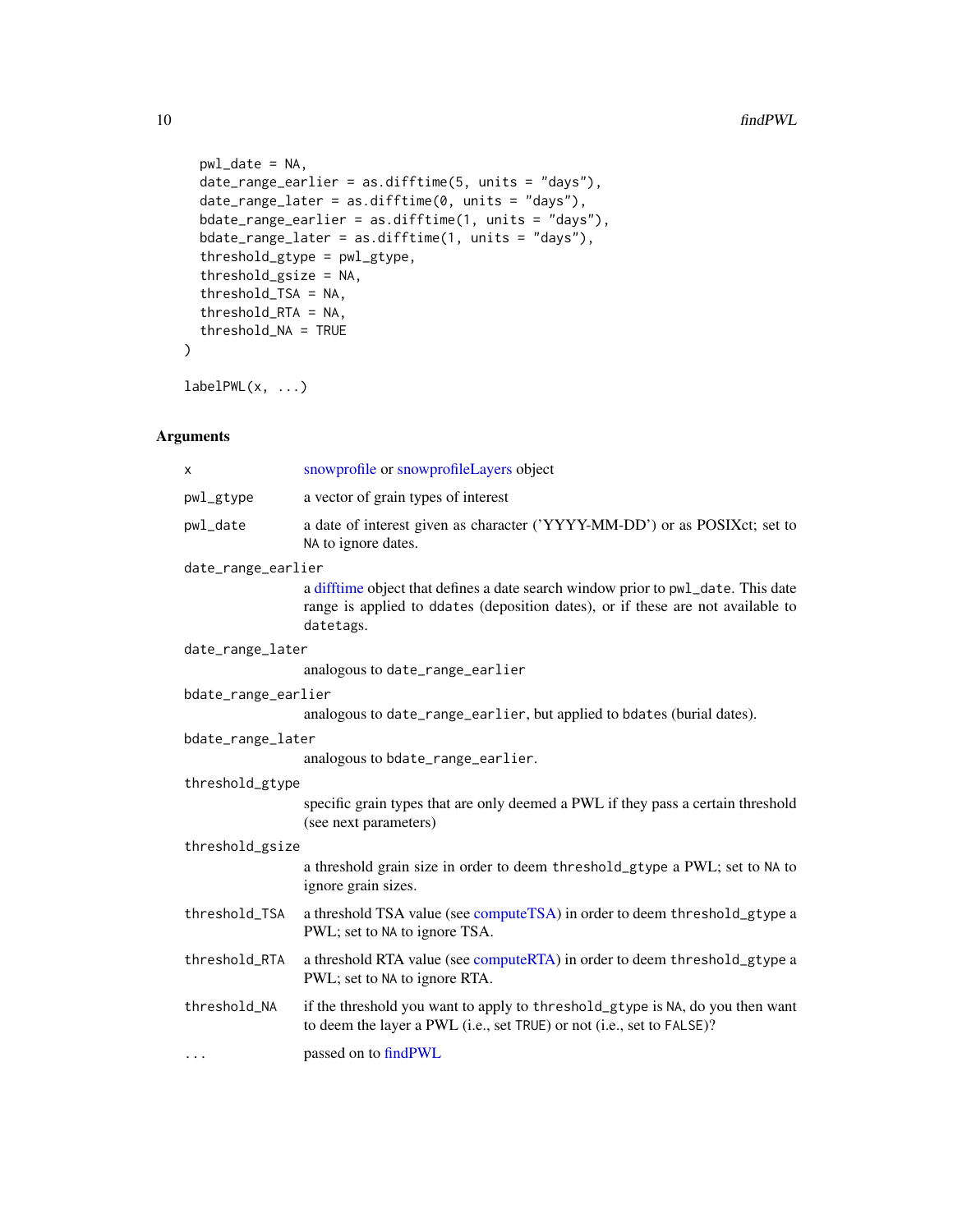#### findPWL 11

## Details

In case date considerations are included in your search: at least one of the two conditions *(b)date\_range\_earlier* AND at least one of the two conditions *(b)date\_range\_later* needs to be satisfied to return a given layer. If the input object contains deposition dates (ddate, mostly in simulated profiles), then the date window is applied to both ddate and a newly computed bdate; otherwise the date window is applied to the datetag (mostly for manual profiles).

The labelPWL wrapper function is primarily used by sarp.snowprofile.alignment::averageSP.

## Value

findPWL: An index vector of PWLs that match the desired requirements

labelPWL: The input object with an extra boolean column appended to the layer object, called \$layerOfInterest.

## Functions

- findPWL: Find layers of interest (e.g., PWLs) in snowprofile or snowprofileLayers
- labelPWL: Label layers of interest (e.g., weak layers) in snowprofile

#### Author(s)

fherla

```
## get index vector:
findPWL(SPpairs$A_modeled)
## get layers subset:
SPpairs$A_manual$layers[findPWL(SPpairs$A_manual), ]
SPpairs$A_manual$layers[findPWL(SPpairs$A_manual, threshold_gsize = 2.2,
                        threshold_gtype = c("FC", "FCxr")), ]
## all (SH, DH), and (FC, FCxr) >= 1 mm grain size:
SPpairs$A_modeled$layers[findPWL(SPpairs$A_modeled, pwl_gtype = c("SH", "DH", "FC", "FCxr"),
                               threshold_gsize = 1, threshold_gtype = c("FC", "FCxr")), ]
## use TSA threshold:
SPpairs$A_modeled <- computeTSA(SPpairs$A_modeled)
SPpairs$A_modeled$layers[findPWL(SPpairs$A_modeled, pwl_gtype = c("SH", "DH", "FC", "FCxr"),
                                threshold_TSA = 4, threshold_gtype = c("FC", "FCxr")), ]
## searching for a specific pwl_date:
SPpairs$A_manual$layers[findPWL(SPpairs$A_manual, pwl_date = "2019-02-18"), ]
## Why is there a layer included without date information?!
## --> because the layers 'bdate' can be computed from the known 'ddate' of the layer above
## and the resulting 'bdate' lies within the allowed 'date_range'...
## can also be used to search for crusts:
```

```
SPpairs$A_manual$layers[findPWL(SPpairs$A_manual, pwl_gtype = "MFcr"), ]
```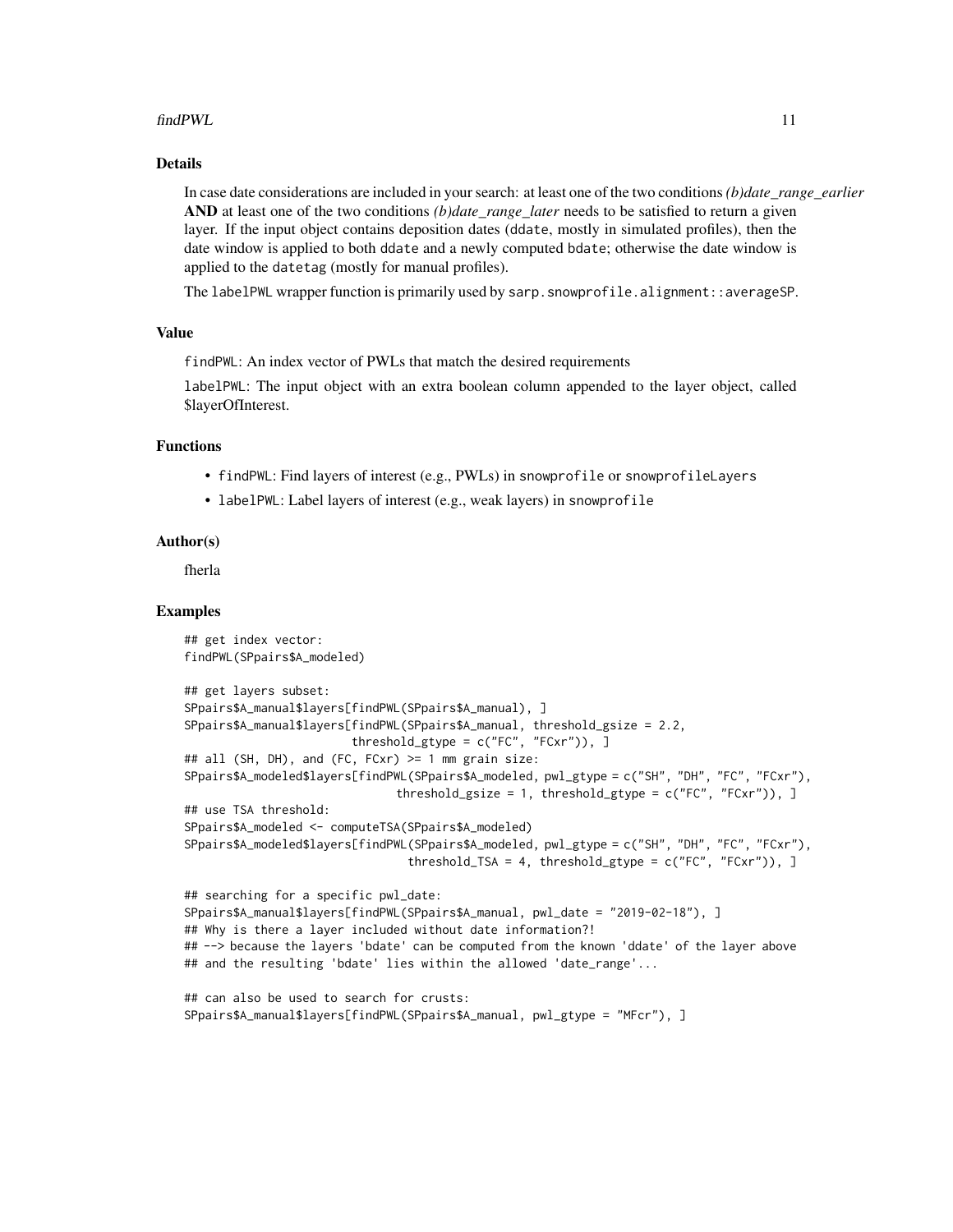```
format_snowprofileLayers
```
*Format snowprofileLayers*

## Description

Calculate missing data.frame columns based on the given ones, if possible.

#### Usage

```
format_snowprofileLayers(
 obj,
  target = "all",hs = NA,maxObservedDepth = NA,
 validate = TRUE,
 dropNAs = TRUE
)
```
## Arguments

| obi              | snowprofileLayers object                                                                                                                                |  |
|------------------|---------------------------------------------------------------------------------------------------------------------------------------------------------|--|
| target           | string, indicating which fields are auto-filled ('all', 'height', 'depth', 'thickness',<br>'none')                                                      |  |
| hs               | total snow height (cm) if not deductible from given fields                                                                                              |  |
| maxObservedDepth |                                                                                                                                                         |  |
|                  | the observed depth of the profile from the snow surface downwards. Will only<br>be used, if no height or thickness exist in obj, or if hs is not given. |  |
| validate         | Validate obj with validate snowprofileLayers?                                                                                                           |  |
| dropNAs          | Do you want to drop all columns consisting of NAs only?                                                                                                 |  |

#### Value

copy of obj with auto-filled columns

<span id="page-11-1"></span>getColoursDensity *Gets colours for plotting snow density values*

## Description

Gets colours for plotting snow density values in snowprofiles. Colours are consistent with niViz at https://niviz.org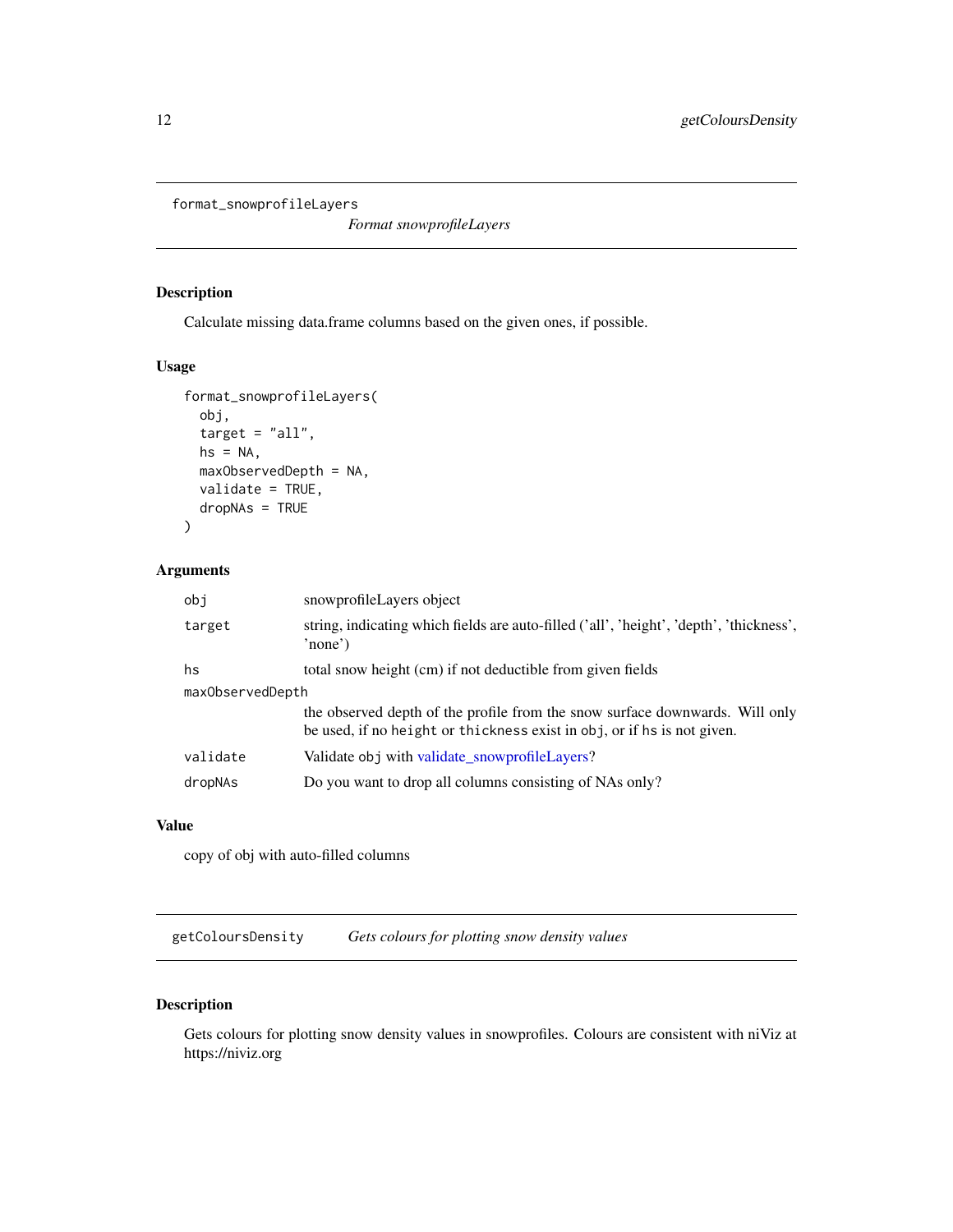## <span id="page-12-0"></span>getColoursGrainSize 13

## Usage

getColoursDensity(Values, Resolution = 101, Verbose = FALSE)

## Arguments

| Values     | Density values $(kg/m3)$                                            |
|------------|---------------------------------------------------------------------|
| Resolution | Resolution of colour scale. Default is 100.                         |
| Verbose    | Switch for writing out value and html colour tuplets for debugging. |

#### Value

Array with HTML colour codes

#### Author(s)

phaegeli

## See Also

[getColoursGrainSize,](#page-12-1) [getColoursGrainType,](#page-13-1) [getColoursHardness,](#page-14-1) [getColoursLWC,](#page-15-1) [getColoursS](#page-16-1)[nowTemp](#page-16-1)

## Examples

```
Density \leq seq(0,700, by=10)
plot(x = rep(1, length(Density)), y = Density, col = getColoursDensity(Density), pch = 19, cex = 3)
```
<span id="page-12-1"></span>getColoursGrainSize *Gets colours for plotting grain size values*

#### Description

Gets colours for plotting grain size values in snowprofiles. Colours are consistent with niViz at https://niviz.org

## Usage

```
getColoursGrainSize(Values, Resolution = 101, Verbose = FALSE)
```
## Arguments

| Values     | Liquid water content values                                         |
|------------|---------------------------------------------------------------------|
| Resolution | Resolution of colour scale. Default is 100.                         |
| Verbose    | Switch for writing out value and html colour tuplets for debugging. |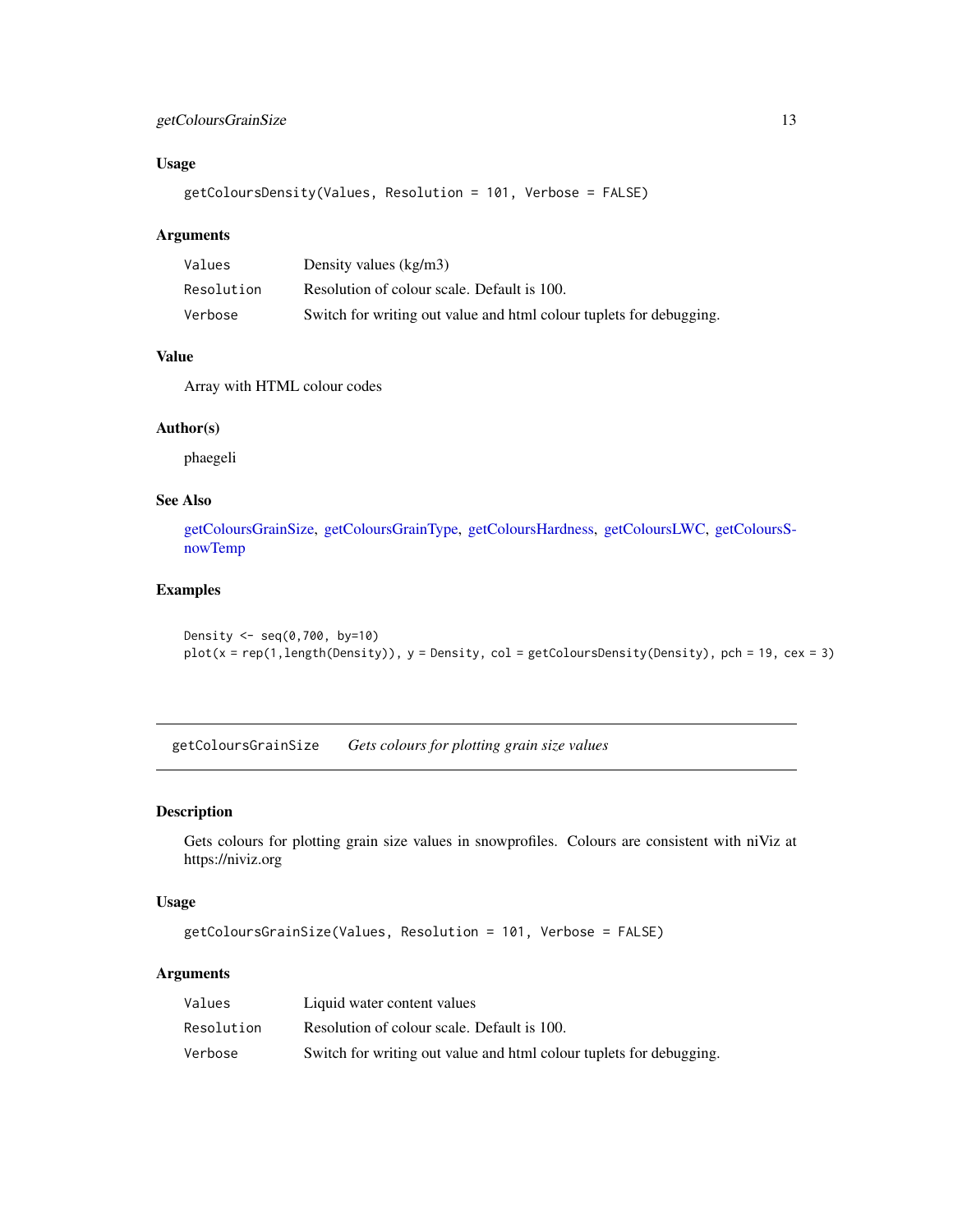## Value

Array with HTML colour codes

## Author(s)

phaegeli

## See Also

[getColoursDensity,](#page-11-1) [getColoursGrainType,](#page-13-1) [getColoursHardness,](#page-14-1) [getColoursLWC,](#page-15-1) [getColoursSnowTemp](#page-16-1)

## Examples

```
GrainSize \leq seq(0,6, by=0.1)
plot(x = rep(1,length(GrainSize)), y = GrainSize,
     col = getColoursGrainSize(GrainSize), pch = 19, cex = 3)
```
<span id="page-13-1"></span>getColoursGrainType *Gets colours for plotting snow grain types*

#### Description

Grain colours are defined in the grainDict data.frame and the definitions can be changed with setColoursGrainType

## Usage

```
getColoursGrainType(Grains, grainDict. = grainDict)
```
## Arguments

| Grains     | grain type (character or list of characters)                                                     |
|------------|--------------------------------------------------------------------------------------------------|
| grainDict. | lookup table to use. Note, the easiest and best way to do this is via set Colours Grain Type.    |
|            | This input variable here is only a hack to change the grainDict explicitly when                  |
|            | calling plot.snowprofile via Col, and beforehand computing Col = Col <-sapply(Profile\$layers\$g |
|            | getColoursGrainType(x,grainDict = setColoursGrainType('sarp-reduced')));                         |
|            | This is only necessary in specific environments (e.g. a shiny app)                               |

## Value

Array with HTML colour codes

## Author(s)

phaegeli, shorton, fherla

<span id="page-13-0"></span>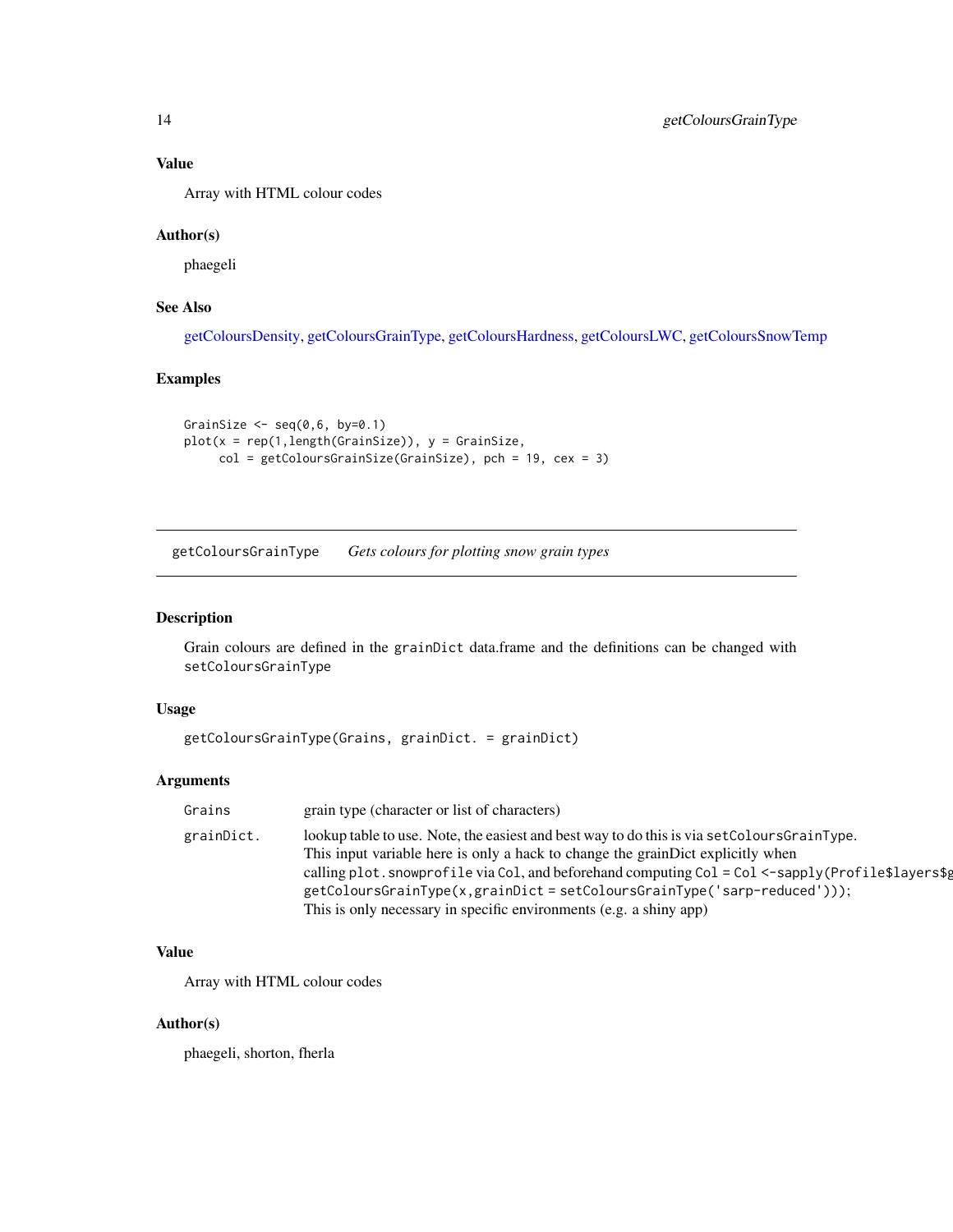## <span id="page-14-0"></span>getColoursHardness 15

## See Also

[setColoursGrainType,](#page-35-1) [getColoursDensity,](#page-11-1) [getColoursGrainSize,](#page-12-1) [getColoursHardness,](#page-14-1) [getColoursLWC,](#page-15-1) [getColoursSnowTemp](#page-16-1)

## Examples

```
Grains <- c('PP', 'DF', 'RG', 'FC', 'FCxr', 'DH', 'SH', 'MF', 'MFcr', 'IF')
Colours <- getColoursGrainType(Grains)
Colours
plot(1:length(Grains), col = Colours, pch = 20, cex = 3)
text(1:length(Grains), 1:length(Grains), Grains, pos = 1)
```
<span id="page-14-1"></span>getColoursHardness *Gets colours for plotting snow hardness values*

#### Description

Gets colours for plotting snow hardness values in snowprofiles.

#### Usage

```
getColoursHardness(Values, Resolution = 101, Verbose = FALSE)
```
## Arguments

| Values     | Hardness values                                                     |
|------------|---------------------------------------------------------------------|
| Resolution | Resolution of colour scale. Default is 100.                         |
| Verbose    | Switch for writing out value and html colour tuplets for debugging. |

## Value

Array with HTML colour codes

#### Author(s)

phaegeli

## See Also

[getColoursDensity,](#page-11-1) [getColoursGrainSize,](#page-12-1) [getColoursGrainType,](#page-13-1) [getColoursLWC,](#page-15-1) [getColoursSnowTemp](#page-16-1)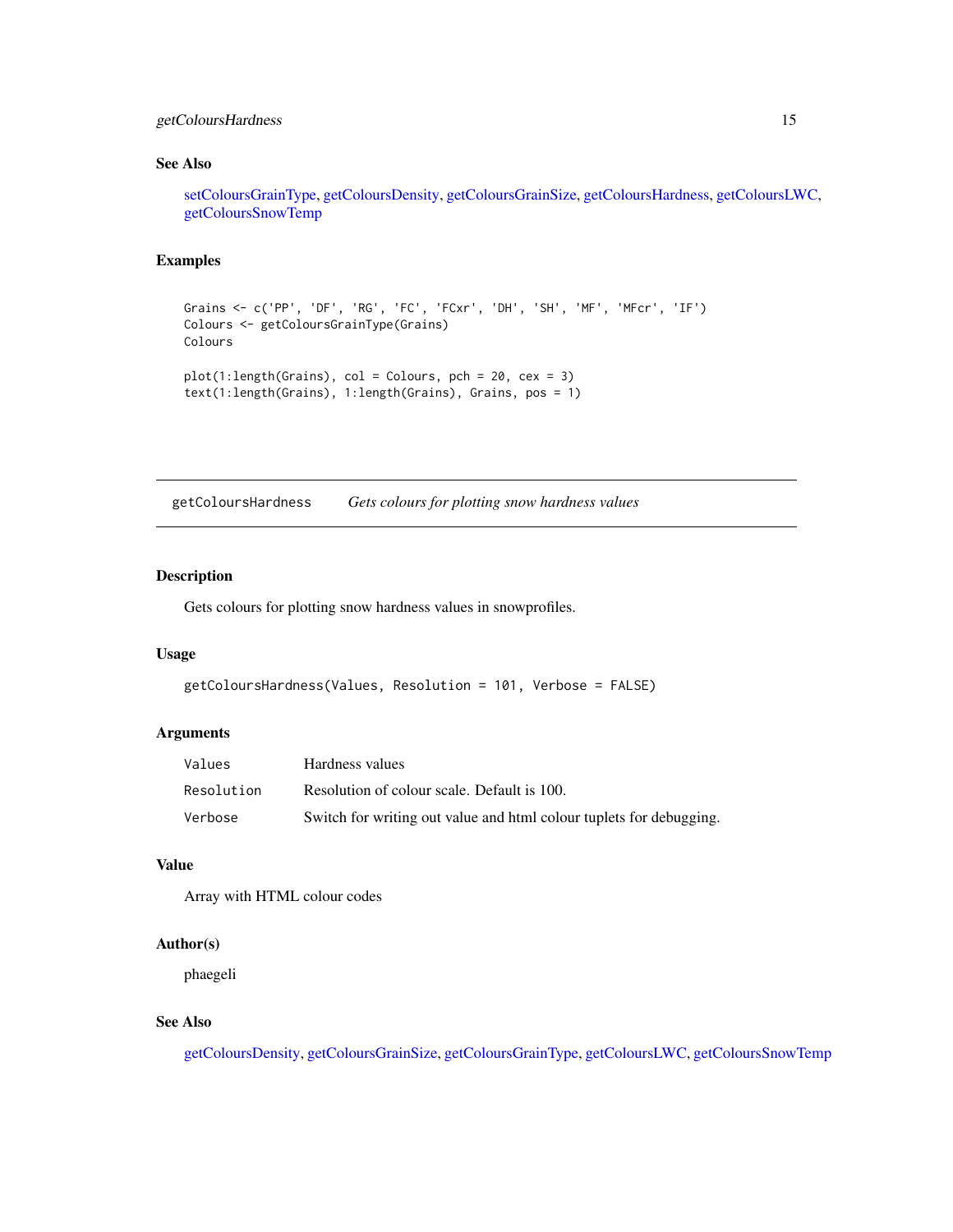## Examples

```
Hardness \leq c(1:5)plot(x = rep(1, length(Hardness)), y = Hardness,col = getColoursHardness(Hardness), pch = 19,cex = 3)
```
<span id="page-15-1"></span>getColoursLWC *Gets colours for plotting LWC values*

## Description

Gets colours for plotting LWC values in snowprofiles. Colours are consistent with niViz at https://niviz.org

#### Usage

getColoursLWC(Values, Resolution = 101, Verbose = FALSE)

## Arguments

| Values     | Liquid water content values                                         |
|------------|---------------------------------------------------------------------|
| Resolution | Resolution of colour scale. Default is 100.                         |
| Verbose    | Switch for writing out value and html colour tuplets for debugging. |

#### Value

Array with HTML colour codes

#### Author(s)

phaegeli

## See Also

[getColoursDensity,](#page-11-1) [getColoursGrainSize,](#page-12-1) [getColoursGrainType,](#page-13-1) [getColoursHardness,](#page-14-1) [getColoursS](#page-16-1)[nowTemp](#page-16-1)

```
LWC \leq -seq(0, 6, by = 0.1)plot(x = rep(1, length(LWC)), y = LWC, col = getColoursLWC(LWC), pch = 19, cex = 3)
```
<span id="page-15-0"></span>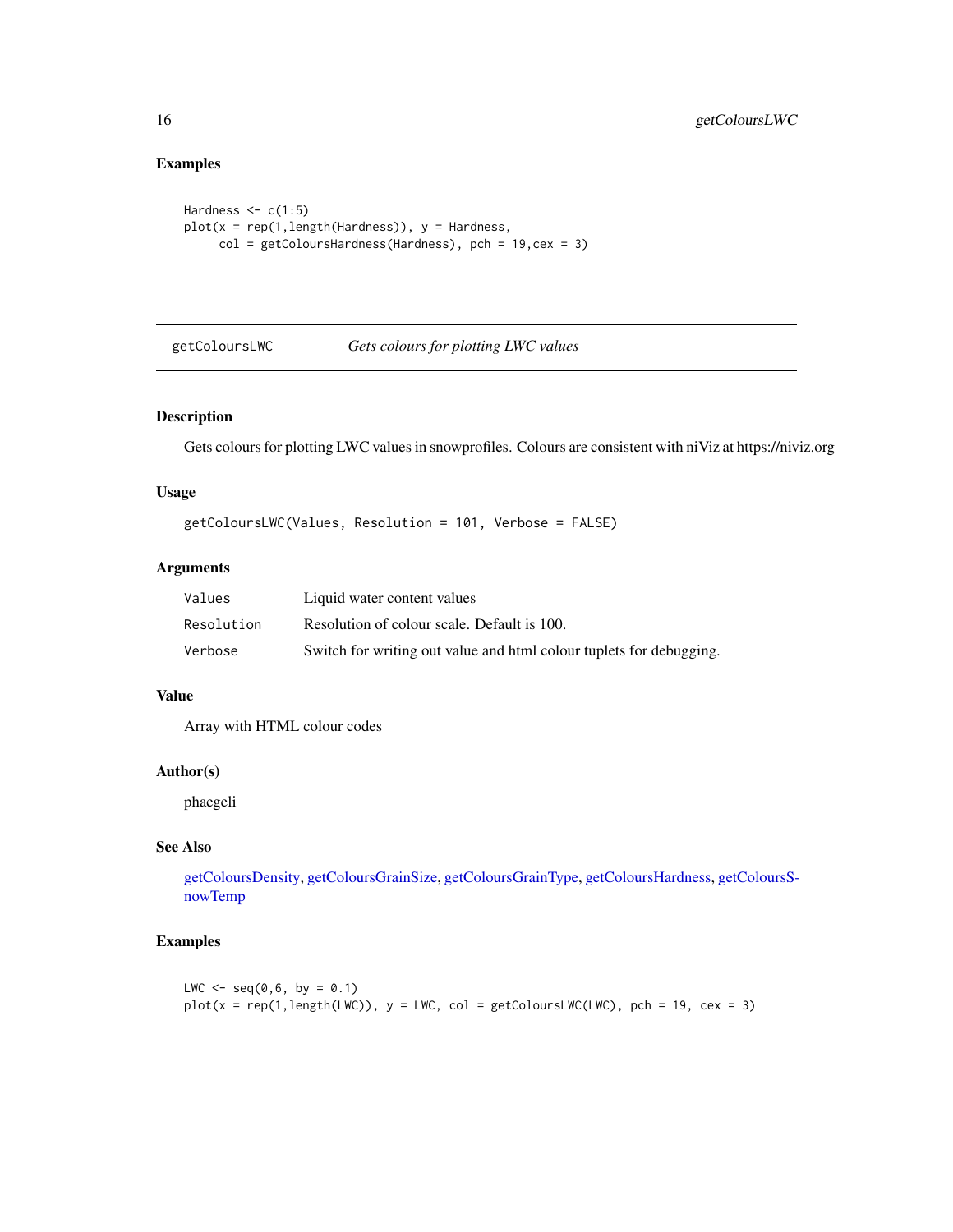<span id="page-16-1"></span><span id="page-16-0"></span>getColoursSnowTemp *Gets colours for plotting snow temperature values*

## Description

Gets colours for plotting snow temperature values in snowprofiles. Colours are consistent with niViz at https://niviz.org

#### Usage

```
getColoursSnowTemp(Values, Resolution = 101, Verbose = FALSE)
```
## Arguments

| Values     | Snow temperature values                                             |
|------------|---------------------------------------------------------------------|
| Resolution | Resolution of colour scale. Default is 100.                         |
| Verbose    | Switch for writing out value and html colour tuplets for debugging. |

#### Value

Array with HTML colour codes

#### Author(s)

phaegeli

## See Also

[getColoursDensity,](#page-11-1) [getColoursGrainSize,](#page-12-1) [getColoursGrainType,](#page-13-1) [getColoursHardness,](#page-14-1) [getColoursLWC](#page-15-1)

```
SnowTemp <-c(-25:0)plot(x = rep(1, length(SnowTemp)), y = SnowTemp,col = getColoursSnowTemp(SnowTemp), pch = 19,cex = 3)
```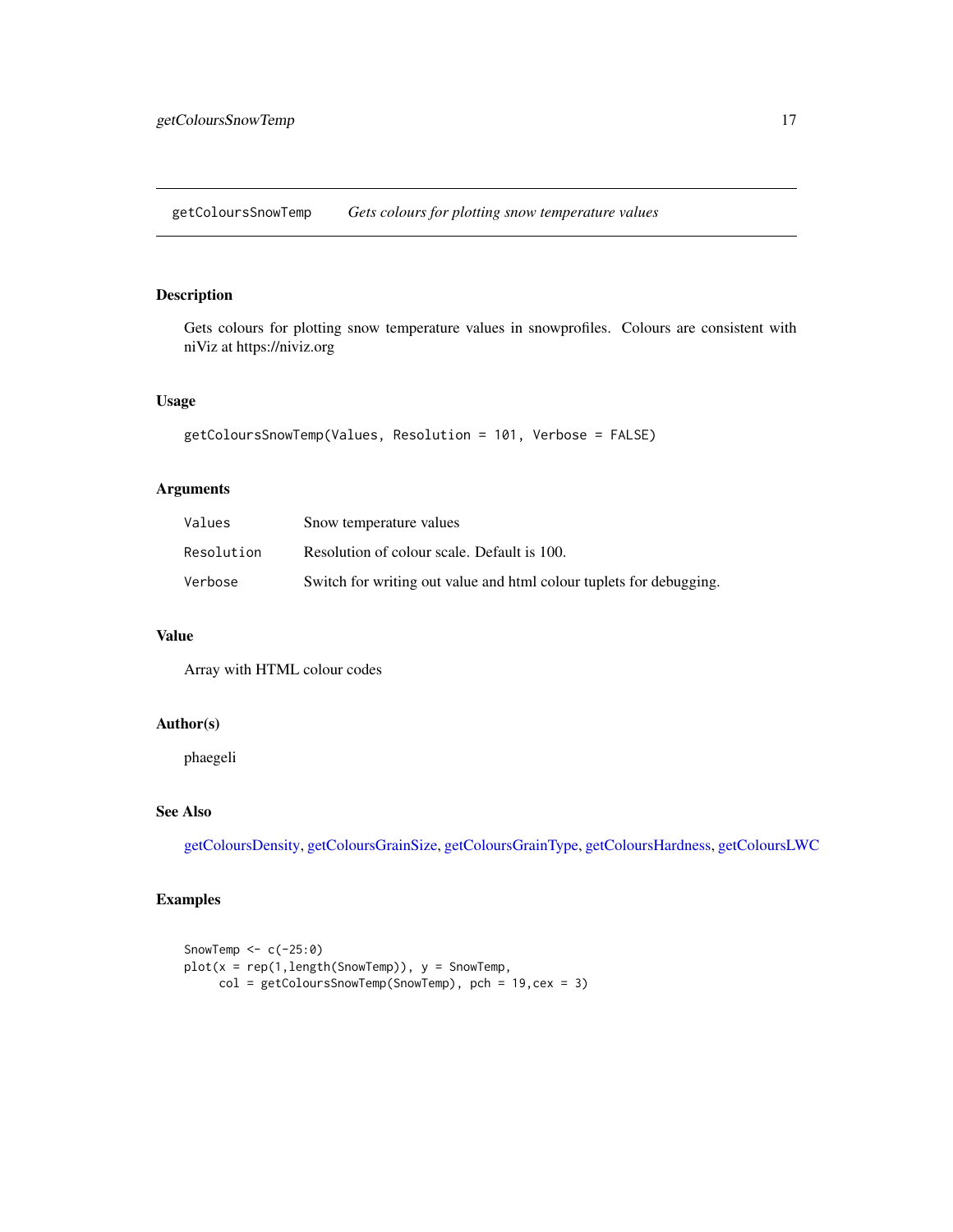<span id="page-17-1"></span><span id="page-17-0"></span>

The colours can be changed by calling the function [setColoursGrainType,](#page-35-1) see examples below.

#### Usage

grainDict

## Format

A data.frame

#### Examples

print(grainDict)

## change colours for subsequent plots: grainDict <- setColoursGrainType('sarp-reduced')

hasUnobservedBasalLayer

*Check whether a profile is observed down to ground or not*

#### Description

Check whether a profile is observed down to ground or not

#### Usage

```
hasUnobservedBasalLayer(x)
```
## Arguments

x a [snowprofile,](#page-37-1) or [snowprofileLayers](#page-45-1) object

## Value

boolean TRUE/FALSE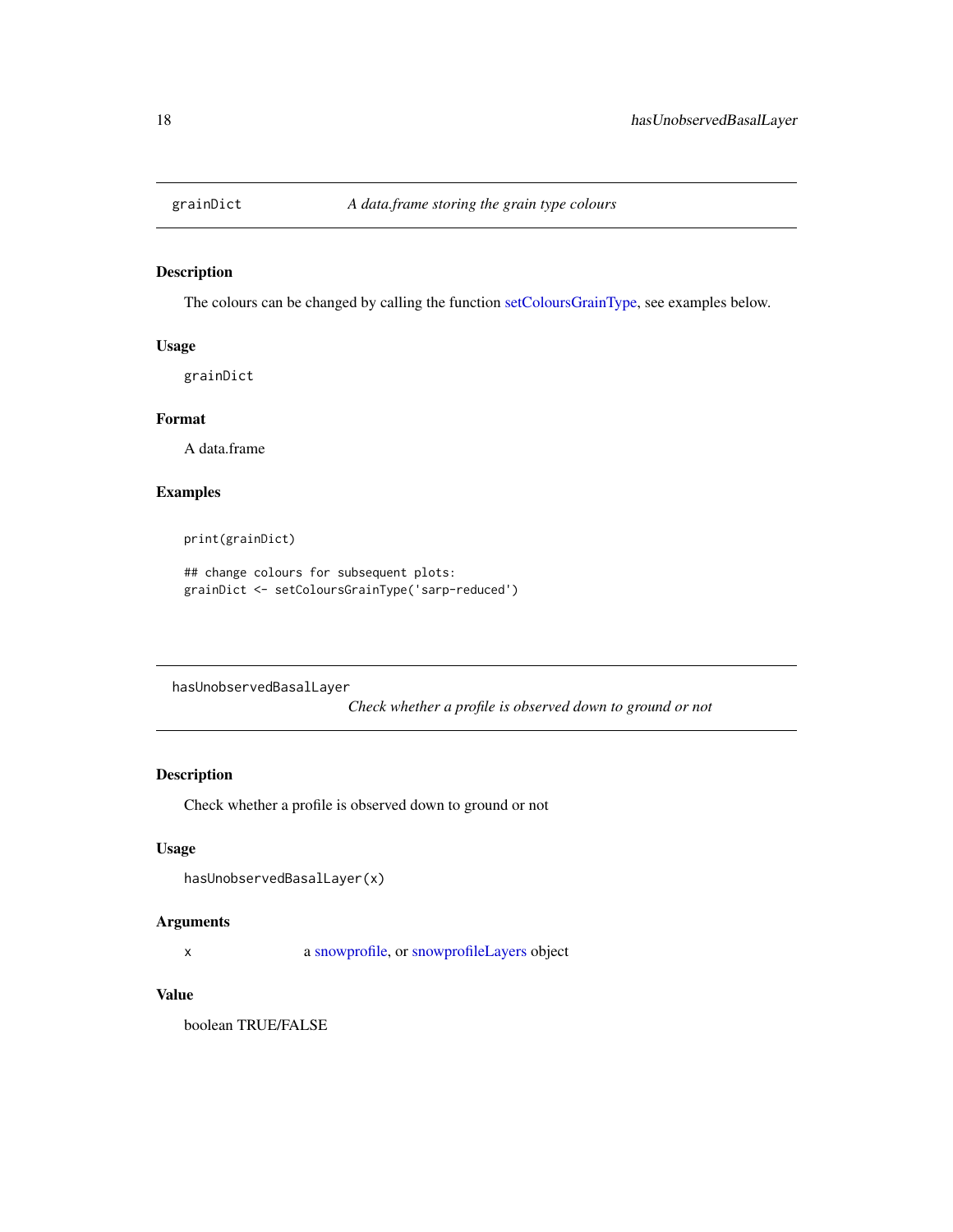<span id="page-18-0"></span>importRDefaultPackages

*Import R\_DEFAULT\_PACKAGES*

## Description

Import R\_DEFAULT\_PACKAGES

#### Usage

importRDefaultPackages()

insertUnobservedBasalLayer

*Insert a special layer at the bottom to indicate a snow profile that's unobserved from a specific point down to the ground internal function, not exported. used in snowprofileLayers*

## Description

Insert a special layer at the bottom to indicate a snow profile that's unobserved from a specific point down to the ground internal function, not exported. used in snowprofileLayers

#### Usage

```
insertUnobservedBasalLayer(object, basal_offset, setBasalThicknessNA = FALSE)
```
#### Arguments

| object              | snowprofileLayers object                                                            |  |
|---------------------|-------------------------------------------------------------------------------------|--|
| basal_offset        | a positive numeric scalar indicating the thickness of the basal unobserved layer(s) |  |
| setBasalThicknessNA |                                                                                     |  |
|                     | boolean TRUE/FALSE indicating whether the thickness of the inserted layer           |  |
|                     | should be basal_offset or NA. Setting the thickness to NA corresponds to set-       |  |
|                     | ting a flag that the depth of the profile (i.e., the unobserved basal layers) is    |  |

unknown. This often happens in manual profiles which only observe the upper-

Value

same object with basal layer inserted as individual row in the data.frame

most meter (or so) of the snowpack

#### Author(s)

fherla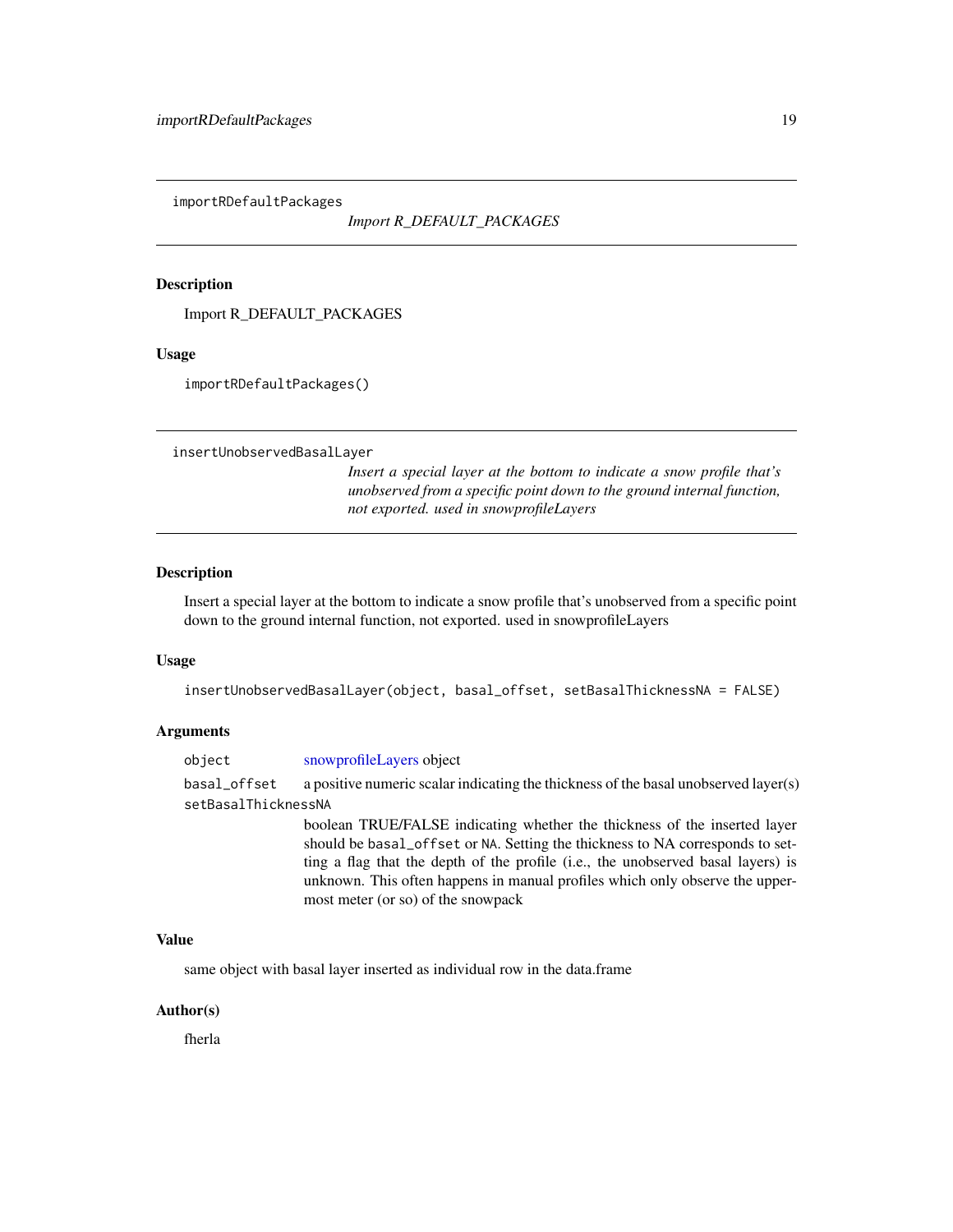<span id="page-19-0"></span>is.snowprofile *Check class snowprofile*

## Description

Check if object is of class [snowprofile](#page-37-1)

## Usage

is.snowprofile(x)

## Arguments

x object to test

#### Value

boolean

```
is.snowprofileInstabilitySigns
```
*Check class snowprofileInstabilitySigns*

## Description

Check if object is of class [snowprofileInstabilitySigns](#page-44-1)

## Usage

```
is.snowprofileInstabilitySigns(x)
```
## Arguments

x object to test

## Value

boolean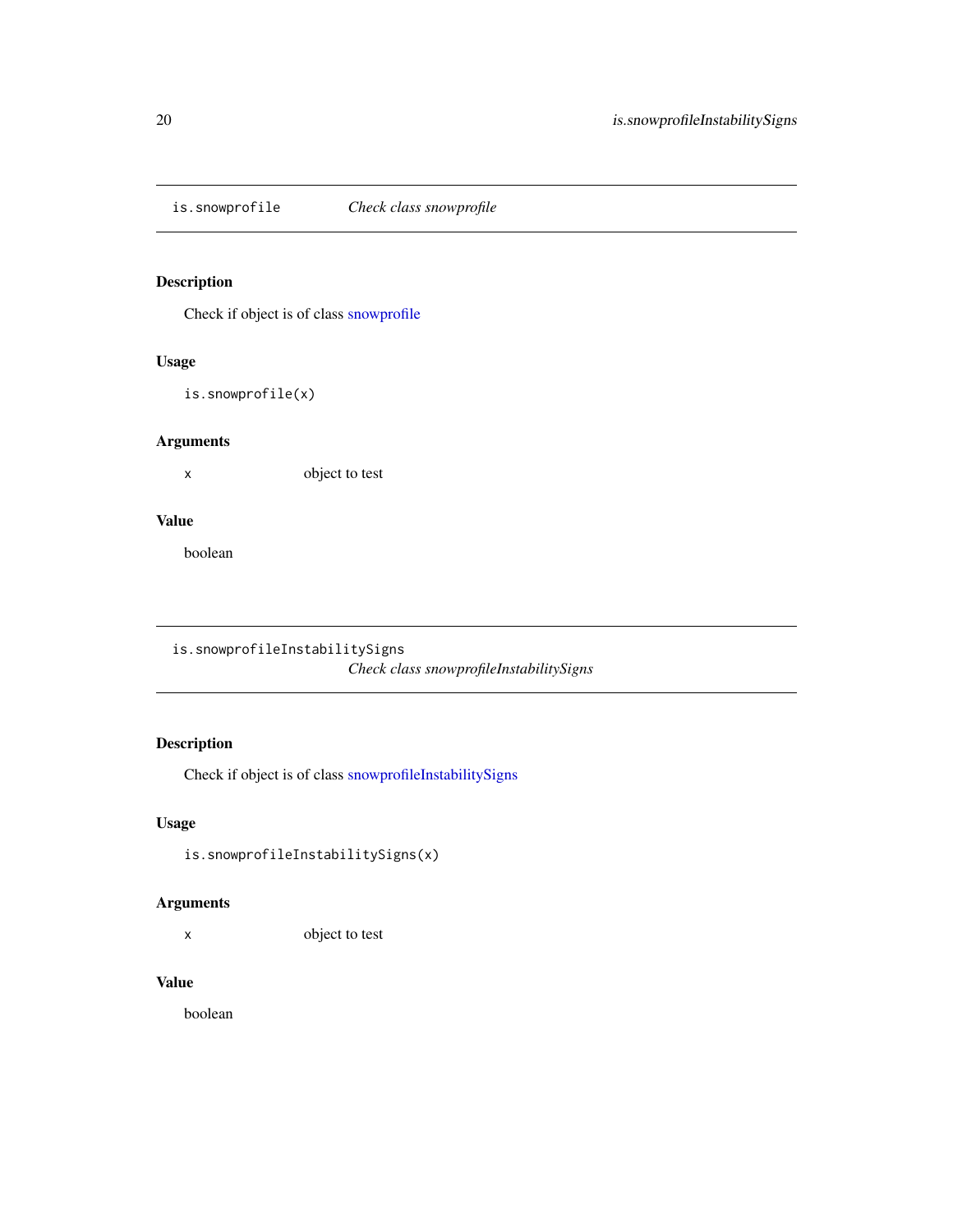<span id="page-20-0"></span>Check if object is of class snowprofileLayers

## Usage

is.snowprofileLayers(x)

## Arguments

x object to test

## Value

boolean

is.snowprofileSet *Check class snowprofileSet*

## Description

Check if object is of class [snowprofileSet](#page-52-1)

## Usage

is.snowprofileSet(x)

## Arguments

x object to test

## Value

boolean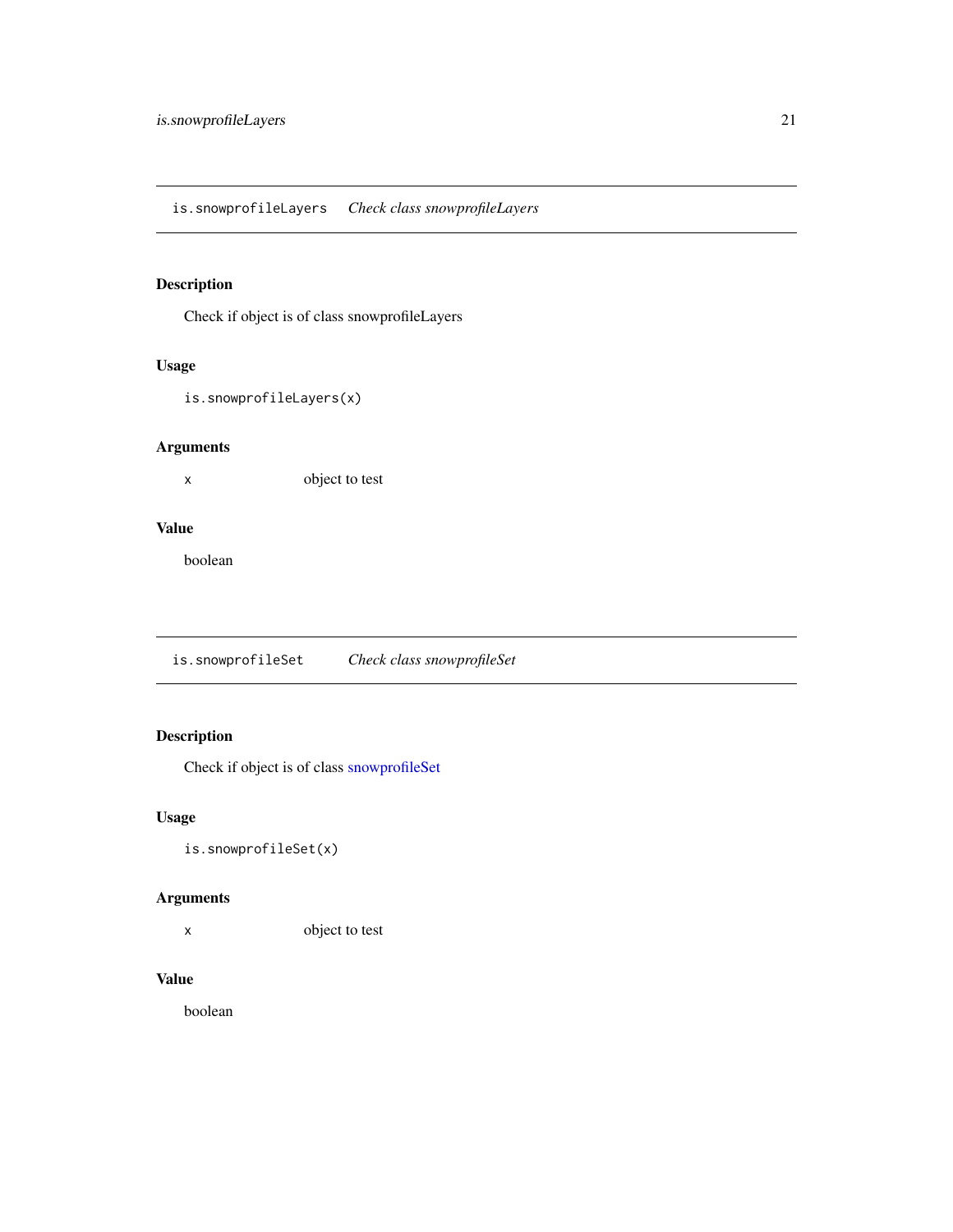<span id="page-21-0"></span>is.snowprofileTests *Check class snowprofileTests*

## Description

Check if object is of class [snowprofileTests](#page-53-1)

#### Usage

is.snowprofileTests(x)

#### Arguments

x object to test

#### Value

boolean

<span id="page-21-1"></span>new\_snowprofile *Low-level constructor function for a snowprofile object*

## Description

Low-cost, efficient constructor function to be used by users who know what they're doing. If that's not you, use the high-level constructor [snowprofile.](#page-37-1)

## Usage

```
new_snowprofile(
  station = character(),
 station_id = character(),
 datetime = as.POSIXct(NA),
  lation = as.double(c(NA, NA)),elev = double(),angle = double(),aspect = double(),hs = double(),maxObservedDepth = double(),
  type = character(),
 band = character(),
 zone = character(),
  comment = character(),
 hn24 = double(),hn72 = double(),ski_pen = double(),
```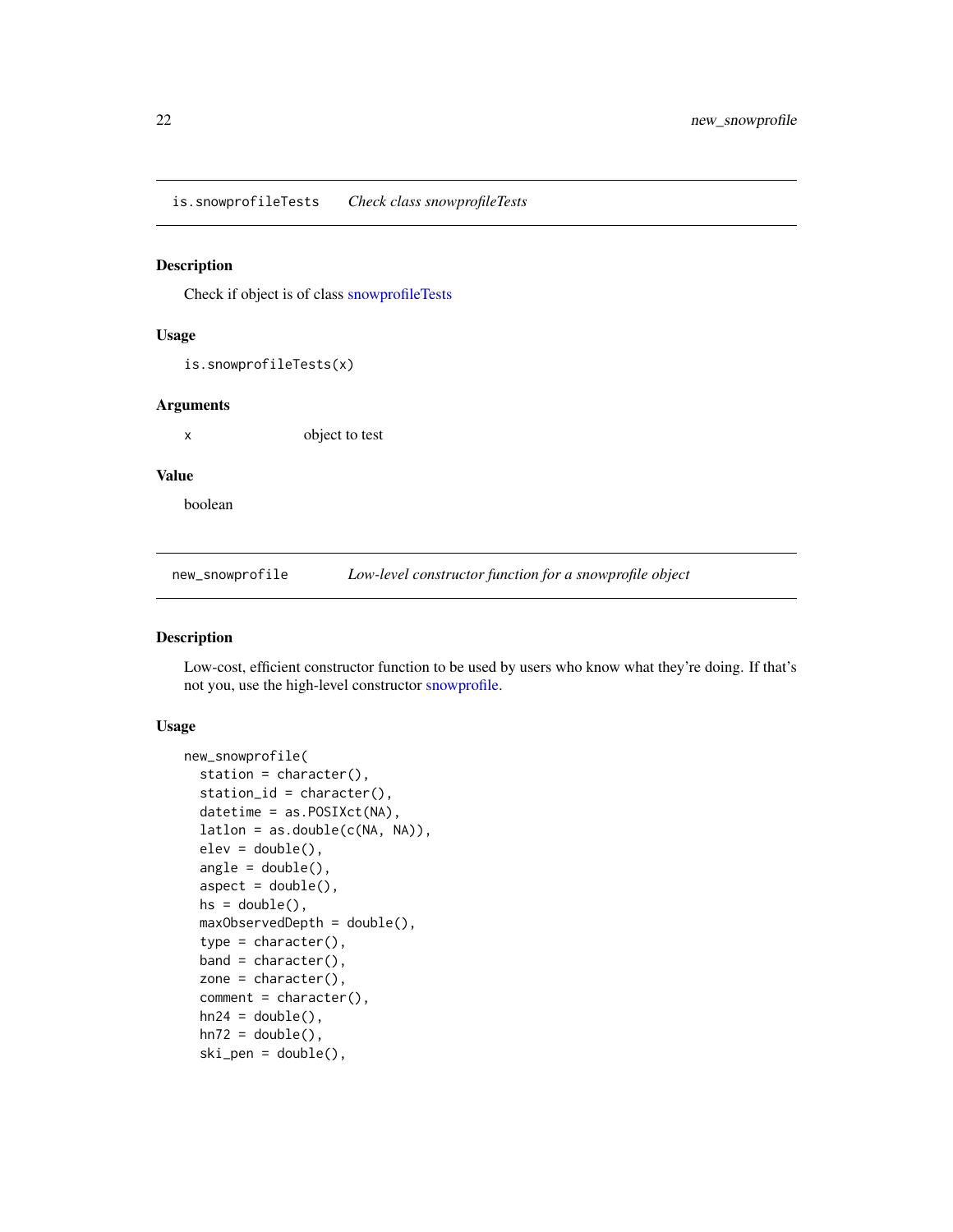```
layers = snowprofileLayers(),
 tests = snowprofileTests(),
 instabilitySigns = snowprofileInstabilitySigns()
\mathcal{L}
```
## Arguments

| station          | character string                                                                                                                                                                                           |  |
|------------------|------------------------------------------------------------------------------------------------------------------------------------------------------------------------------------------------------------|--|
| station_id       | character string                                                                                                                                                                                           |  |
| datetime         | date and time as class POSIXct in most meaningful timezone (timezone can be<br>converted very easily: e.g. print(profile\$datetime, tz = 'EST').                                                           |  |
| latlon           | 2-element vector latitude (first), longitude (second)                                                                                                                                                      |  |
| elev             | profile elevation (m)                                                                                                                                                                                      |  |
| angle            | slope angle (degree)                                                                                                                                                                                       |  |
| aspect           | slope aspect (degree)                                                                                                                                                                                      |  |
| hs               | total snow height (cm); if not provided, the field will be derived from the profile<br>layers.                                                                                                             |  |
| maxObservedDepth |                                                                                                                                                                                                            |  |
|                  | equivalent to hs for full profiles that go down to the ground. for test profiles that<br>only observe the upper part of the snowpack this value refers to the maximum<br>depth of the profile observation. |  |
| type             | character string, must be either 'manual', 'modeled', 'vstation', 'aggregate', or<br>'whiteboard'                                                                                                          |  |
| band             | character string describing elevation band as ALP, TL, BTL (alpine, treeline,<br>below treeline)                                                                                                           |  |
| zone             | character string describing the zone or region of the profile location (e.g., BURN-<br>ABY MTN)                                                                                                            |  |
| comment          | character string with any text comments                                                                                                                                                                    |  |
| hn24             | height of new snow within 24 h                                                                                                                                                                             |  |
| hn72             | height of new snow within 72 h                                                                                                                                                                             |  |
| ski_pen          | skier penetration depth (cm)                                                                                                                                                                               |  |
| layers           | snowprofileLayers object                                                                                                                                                                                   |  |
| tests            | snowprofileTests object                                                                                                                                                                                    |  |
| instabilitySigns |                                                                                                                                                                                                            |  |
|                  | snowprofileInstabilitySigns object                                                                                                                                                                         |  |

## Value

snowprofile object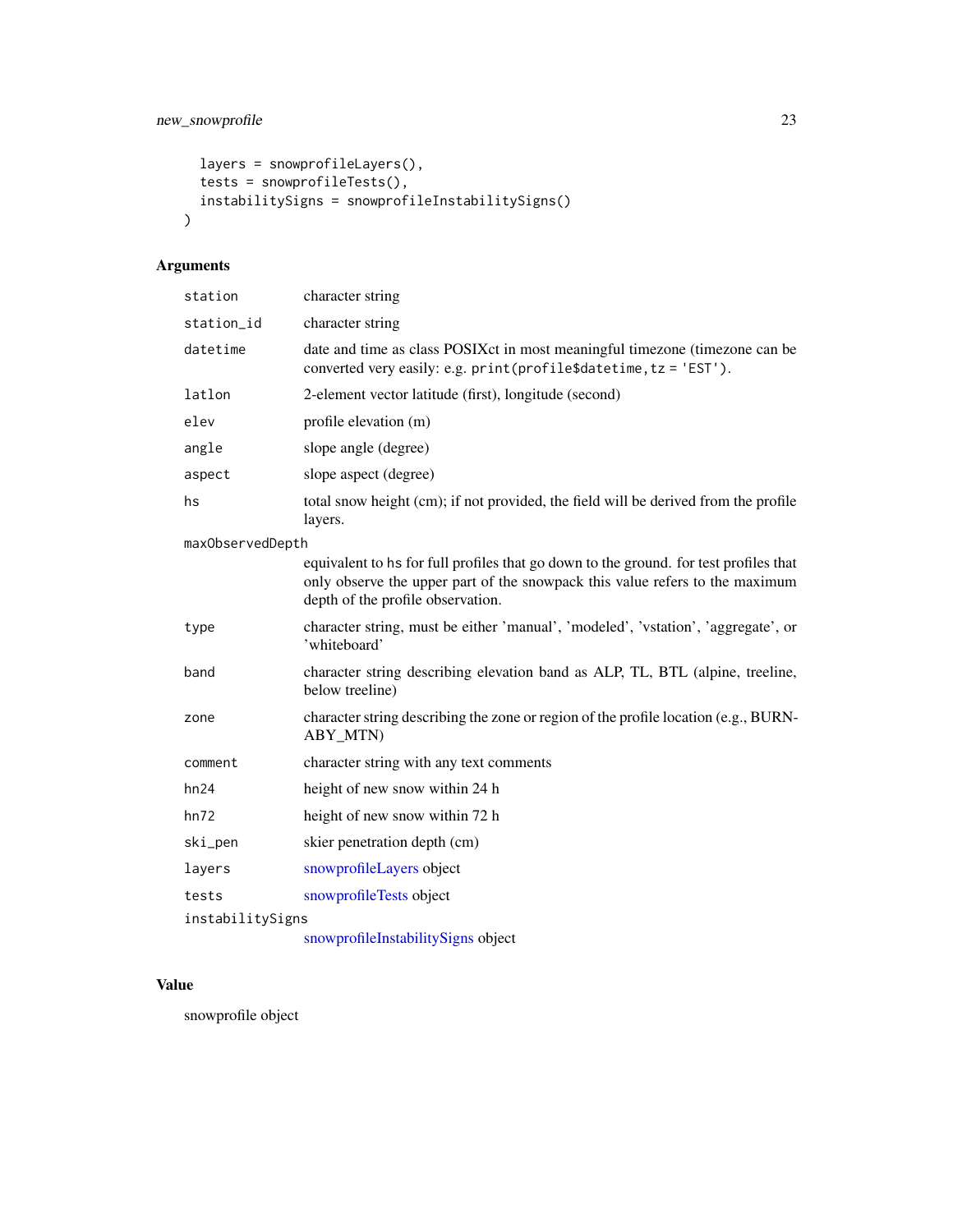<span id="page-23-0"></span>numberOfPWLsPerVerticalLevel

*Count number of PWLs per vertical level*

#### Description

This is a wrapper function to bin several weak layers (or crusts) into vertical levels. The layers to be binned can be controled with a provided index vector for full customization.

## Usage

```
numberOfPWLsPerVerticalLevel(x, pwl_idx, depth_breaks = c(0, 30, 80, 150, Inf))
```
## Arguments

| X            | snowprofile or snowprofile Layers object                                                                               |
|--------------|------------------------------------------------------------------------------------------------------------------------|
| pwl_idx      | an index vector that corresponds to the layers of interest. Tip: this can also be a<br>call to find PWL, see examples. |
| depth_breaks | a vector of break points referring to absolute depth values. In f is a placeholder<br>for max depth.                   |

## Value

This function returns a table object

## Author(s)

fherla

## Examples

```
SH_idx <- findPWL(SPpairs$C_day1, pwl_gtype = "SH")
numberOfPWLsPerVerticalLevel(SPpairs$C_day1, SH_idx)
```
numberOfPWLsPerVerticalLevel(SPpairs\$C\_day2, findPWL(SPpairs\$C\_day2))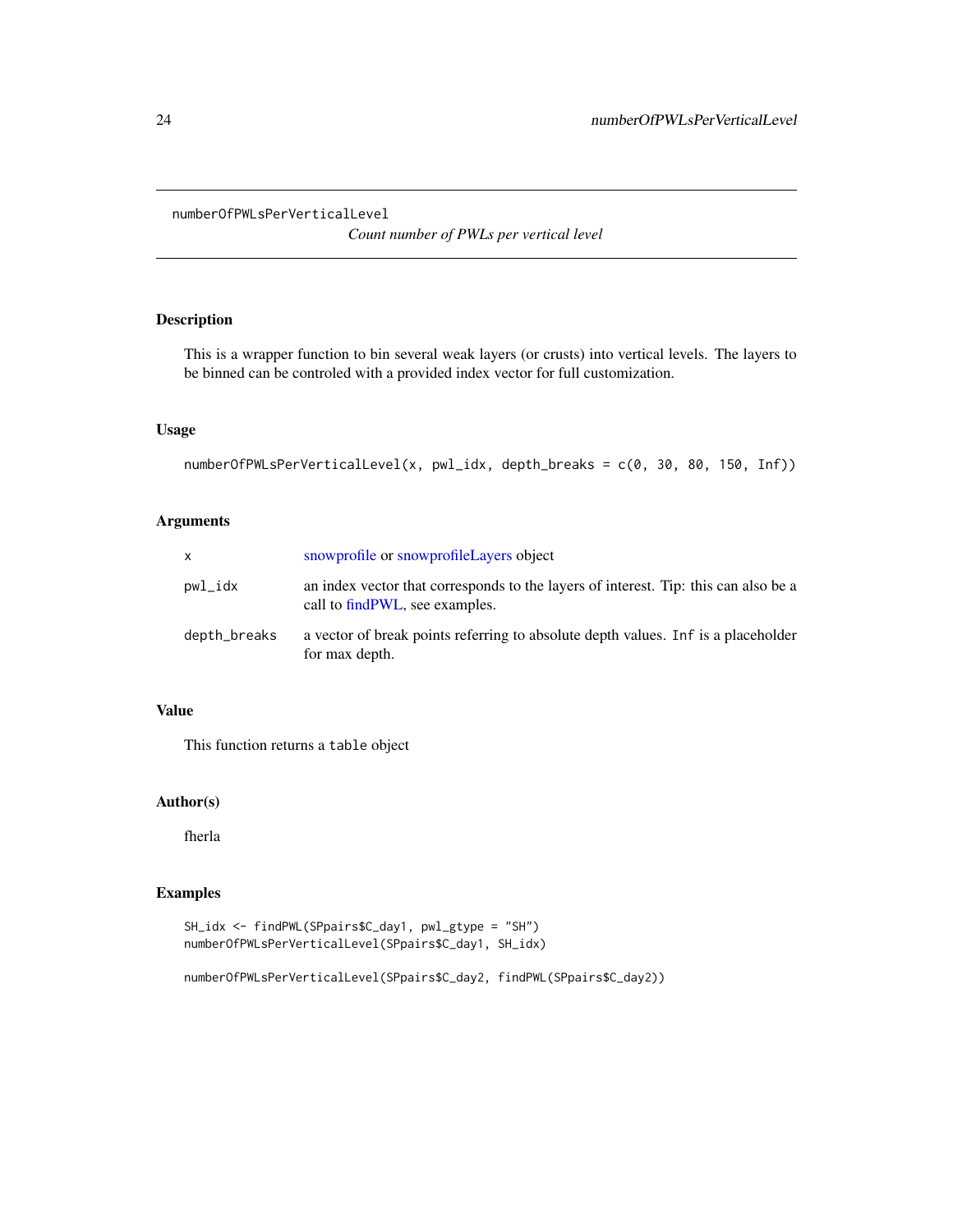<span id="page-24-1"></span><span id="page-24-0"></span>plot.snowprofile *Plot hardness profile*

## Description

Plot hardness profile

## Usage

```
## S3 method for class 'snowprofile'
plot(
 x,
 TempProfile = TRUE,
 xlimTemp = NULL,
 Col = "auto",TopDown = "auto",
  axes = TRUE,xlab = "",
  emphasizeLayers = FALSE,
  emphasis = "95",
  failureLayers = FALSE,
 failureLayers.cex = 1,
  failureLayers.col = "red",
 nYTicks = 4,
 ymax = max(c(x$maxObservedDepth, x$hs), na.rm = TRUE),
  alignWithBottomUpPlot = FALSE,
 highlightUnobservedBasalLayers = TRUE,
 label.datetags = FALSE,
  ...
)
```
## Arguments

| X           | snowprofile object                                                                                                                                                                                                                                                              |
|-------------|---------------------------------------------------------------------------------------------------------------------------------------------------------------------------------------------------------------------------------------------------------------------------------|
| TempProfile | draw unscaled temperature profile (default = TRUE)? Temperature data needs<br>to be included in the snowprofile object either under x\$layers\$temperature,<br>or in a separate x\$temperatureProfile data.frame providing a vertical grid<br>independent from the snow layers. |
| xlimTemp    | the x limits in degrees Celsius for the temperature profile (if left empty it scales<br>to the range of temperature values)                                                                                                                                                     |
| Col         | vector of colours corresponding to the grain types in the profile (defaults to a<br>lookup table)                                                                                                                                                                               |
| TopDown     | Option to plot by depth instead of height with zero depth on top of plot (default<br>$=$ FALSE)                                                                                                                                                                                 |
| axes        | Should axes be printed?                                                                                                                                                                                                                                                         |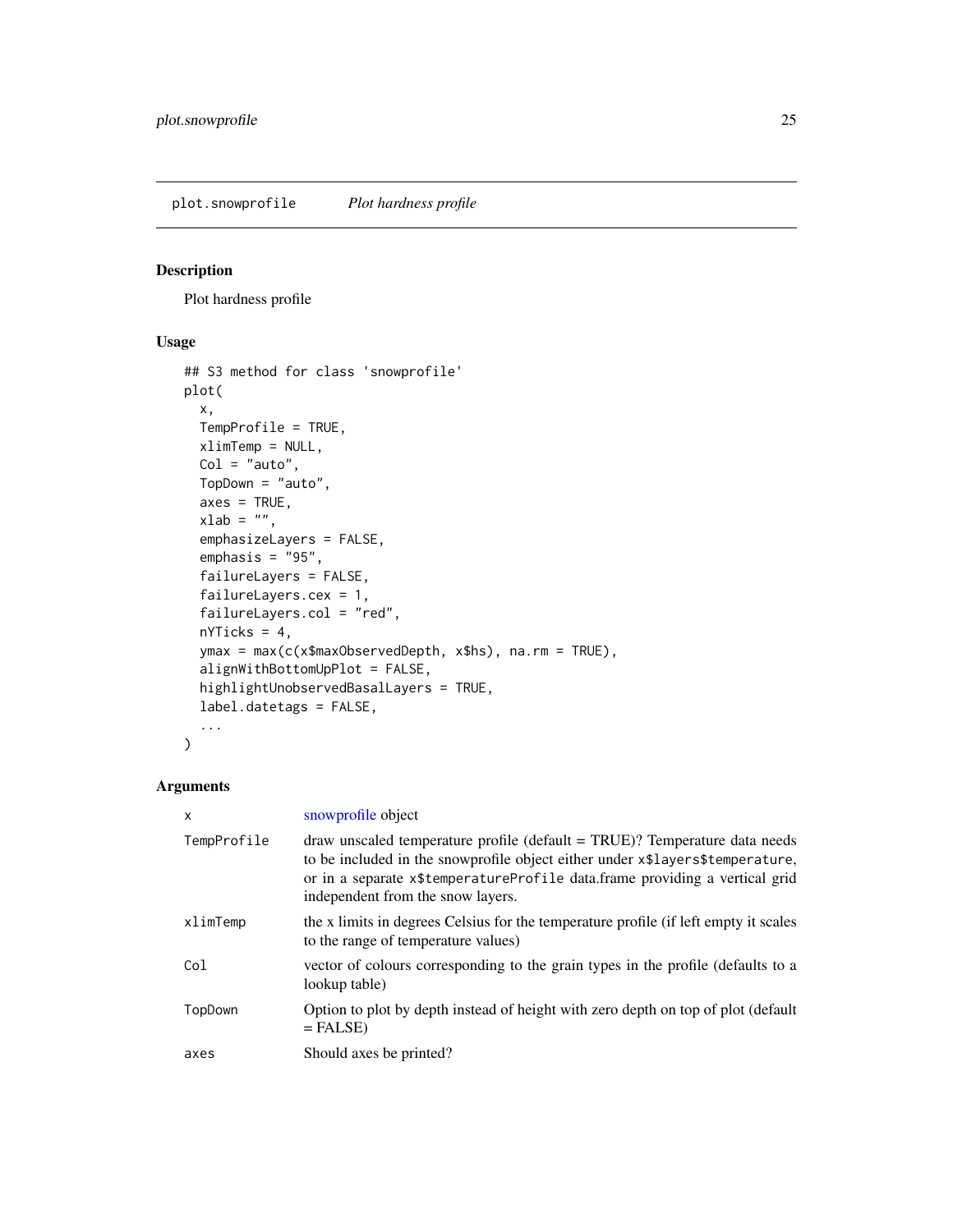<span id="page-25-0"></span>

| xlab                           | x-axis label, defaults to an empty string                                                                                                      |  |
|--------------------------------|------------------------------------------------------------------------------------------------------------------------------------------------|--|
| emphasizeLayers                |                                                                                                                                                |  |
|                                | index OR character vector (grain types) of layers to be emphasized (i.e. all other<br>layers become slightly transparent)                      |  |
| emphasis                       | 2 digit quoted number between '01'-'99' to control the degree of emphasis;<br>the higher the stronger                                          |  |
| failureLayers                  | height vector of failure layers that will be indicated with an arrow                                                                           |  |
| failureLayers.cex              |                                                                                                                                                |  |
|                                | factor to shrink or enlarge the arrow                                                                                                          |  |
| failureLayers.col              |                                                                                                                                                |  |
|                                | color of arrow, can also be a vector of same length as failureLayers to color<br>different arrows differently                                  |  |
| nYTicks                        | number of tick marks at yaxis                                                                                                                  |  |
| ymax                           | the maximum ylim value                                                                                                                         |  |
| alignWithBottomUpPlot          |                                                                                                                                                |  |
|                                | useful when aligning the yaxis grids of bottom up profileSet plots and top down<br>hardness plots.                                             |  |
| highlightUnobservedBasalLayers |                                                                                                                                                |  |
|                                | draw sine wave at lowest observed layer to highlight unobserved layers below                                                                   |  |
|                                | label.datetags label the datetags of the snowprofile layers? (Won't produce a pretty plot, but<br>give you some more information for analysis) |  |
| $\cdots$                       | other parameters to barplot                                                                                                                    |  |

## See Also

[plot.snowprofileSet](#page-26-1)

```
plot(SPpairs$A_manual)
plot(SPpairs$A_manual, Col = 'black')
plot(SPpairs$A_manual, emphasizeLayers = c(5, 11),
     failureLayers = SPpairs$A_manual$layers$height[5], failureLayers.cex = 1.5)
plot(SPpairs$A_manual, emphasizeLayers = 'SH')
plot(SPpairs$A_manual, TopDown = TRUE)
plot(SPpairs$A_modeled, TempProfile = TRUE, xlimTemp = c(-30,10))
# highlight unobserved basal layers:
plot(snowprofile(layers = snowprofileLayers(depth = c(40, 25, 0),
                                               hardness = c(2, 3, 1),
                                               gtype = c('FC', NA, 'PP'),
                                               hs = 70,maxObservedDepth = 50)), TopDown = TRUE, ymax = 80)
```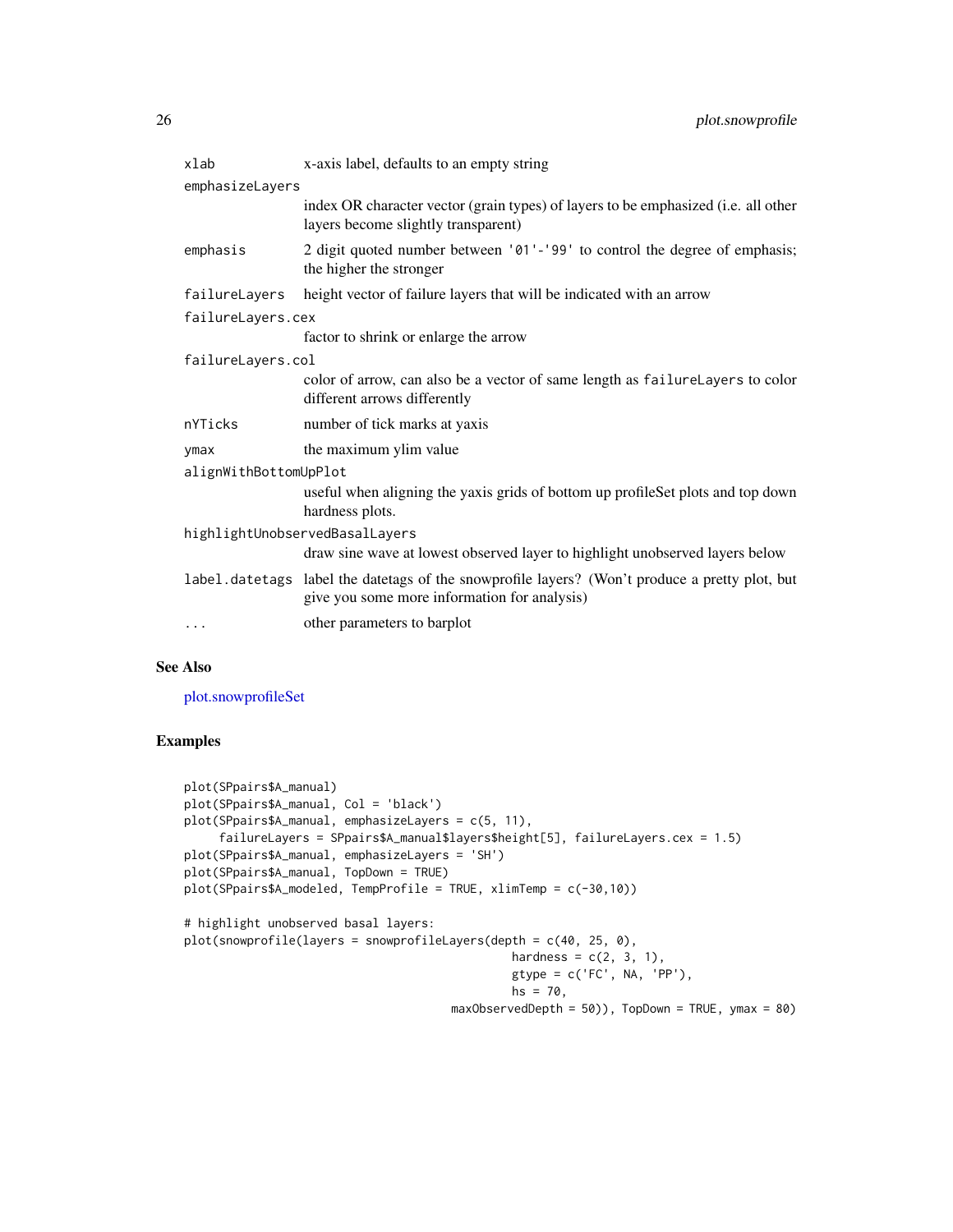<span id="page-26-1"></span><span id="page-26-0"></span>plot.snowprofileSet *Plot a single layer property in multiple profiles side-by-side*

#### Description

A flexible function to plot multiple snowprofiles either in a timeseries or various types of groups.

#### Usage

```
## S3 method for class 'snowprofileSet'
plot(
  x,
  SortMethod = c("time", "unsorted", "hs", "elev", "presorted"),
 ColParam = c("gtype", "hardness", "temperature", "density", "gsize"),
  TopDown = FALSE,
 DateStart = NA,
 DateEnd = NA,
  Timeseries_labels = c("weekly", "monthly", NA),
  ylim = NULL,
  OutlineLyrs = FALSE,
  OutlineProfile = NULL,
 HorizGrid = TRUE,
 yaxis = TRUE,main = NA,
 ylab = NA,
  xlab = NA,
 box = TRUE,xticklabels = FALSE,
  xtick.las = 2,
  yPadding = 10,
  xPadding = 0.5,
  hardnessResidual = 1,
  hardnessScale = 1,
  hardnessOffset = -0.5,
  k = NULL,offset = as.Date(NA),
  ...
\mathcal{L}
```
#### Arguments

| x          | An object of class snowprofile Set                                                                                                                                                           |
|------------|----------------------------------------------------------------------------------------------------------------------------------------------------------------------------------------------|
| SortMethod | How to arrange profiles along the x-axis. Options include timeseries (default<br>$=$ 'time'), in existing order of Profiles list ('unsorted'), sorted by HS ('hs'), or<br>elevation ('elev') |
| ColParam   | What parameter to show with colour. So far the following types are available:<br>graintype (default), hardness, temperature, density, grainsize.                                             |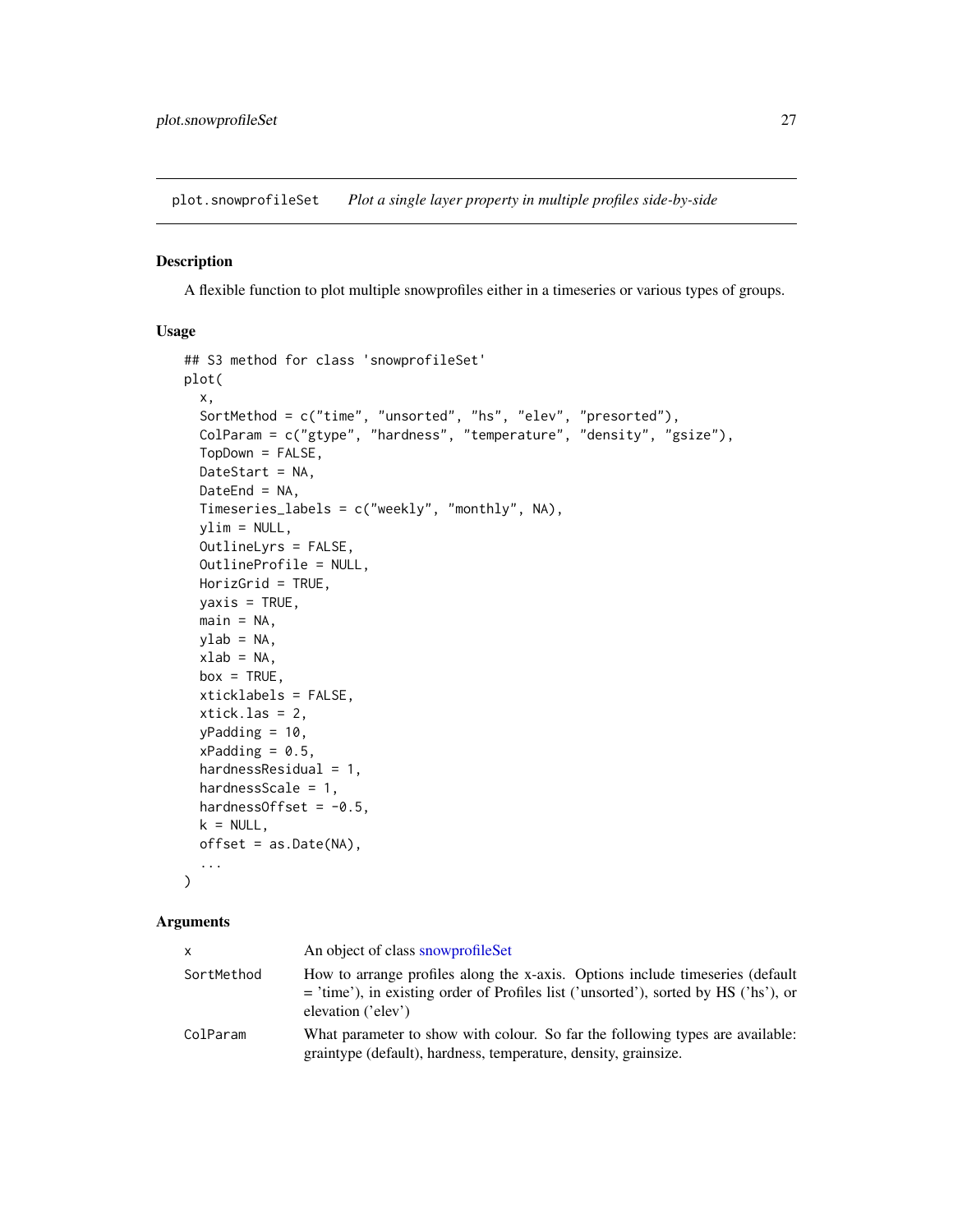| TopDown           | Option to plot by depth instead of height with zero depth on top of plot (default<br>$=$ FALSE)                                                                                                                                                                                                                                                                          |  |
|-------------------|--------------------------------------------------------------------------------------------------------------------------------------------------------------------------------------------------------------------------------------------------------------------------------------------------------------------------------------------------------------------------|--|
| DateStart         | Start date for timeseries plots (SortMethod = 'time'). If not provided, the func-<br>tion takes the date range from Profiles (default $= NA$ ).                                                                                                                                                                                                                          |  |
| DateEnd           | End date for timeseries plots (SortMethod = 'time'). If not provided, the func-<br>tion takes the date range from Profiles ( $default = NA$ ).                                                                                                                                                                                                                           |  |
| Timeseries_labels |                                                                                                                                                                                                                                                                                                                                                                          |  |
|                   | Label Saturdays "weekly", "monthly", or NA                                                                                                                                                                                                                                                                                                                               |  |
| ylim              | Vertical range of plot                                                                                                                                                                                                                                                                                                                                                   |  |
| OutlineLyrs       | Switch for outlining layers (default = FALSE)                                                                                                                                                                                                                                                                                                                            |  |
|                   | OutlineProfile vector of profile indices that will be outlined to highlight them                                                                                                                                                                                                                                                                                         |  |
| HorizGrid         | Draw horizontal grid at layer heights (default = TRUE)                                                                                                                                                                                                                                                                                                                   |  |
| yaxis             | draw a y-axis? (either FALSE, TRUE draws yaxis left, "right" draws yaxis on<br>the right plot side) Note that in case of "right" you need to adjust par (mar =<br>), disable ylab and manually draw an xlab with mtext.                                                                                                                                                  |  |
| main              | Main title                                                                                                                                                                                                                                                                                                                                                               |  |
| ylab              | y-axis label; disable ylab by providing an empty string (i.e., ylab = $\degree$ )                                                                                                                                                                                                                                                                                        |  |
| xlab              | x-axis label; disable xlab by providing an empty string (i.e., $x$ lab = ")                                                                                                                                                                                                                                                                                              |  |
| box               | Draw a box around the plot (default $=$ TRUE)                                                                                                                                                                                                                                                                                                                            |  |
| xticklabels       | Label the profiles with their "names", "originalIndices" (prior to sorting), "dates",<br>or a custom character array                                                                                                                                                                                                                                                     |  |
| xtick.las         | Orientation of labels if xticklabels is specified.                                                                                                                                                                                                                                                                                                                       |  |
| yPadding          | Padding between ylim and limits of data, $default = 10$ . Note that R will still put<br>padding by default. If you want to prohibit that entirely, specify xaxs = 'i', or<br>$yaxs = 'i'.$                                                                                                                                                                               |  |
| xPadding          | Padding between xlim and limits of data, $\text{default} = 0.5$ . Note that R will still put<br>padding by default. If you want to prohibit that entirely, specify xaxs = 'i', or<br>$y$ axs = $'i'.$                                                                                                                                                                    |  |
| hardnessResidual  |                                                                                                                                                                                                                                                                                                                                                                          |  |
|                   | Value within $[0, 1]$ to control the minimum horizontal space of each layer that<br>will be colored irrespective of the layer's hardness. A value of 1 corresponds to<br>no hardness being shown.                                                                                                                                                                        |  |
| hardnessScale     | A scaling factor that exaggerates the hardness profile to subsequent cells on the<br>x-axis. Useful for time series of sparse profile observations. Note that this scal-<br>ing factor is unused when hardness Scale $= 1$ and that it gets more influential<br>the smaller hardnessScale gets. Also note, that a hardnessScale > 1 can lead<br>to profiles overlapping. |  |
| hardnessOffset    | offsets the profile location on the x-axis                                                                                                                                                                                                                                                                                                                               |  |
| k                 | a sorting vector if SortMethod = "presorted".                                                                                                                                                                                                                                                                                                                            |  |
| offset            | Provide a Date or POSIXct offset if you want to offset the vertical snow height/depth<br>axis so that the offset date aligns with snow depth/height 0.                                                                                                                                                                                                                   |  |
| .                 | Additional parameters passed to plot()                                                                                                                                                                                                                                                                                                                                   |  |
|                   |                                                                                                                                                                                                                                                                                                                                                                          |  |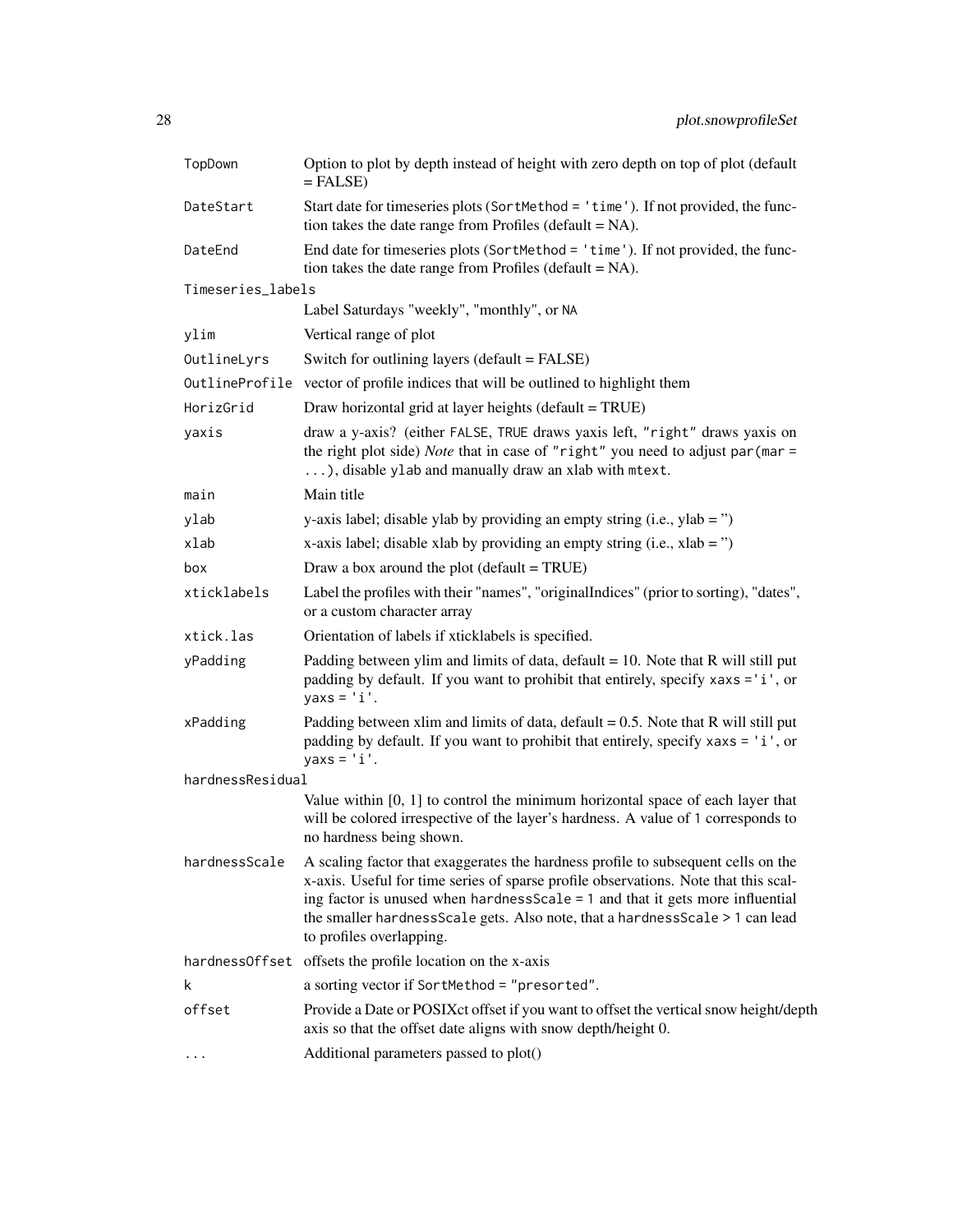#### <span id="page-28-0"></span>plot.snowprofileSet 29

## Details

The routine allows you to plot colored sequences only, or to include hardness profile information as well. See parameter hardnessResidual and the examples for more details. To change the font size of labels etc, use par() with the parameters cex. lab, cex. axis, etc.

#### Author(s)

shorton, fherla, phaegeli

## See Also

[plot.snowprofile,](#page-24-1) [SPgroup](#page-55-1)

```
## Standard profile timeline (e.g. https://niviz.org)
plot(SPtimeline)
## Group of profiles with same timestamp
plot(SPgroup, SortMethod = 'unsorted') # sorted in same order as list
plot(SPgroup, SortMethod = 'hs') # sorted by snow height
plot(SPgroup, SortMethod = 'elev') # sorted by elevation
## Colour layers by other properties
plot(SPtimeline, ColParam = 'density')
## Align layers by depth instead of height
plot(SPtimeline, TopDown = TRUE)
## Timelines with specific date ranges
plot(SPtimeline, DateEnd = '2017-12-17')
plot(SPtimeline, DateStart = '2017-12-15', DateEnd = '2017-12-17')
## Show hardness profile, too:
plot(SPtimeline, hardnessResidual = 0.5)## Additional examples of plot dimensions and labelling
## Label the indices of the profiles in the list:
plot(SPgroup, SortMethod = 'elev', xticklabels = "originalIndices")
## ... and with minimized axis limits and their station ID names:
plot(SPgroup, SortMethod = 'elev', xticklabels = sapply(SPgroup, function(x) x$station_id),
      yPadding = 0, xPadding = 0, xaxs = 'i', yaxs = 'i')
## sorted by depth, and without box:
plot(SPgroup, SortMethod = 'hs', TopDown = TRUE, box = FALSE)
## Apply a date offset to investigate which layers formed around that day of interest:
pwl_exists <- sapply(SPgroup, function(sp)
 {length(findPWL(sp, pwl_data = "2019-01-21", pwl_gtype = c("SH", "DH");}date_range_earlier = as.difftime(2, unit = "days"))) > 0})
k <- order(pwl_exists, decreasing = TRUE)
plot(SPgroup, SortMethod = 'presorted', k = k, xticklabels = "originalIndices",
```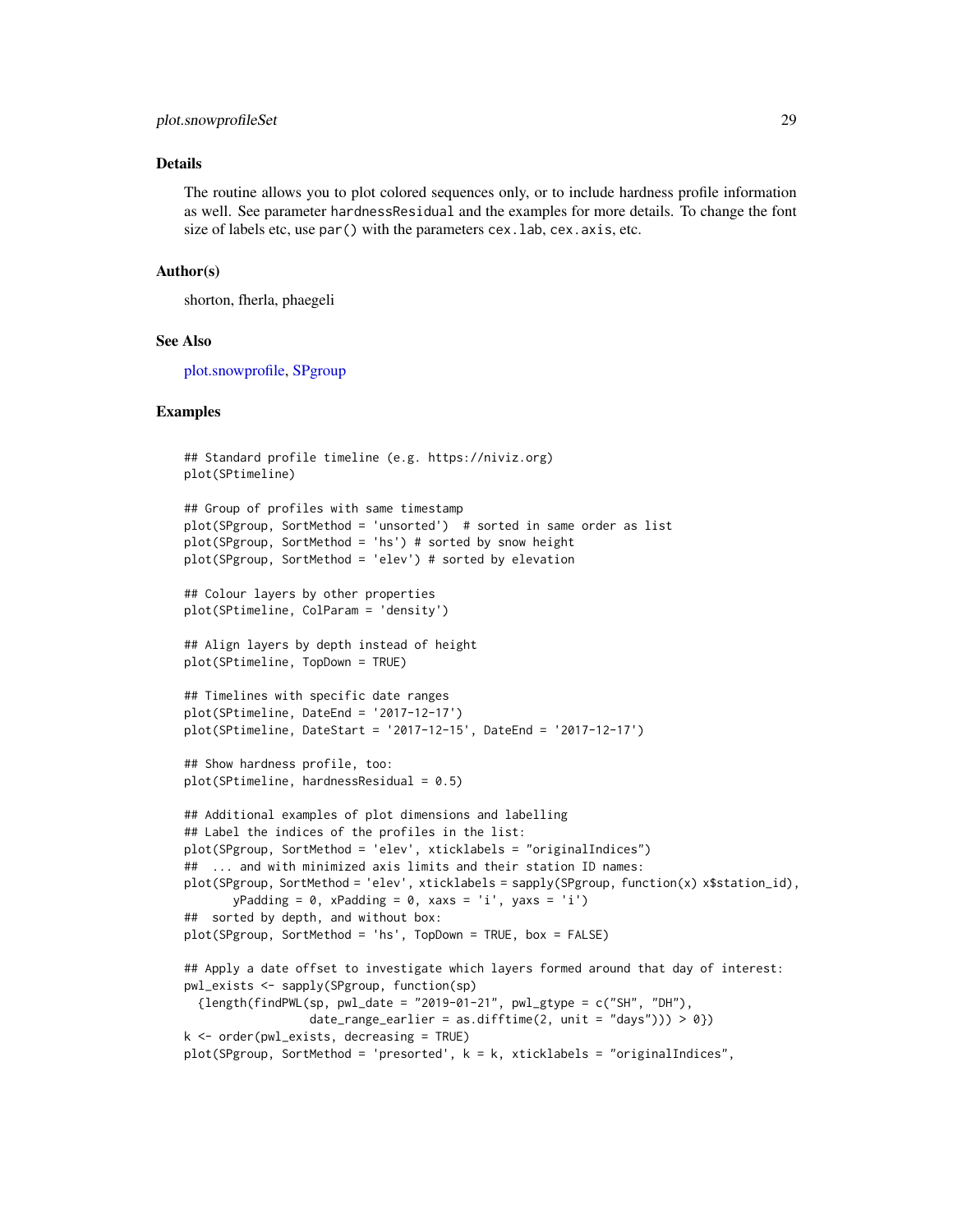```
offset = as.Date("2019-01-21"), xlab = "<-- Jan 21 PWL exists | does not exist -->")
abline(v = max(which(pwl_eexists[k]))+0.5, lty = "dashed")
```
print.snowprofile *Print snowprofile object*

## Description

Print snowprofile object

#### Usage

## S3 method for class 'snowprofile'  $print(x, pretty = TRUE, nLayers = NA, ...)$ 

## Arguments

| $\mathsf{X}$ | snowprofile object                                             |
|--------------|----------------------------------------------------------------|
| pretty       | pretty print the object (data.frame-like instead of list-like) |
| nLayers      | only print the first few layers (cf., head)                    |
|              | passed to print.default                                        |

#### Value

object gets printed to console

```
## pretty print
SPpairs$A_manual
## or alternatively:
print(SPpairs$A_manual)
## reduce number of layers printed:
print(SPpairs$A_manual, nLayers = 6)
```

```
## print profile non-pretty (i.e., like the data is stored):
print(SPpairs$A_manual, pretty = FALSE)
```
<span id="page-29-0"></span>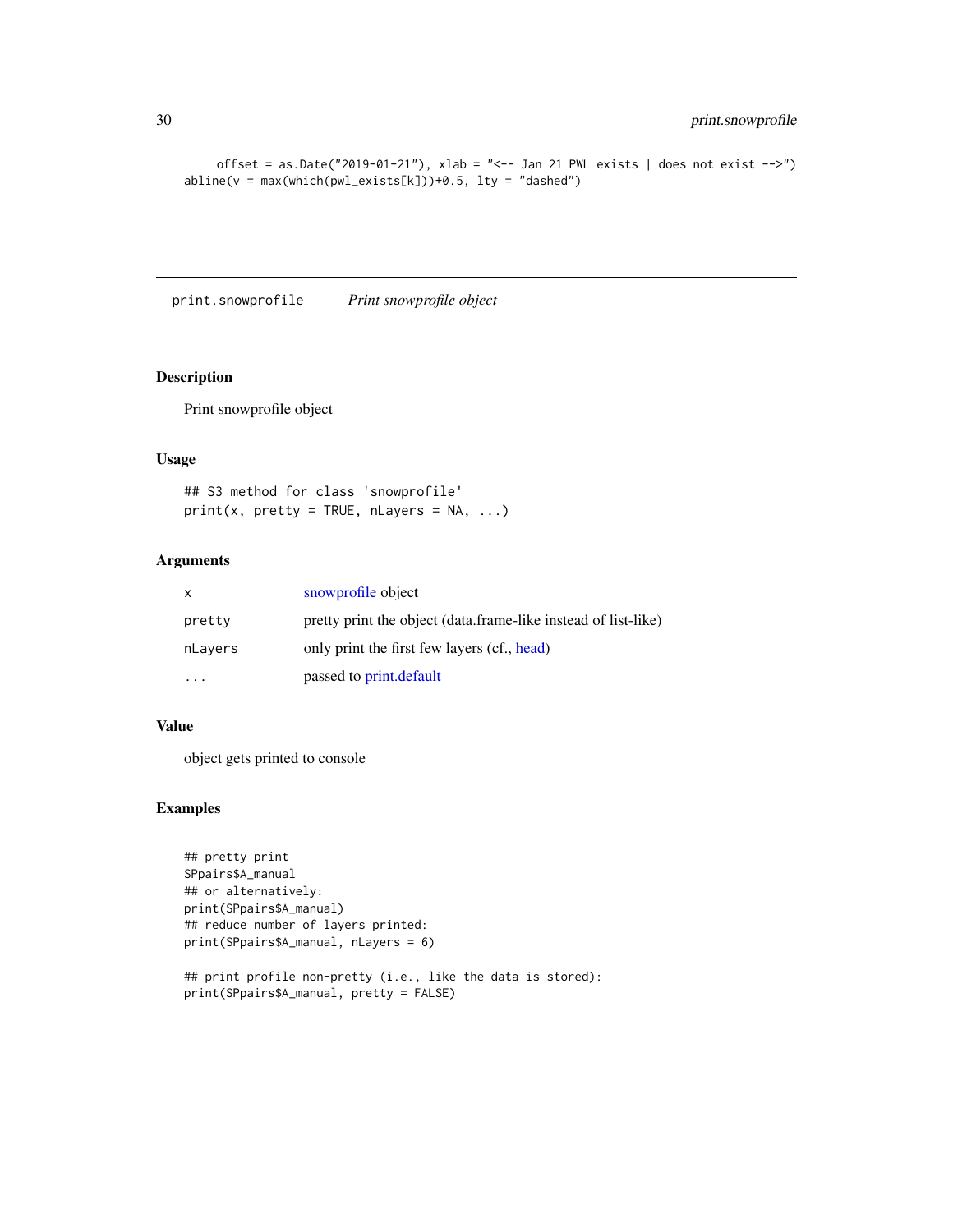<span id="page-30-1"></span><span id="page-30-0"></span>rbind.snowprofile *Convert snowprofile into data.frame with columns for metadata*

## Description

Convert snowprofile object into data.frame with a row for each layer and additional columns with metadata

## Usage

```
## S3 method for class 'snowprofile'
rbind(..., <i>deparse-level = 1</i>)
```
## Arguments

| $\cdots$ | Object of class snowprofile                      |
|----------|--------------------------------------------------|
|          | deparse. level Argument for generic rbind method |

#### Details

Metadata columns are calculated with [summary.snowprofile](#page-57-1)

## Value

data.frame

## Author(s)

shorton

## See Also

[summary.snowprofile,](#page-57-1) [rbind.snowprofileSet](#page-31-1)

```
Profile <- SPgroup[[1]]
ProfileTable <- rbind(Profile)
head(ProfileTable)
```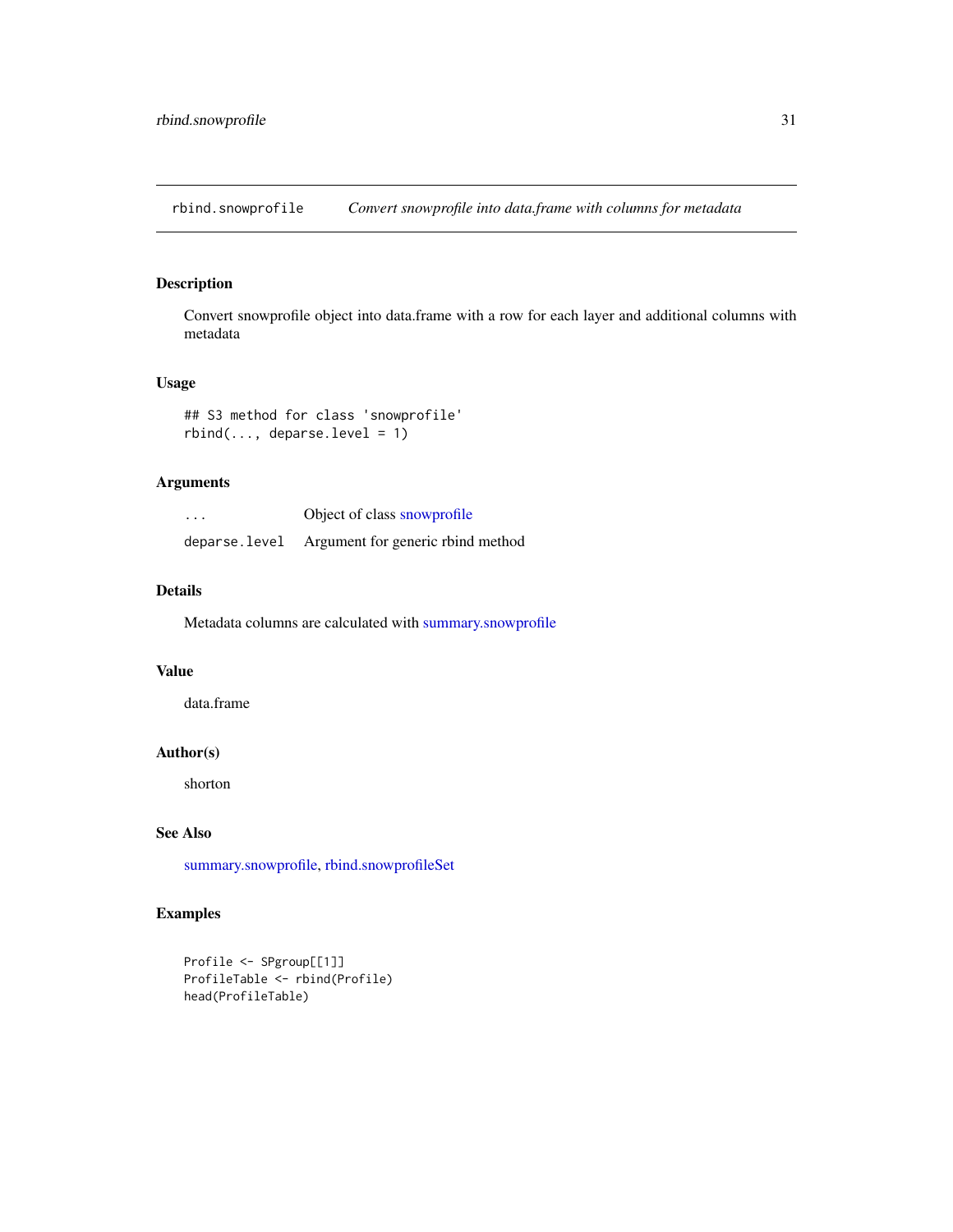<span id="page-31-1"></span><span id="page-31-0"></span>rbind.snowprofileSet *Concatenate snowprofileSet into a large data.frame with a row for each layer*

#### Description

A wrapper to apply [rbind.snowprofile](#page-30-1) to each profile in a [snowprofileSet](#page-52-1) then concatenate

## Usage

```
## S3 method for class 'snowprofileSet'
rbind(..., <i>deparse-level = 1</i>)
```
## Arguments

| $\cdots$      | Object of class snowprofileSet    |
|---------------|-----------------------------------|
| deparse.level | Argument for generic rbind method |

## Details

Returns a large data.frame with a row for each layer and additional columns with metadata (calculated with [summary.snowprofile\)](#page-57-1)

## Value

data.frame

#### Author(s)

shorton

## See Also

[summary.snowprofile,](#page-57-1) [rbind.snowprofile](#page-30-1)

```
## Create rbind table
ProfileTable <- rbind(SPgroup)
head(ProfileTable)
## Filter by layer properties
SHlayers <- subset(ProfileTable, gtype == 'SH')
summary(SHlayers)
plot(elev ~ gsize, SHlayers)
```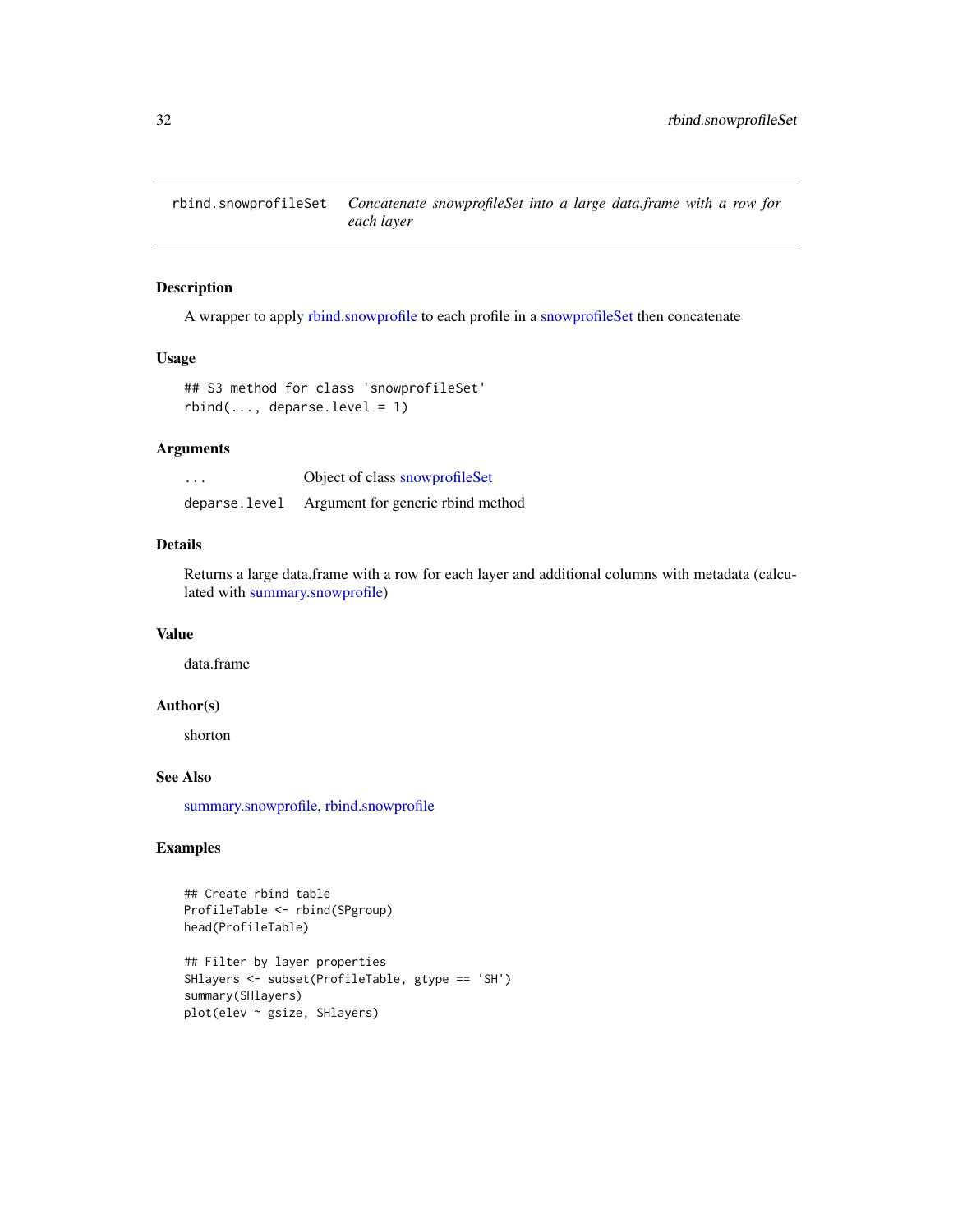<span id="page-32-2"></span><span id="page-32-0"></span>

Read contents of a SMET file https://models.slf.ch/docserver/meteoio/SMET\_specifications.pdf

#### Usage

readSmet(Filename)

## Arguments

Filename Path to a smet file

## Value

List containing metadata and data

#### Author(s)

shorton

## See Also

[writeSmet,](#page-61-1) [snowprofileSno,](#page-52-2) [snowprofilePrf,](#page-49-1) [snowprofilePro](#page-50-1)

#### Examples

```
## Path to example smet
Filename <- system.file('extdata', 'example.smet', package = 'sarp.snowprofile')
Wx = readSmet(Filename)
str(Wx)
```
<span id="page-32-1"></span>reformat\_snowprofile *Reformat a malformatted snowprofile object*

## Description

Reformat a malformatted snowprofile object. A malformatted object may use field names that deviate from our suggested field names (e.g., grain\_type instead of gtype), or it may use data types that are different than what we suggest to use (e.g., ddate as type Date instead of POSIXct). Basically, if your snowprofile object fails the test of [validate\\_snowprofile](#page-59-1) due to the above reason this function should fix it.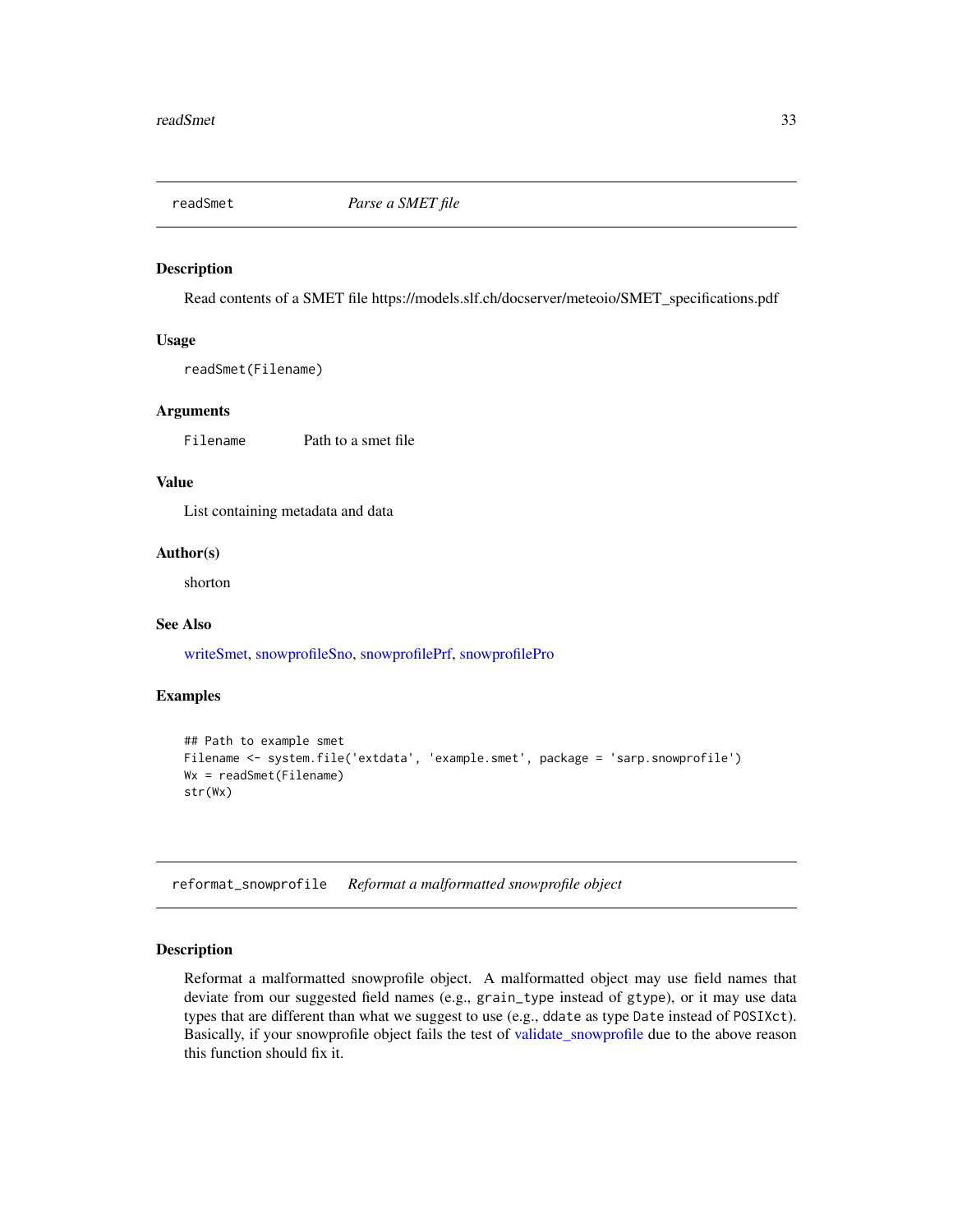```
reformat_snowprofile(profile, currentFields = NULL, targetFields = NULL)
```
#### **Arguments**

| profile      | snowprofile object                                                                                      |
|--------------|---------------------------------------------------------------------------------------------------------|
|              | current Fields array of character strings specifying the current field names that you want to<br>change |
| targetFields | array of same size than current Fields specifying the new field names                                   |

#### Examples

```
## check the malformatted profile:
this_throws_error <- TRUE
if (!this_throws_error) {
validate_snowprofile(SPmalformatted[[1]])
}
## i.e., we see that elev and ddate are of wrong data type,
## and a warning that grain_type is an unknown layer property.
## reformat field types, but not the field name:
betterProfile <- reformat_snowprofile(SPmalformatted[[1]])
## i.e., no error is raised anymore, but only the grain_type warning
## so let's reformat also the field names:
optimalProfile <- reformat_snowprofile(SPmalformatted[[1]], "grain_type", "gtype")
## reformat a list of profiles with the same configuration:
```

```
SPmalformatted_reformatted <- lapply(SPmalformatted, reformat_snowprofile,
                                   currentFields = "grain_type", targetFields = "gtype")
```
## the malformatted profile set finally is correctly formatted: lapply(SPmalformatted\_reformatted, validate\_snowprofile)

<span id="page-33-1"></span>scanProfileDates *Read profile dates from prf/pro file*

#### Description

Before reading entire SNOWPACK output it can be helpful to scan the profile timestamps first

#### Usage

```
scanProfileDates(Filename, tz = "UTC")
```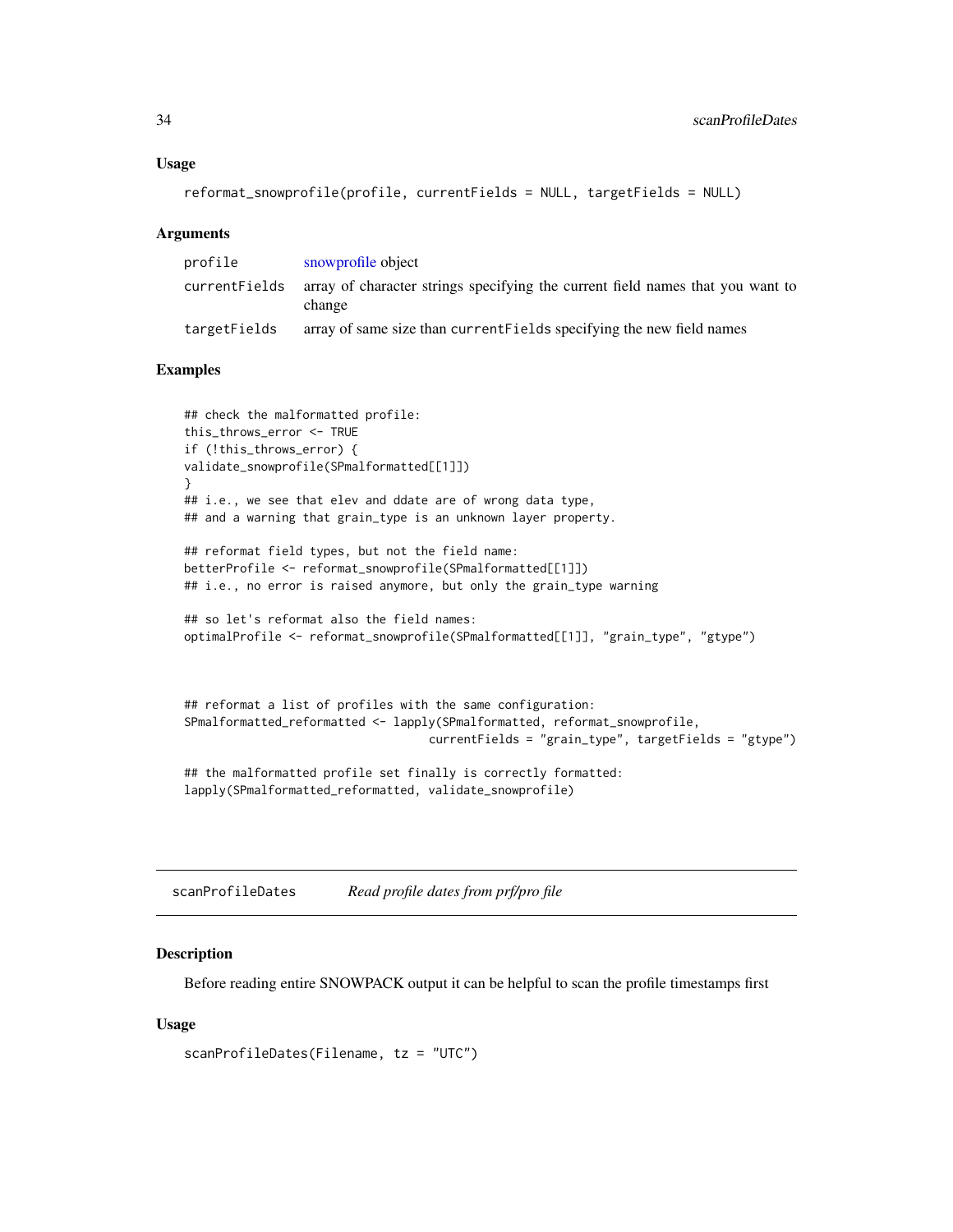## <span id="page-34-0"></span>Arguments

| Filename | filename                       |
|----------|--------------------------------|
| tz       | time zone (default = $'UTC'$ ) |

## Value

vector of as.POSIXct timestamps

## Author(s)

shorton

## See Also

[snowprofilePrf,](#page-49-1) [snowprofilePro](#page-50-1)

### Examples

```
## Path to example prf file
Filename <- system.file('extdata', 'example.prf', package = 'sarp.snowprofile')
## Scan dates in file
Dates <- scanProfileDates(Filename)
print(Dates)
```

| sd_sample_uncorrected <i>fast</i> | uncorrected                                                                | sample | standard | deviation |  |
|-----------------------------------|----------------------------------------------------------------------------|--------|----------|-----------|--|
|                                   | https://en.wikipedia.org/wiki/Standard_deviation#Rapid_calculation_methods |        |          |           |  |

## Description

fast uncorrected sample standard deviation https://en.wikipedia.org/wiki/Standard\_deviation#Rapid\_calculation\_methods

## Usage

 $sd\_sample\_uncorrected(x, xbar = mean(x), na.rm = FALSE)$ 

## Arguments

| $\mathsf{x}$ | a numeric vector                                         |
|--------------|----------------------------------------------------------|
| xbar         | arithmetic mean of x                                     |
| na.rm        | remove any NAs before computation of standard deviation? |

## Value

uncorrected sample standard deviation (i.e., a numeric scalar)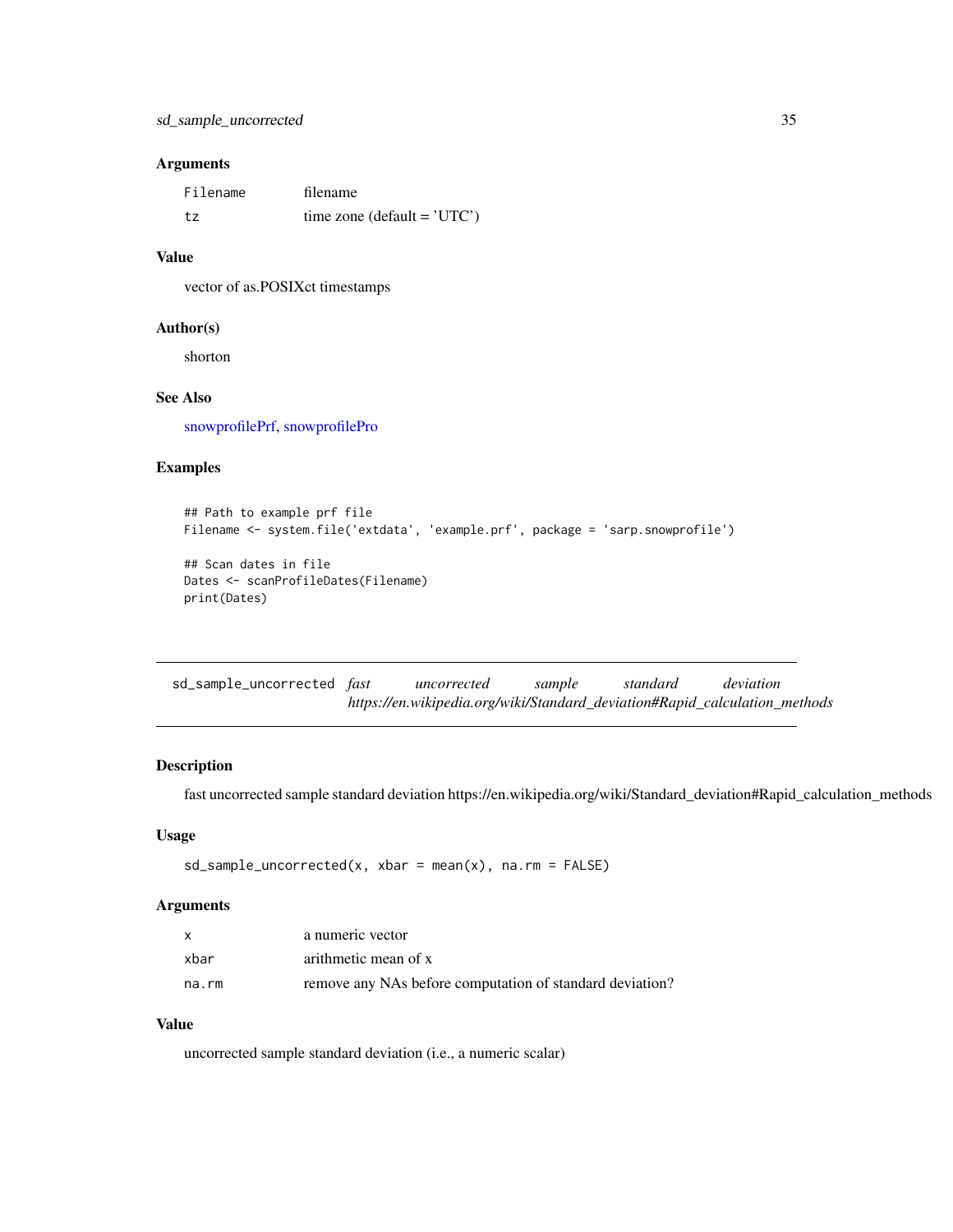## <span id="page-35-0"></span>Author(s)

fherla

<span id="page-35-1"></span>setColoursGrainType *Set colour scale for grain types*

## Description

Currently, you can choose between 'iacs', 'iacs2', 'sarp', or 'sarp-reduced'.

## Usage

```
setColoursGrainType(ScaleName)
```
## Arguments

| ScaleName | Name of graintype colour scale                                                                                                                                                                        |
|-----------|-------------------------------------------------------------------------------------------------------------------------------------------------------------------------------------------------------|
|           | • iacs: scale defined by the <i>International Classification of Seasonal Snow on</i><br>the Ground                                                                                                    |
|           | • iacs2: scale defined by the <i>International Classification of Seasonal Snow</i><br>on the Ground with a dark red colour for MFcr layers so that MF and MFcr<br>layers can be better distinguished. |
|           | • sarp: hazard adjusted colours for grain types based on Horton et al. (2020)                                                                                                                         |
|           | • sarp-reduced: hazard adjusted colours for groups of grain types based on<br>Horton et al. (2020)                                                                                                    |

#### Value

data.frame containing the new colour values stored in grainDict

## References

Horton, S., Nowak, S., and Haegeli, P.: Enhancing the operational value of snowpack models with visualization design principles, Nat. Hazards Earth Syst. Sci., 20, 1557–1572, doi: [10.5194/nhess-](https://doi.org/10.5194/nhess-20-1557-2020)[2015572020,](https://doi.org/10.5194/nhess-20-1557-2020) 2020.

## See Also

[grainDict,](#page-17-1) [getColoursGrainType](#page-13-1)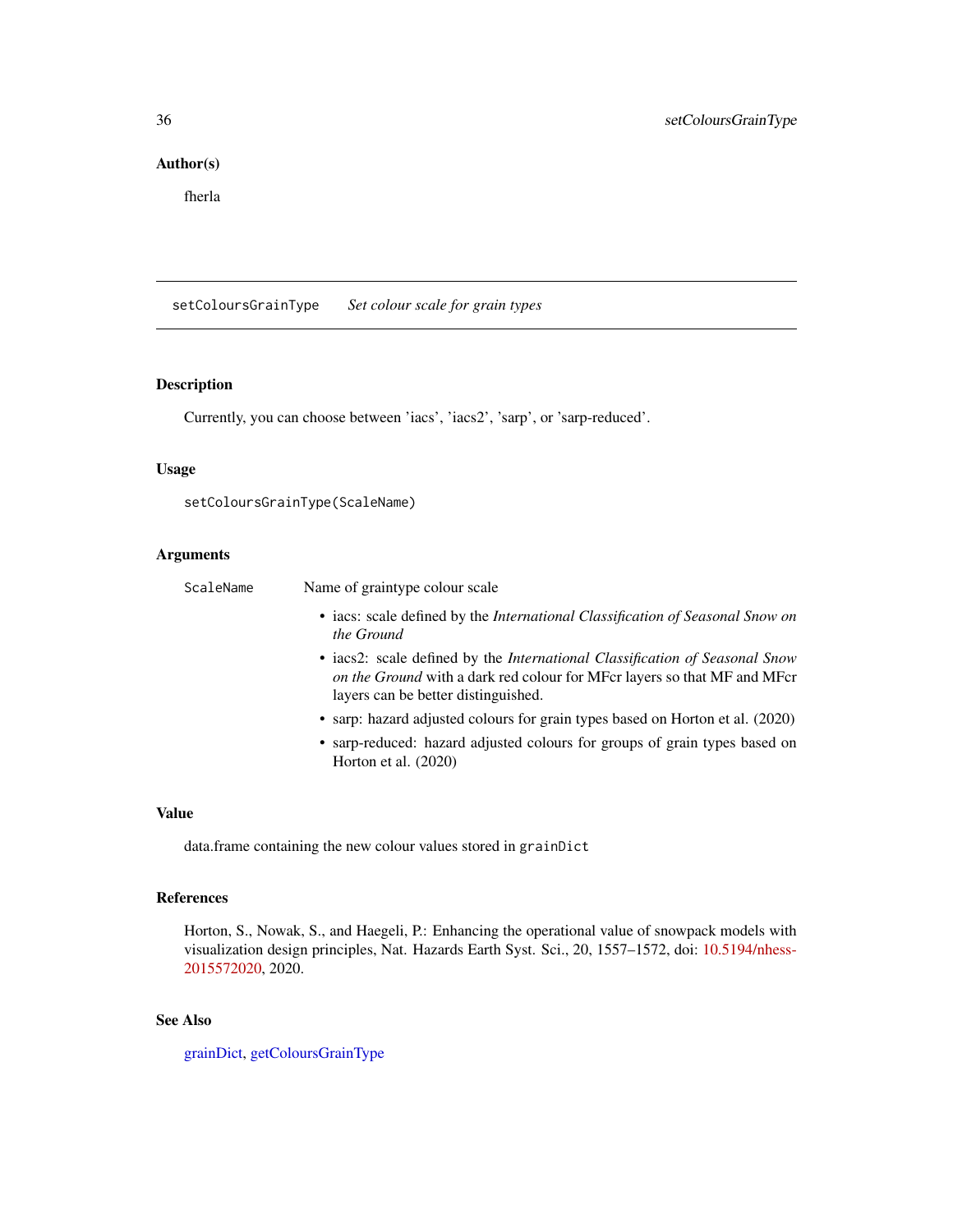## <span id="page-36-0"></span>simplifyGtypes 37

#### Examples

```
## Current/default grain type colours
grainDict
plot(SPpairs$A_manual, main = 'Snow profile with default colours')
## Change to IACS colours
grainDict <- setColoursGrainType('IACS')
grainDict
plot(SPpairs$A_manual, main = 'Snow profile with IACS colours')
## Change to IACS colours with adjusted MFcr (darkred)
grainDict <- setColoursGrainType('IACS2')
grainDict
plot(SPpairs$A_manual, main = 'Snow profile with IACS colours and adjusted darkred MFcr')
## Change to SARP colours
grainDict <- setColoursGrainType('SARP')
grainDict
plot(SPpairs$A_manual, main = 'Snow profile with SARP colours')
## Change to reduced SARP colours
grainDict <- setColoursGrainType('SARP-reduced')
grainDict
plot(SPpairs$A_manual, main = 'Snow profile with a reduced set of SARP colours')
```
simplifyGtypes *Simplify detailed grain types to parent classes*

## Description

The IACS records grain types in major and minor classes, e.g. precipitation particles PP can be subclassified into stellar dendrites PPsd. Some of these subclasses are not supported in this R package and so this function simplifies the unsupported gran type subclasses into their supported main classes. If a given grain type cannot be simplified, a NA value is returned for it.

#### Usage

```
simplifyGtypes(gtypes, supported_gtypes = grainDict$gtype)
```
## Arguments

gtypes an array of character grain types following IACS standards supported\_gtypes

an array of supported grain types that will determine the simplification

#### Value

the modified input array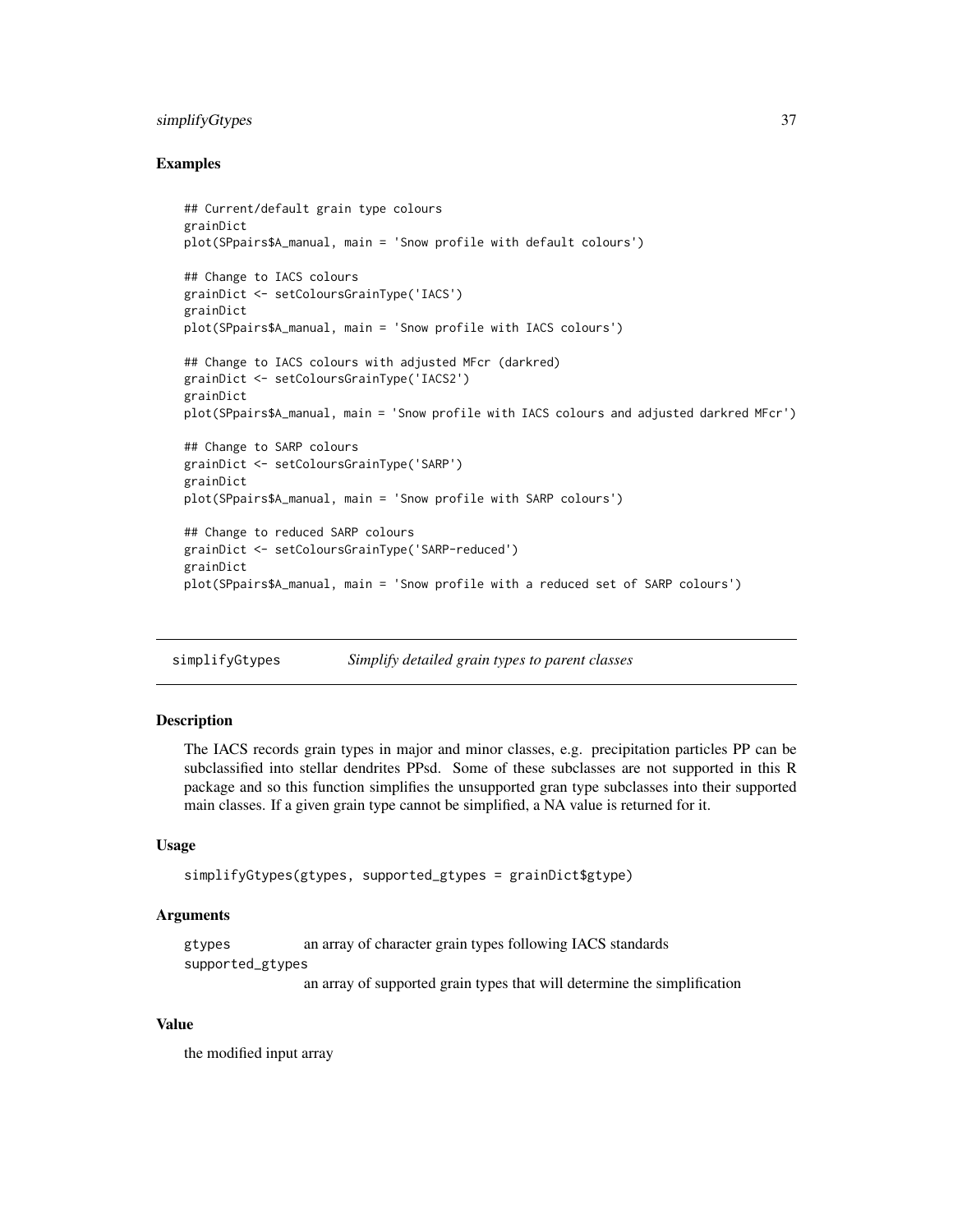#### Author(s)

fherla

#### Examples

```
## create an array of gtypes
gtypes <- c('FCxr', 'RGxf', 'PPsd', 'PP', 'IFrc', "KKfx")
## sinplify gtypes to supported_gtypes:
```
simplifyGtypes(gtypes)

<span id="page-37-1"></span>snowprofile *High-level constructor for a snowprofile object*

#### Description

Conveniently create a snowprofile object. Calls low-level constructor (only available internally: [new\\_snowprofile\)](#page-21-1), asserts correctness through a snowprofile validator function [\(validate\\_snowprofile\)](#page-59-1) and yields meaningful error messages. Use low-level constructor if you generate many (!) profiles.

#### Usage

```
snowprofile(
 station = as.character(NA),
  station_id = as.character(NA),
 datetime = as.POSIXct(NA),
 lation = as.double(c(NA, NA)),elev = as.double(NA),
  angle = as.double(NA),aspect = as.double(NA),hs = as.double(NA),
 maxObservedDepth = as.double(NA),
  type = "manual",band = as.character(NA),
 zone = as.character(NA),
  comment = as.character(NA),
 hn24 = as.double(NA),hn72 = as.double(NA),ski_pen = as.double(NA),
  layers = snowprofileLayers(dropNAs = FALSE, validate = FALSE),
  tests = snowprofileTests(dropNAs = FALSE),
  instabilitySigns = snowprofileInstabilitySigns(dropNAs = FALSE),
 validate = TRUE,
  dropNAs = TRUE
)
```
<span id="page-37-0"></span>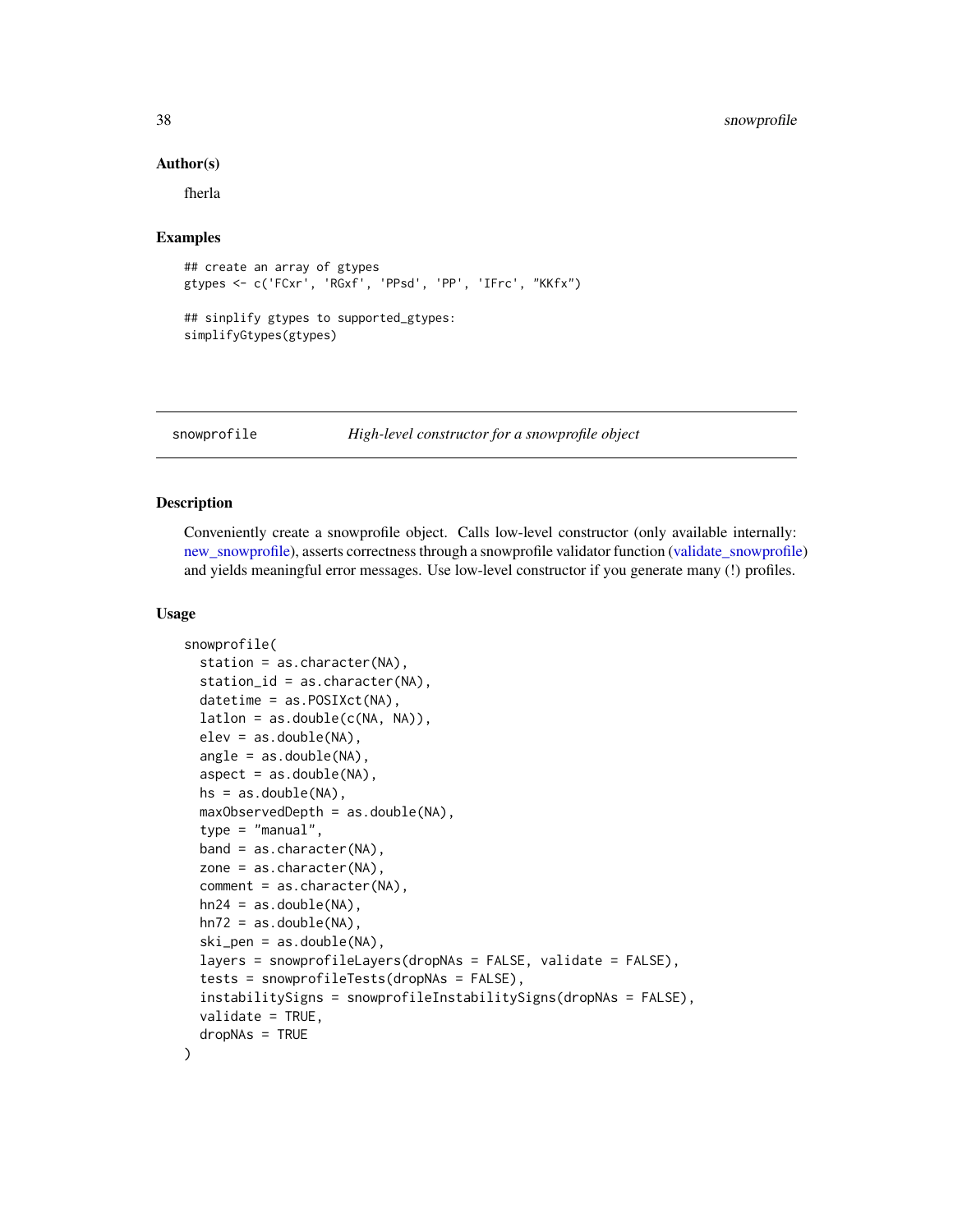## <span id="page-38-0"></span>snowprofile 39

## Arguments

| station          | character string                                                                                                                                                                                           |
|------------------|------------------------------------------------------------------------------------------------------------------------------------------------------------------------------------------------------------|
| station_id       | character string                                                                                                                                                                                           |
| datetime         | date and time as class POSIXct in most meaningful timezone (timezone can be<br>converted very easily: e.g. print(profile\$datetime, tz = 'EST').                                                           |
| latlon           | 2-element vector latitude (first), longitude (second)                                                                                                                                                      |
| elev             | profile elevation (m)                                                                                                                                                                                      |
| angle            | slope angle (degree)                                                                                                                                                                                       |
| aspect           | slope aspect (degree)                                                                                                                                                                                      |
| hs               | total snow height (cm); if not provided, the field will be derived from the profile<br>layers.                                                                                                             |
| maxObservedDepth |                                                                                                                                                                                                            |
|                  | equivalent to hs for full profiles that go down to the ground. for test profiles that<br>only observe the upper part of the snowpack this value refers to the maximum<br>depth of the profile observation. |
| type             | character string, must be either 'manual', 'modeled', 'vstation', 'aggregate', or<br>'whiteboard'                                                                                                          |
| band             | character string describing elevation band as ALP, TL, BTL (alpine, treeline,<br>below treeline)                                                                                                           |
| zone             | character string describing the zone or region of the profile location (e.g., BURN-<br>ABY_MTN)                                                                                                            |
| comment          | character string with any text comments                                                                                                                                                                    |
| hn24             | height of new snow within 24 h                                                                                                                                                                             |
| hn72             | height of new snow within 72 h                                                                                                                                                                             |
| ski_pen          | skier penetration depth (cm)                                                                                                                                                                               |
| layers           | snowprofileLayers object                                                                                                                                                                                   |
| tests            | snowprofileTests object                                                                                                                                                                                    |
| instabilitySigns |                                                                                                                                                                                                            |
|                  | snowprofileInstabilitySigns object                                                                                                                                                                         |
| validate         | Validate the object with validate_snowprofile?                                                                                                                                                             |
| dropNAs          | Do you want to drop non-mandatory snowprofile and snowprofileLayers<br>fields that are NA only?                                                                                                            |

## Value

snowprofile object

## Author(s)

shorton, fherla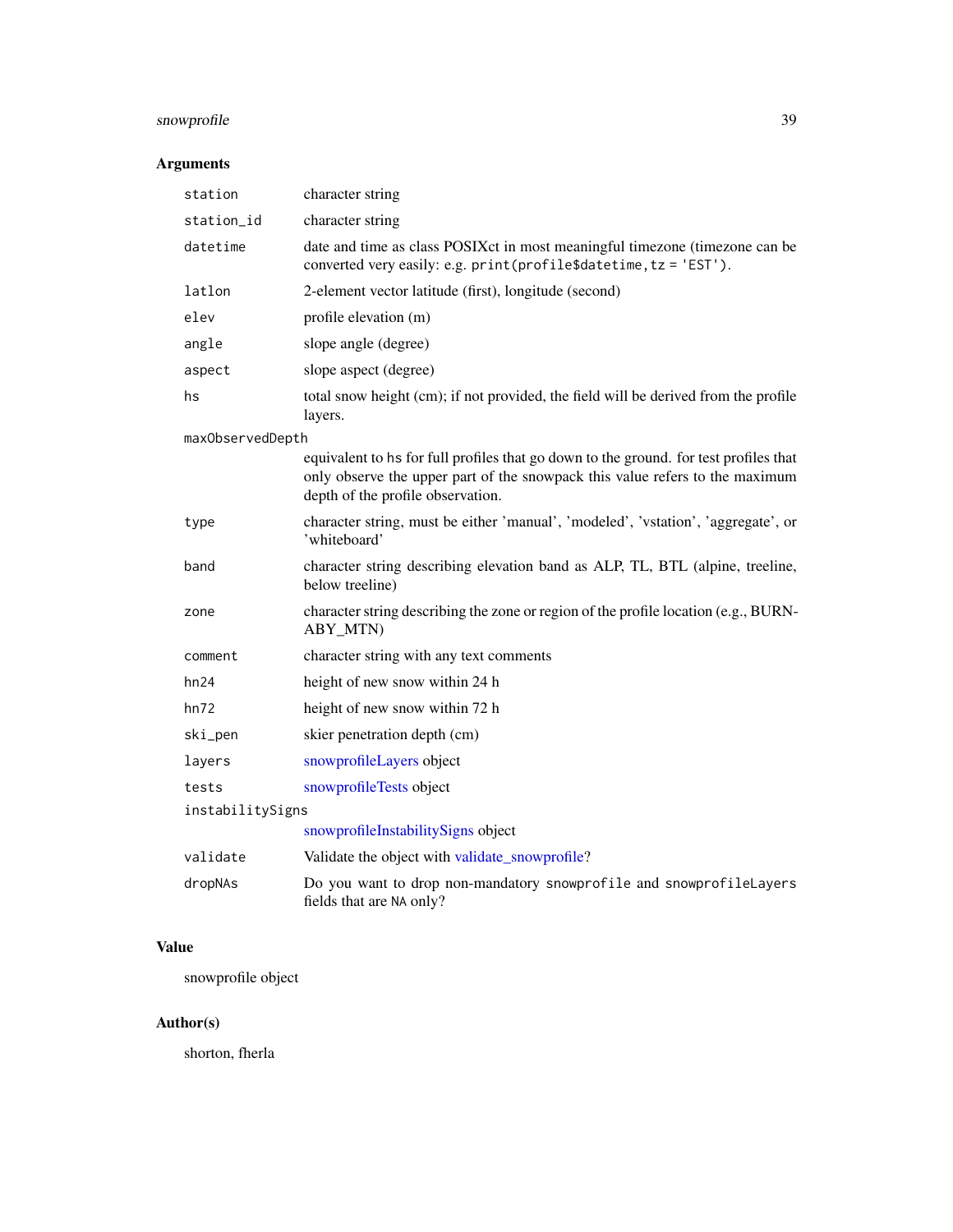#### See Also

[summary.snowprofile,](#page-57-1) [plot.snowprofile,](#page-24-1) [snowprofileLayers,](#page-45-1) [snowprofileTests,](#page-53-1) [snowprofileInstabili](#page-44-1)[tySigns,](#page-44-1) [SPpairs](#page-56-1)

## Examples

```
## Empty snowprofile:
snowprofile()
## Test profile:
testProfile <- snowprofile(station = 'SARPstation', station_id = 'SARP007',
                           datetime = as.POSIXct('2019/04/01 10:00:00', tz = 'PDT'),
                           lational = c(49.277223, -122.915084), aspect = 180,
                           layers = snowprofileLayers(height = c(10, 25, 50),
                                                       hardness = c(3, 2, 1),
                                                       gtype = c('FC', NA, 'PP')))
summary(testProfile)
plot(testProfile)
```
snowprofileCaaml *Read a Caaml file into a snowprofile object*

## Description

Note, that this function only provides a starting point for loading caaml files into R. Currently, caaml files exported from niviz.org, or snowpilot.org should be compatible with this routine. However, this routine only extracts some metadata and some of the most important layer characteristics. While a temperature profile (that is independent from the layers) is extracted, no other variables that can be written into a caaml file are currently being read (such as stability test results, etc).

#### Usage

```
snowprofileCaaml(
  caamlFile,
  sourceType = NA,
  readStabilityTests = TRUE,
  validate = TRUE
)
```
#### Arguments

caamlFile 'path/to/file.caaml' sourceType choose 'manual', 'modeled', 'vstation', 'aggregate' or 'whiteboard'; while this routine has some functionality built in to detect sourceTypes under certain circumstances, it needs to be provided in most cases.

<span id="page-39-0"></span>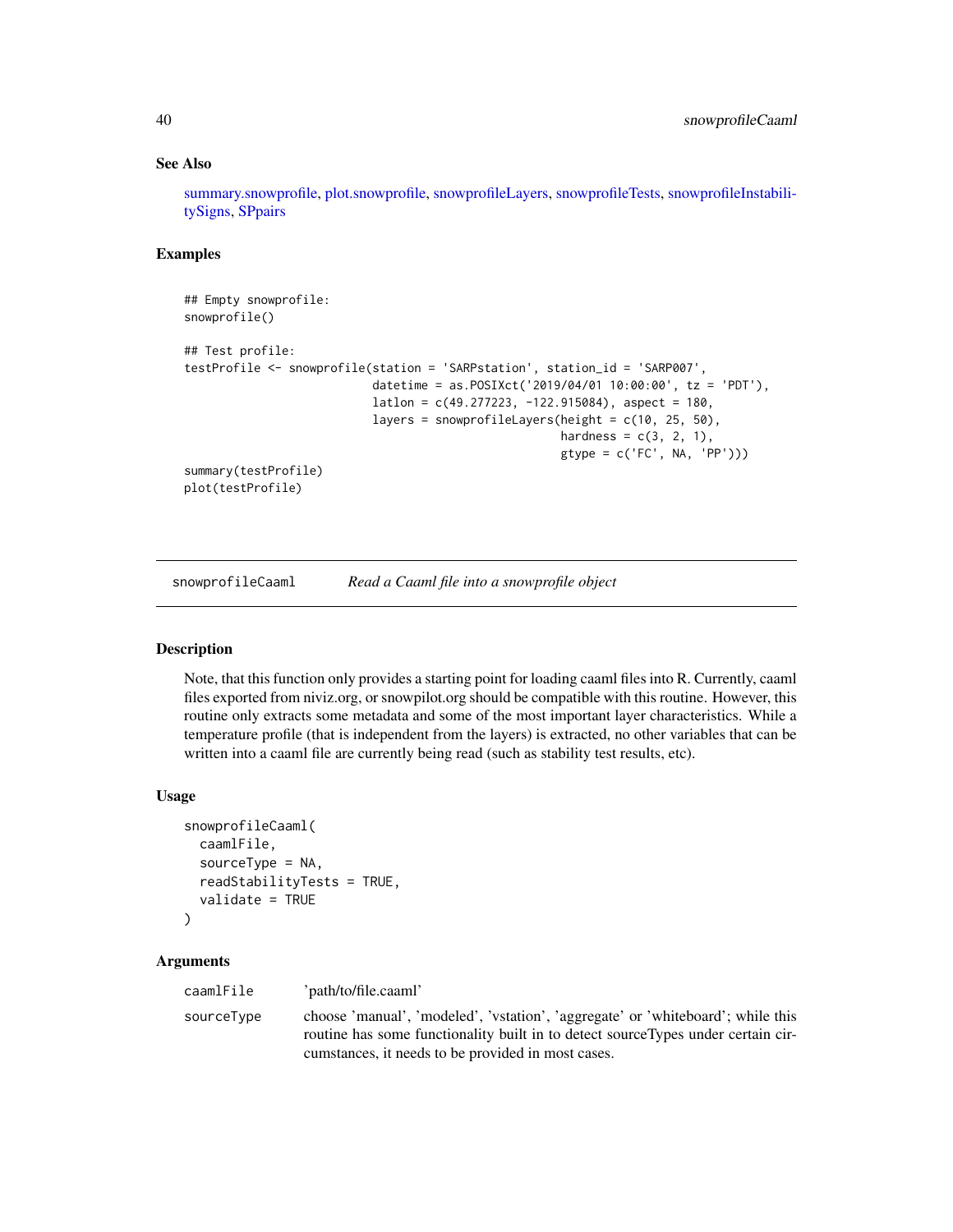#### <span id="page-40-0"></span>snowprofileCsv 41

| readStabilityTests |                                                                               |
|--------------------|-------------------------------------------------------------------------------|
|                    | boolean (this is still beta version and can throw errors sometimes)           |
| validate           | Should the resulting snowprofile object be validated by validate_snowprofile? |

## Details

- There is still a bug related to non-numeric aspects (e.g., E instead of 90).
- The [snowprofileCsv](#page-40-1) function provides a lot more flexibility to read in data, if you can choose the format of your underlying data. Don't hesitate to reach out though if your caaml files throw errors and you need help! If you extend this routine, please also reach out and let us know, so we can update this package with your code extensions.

#### Value

snowprofile object

#### Author(s)

fherla

## Examples

```
## load example caaml file that ships with package:
caamlFile <- system.file('extdata', 'example.caaml', package = 'sarp.snowprofile')
## read caaml file:
profile <- snowprofileCaaml(caamlFile, sourceType = 'vstation')
## other file with slighlty different xml namespace, structure, etc (including stability test):
caamlFile2 <- system.file('extdata', 'example2.caaml', package = 'sarp.snowprofile')
profile2 <- snowprofileCaaml(caamlFile2, sourceType = 'manual')
```
<span id="page-40-1"></span>snowprofileCsv *Read csv file into a snowprofile object*

#### **Description**

Read csv file into a snowprofile object

## Usage

```
snowprofileCsv(
 path,
 header = TRUE,
  sep = ","use.swisscode = FALSE,
```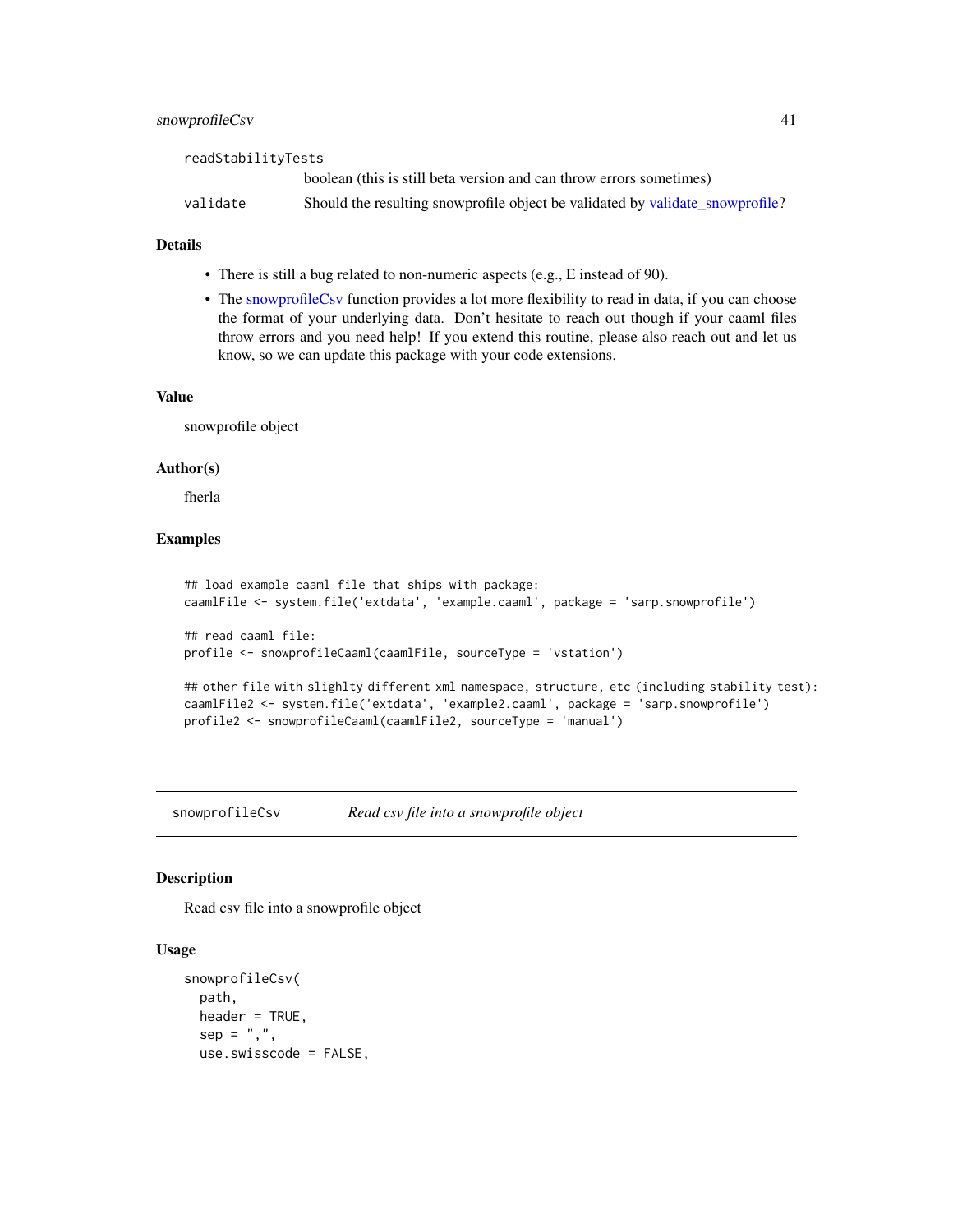```
height = "height",
  gtype = "gtype",
 hardness = "hardness",
  ...,
  crust.val = 2)
```
#### Arguments

| path          | 'path/to/file.csv'                                                                                                                                                                                                                                                                                                                         |
|---------------|--------------------------------------------------------------------------------------------------------------------------------------------------------------------------------------------------------------------------------------------------------------------------------------------------------------------------------------------|
| header        | is there a header line in the csy file to explain the column names? If not, specify<br>a character vector of column names in the correct order.                                                                                                                                                                                            |
| sep           | csy column separator as string                                                                                                                                                                                                                                                                                                             |
| use.swisscode | boolean; are grain types given as (numeric) swisscode (TRUE) or as character<br>strings (FALSE)? If TRUE, grain types can be given as three-digit code (gt1lgt2lgt3),<br>or as one-digit code specifying the primary grain type $if$ another column is pro-<br>vided that specifies crusts. See Details and Examples for more information. |
| height        | character string referring to the csv column of the top layer interfaces                                                                                                                                                                                                                                                                   |
| gtype         | character string referring to the csv column of the grain types                                                                                                                                                                                                                                                                            |
| hardness      | character string referring to the csy column of the layer hardnesses                                                                                                                                                                                                                                                                       |
| $\cdots$      | provide name-value pairs of additional csv columns (in the form gsize = 'csv-GrainSize-ColName'),<br>e.g.                                                                                                                                                                                                                                  |
|               | • profile specific info: station, station_id, datetime, latlon, elev, angle,<br>aspect, type (see snowprofile)                                                                                                                                                                                                                             |
|               | • layer specific info: deposition date, grain size, ssi,  (see snowprofileLay-<br>ers)                                                                                                                                                                                                                                                     |
| crust.val     | If a column 'crust' is provided, what value of 'crust' defines MFcr? Mostly,<br>either 2 (default) or 1. See Details.                                                                                                                                                                                                                      |

## Details

The minimum information required to construct a valid [snowprofile](#page-37-1) object is height, gtype and hardness. Currently, substituting height with a depth vector is not supported.

If profile specific information is provided in the csv table, it can only be included into the snowprofile object through the exact field names (see above). However, layer specific information can be named arbitrarily (except for the three required fields).

Regarding swisscode: The SNOWPACK documentation specifies that MFcr are encoded as (gt1|gt2|gt3)  $=$  (7|x|2), i.e. gt1 = = 7 and gt3 = = 2. This is also how this routine handles the grain type encoding per default. However, some csv tables might be provided using swisscode encoding and providing gt1, gt2, and gt3 as individual one-digit columns. In those cases, gt3 could be defined as a boolean (0 or 1), where gt1 =  $= 7$  and gt3 =  $= 1$  represent crusts, instead of the aforementioned standard definition of  $gt1 = 7$  and  $gt3 = 2$ . To handle these cases, crust.val can be set to 1, instead of its default crust.val = 2.

#### Value

snowprofile object

<span id="page-41-0"></span>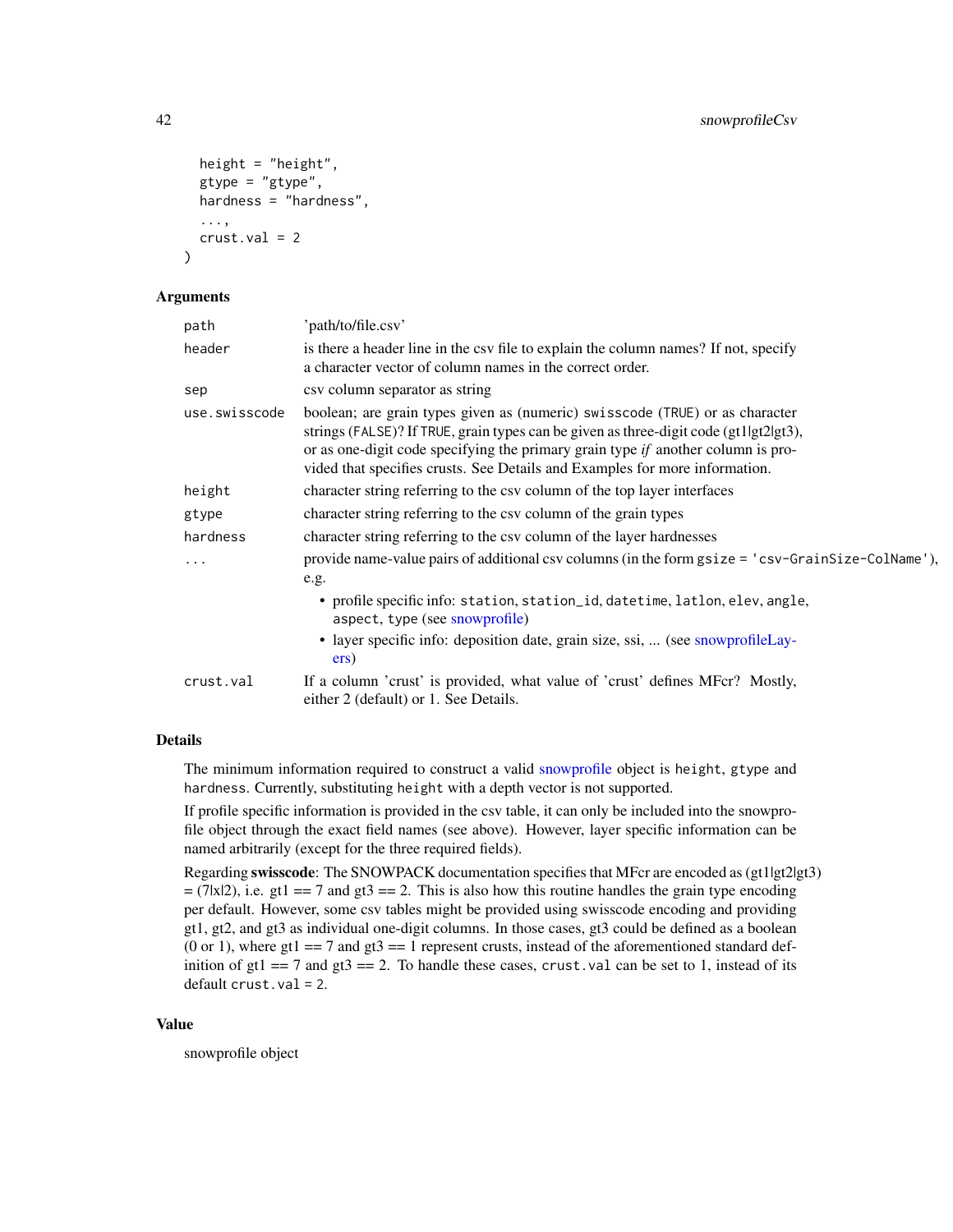#### <span id="page-42-0"></span>Author(s)

fherla

#### See Also

[snowprofileCsv\\_advanced](#page-42-1)

### Examples

```
## imagine a csv table with a very straightforward format,
## similar to the following data.frame:
(DF <- data.frame(height = c(50, 80, 100), gtype = c('FC', 'RG', 'PP'), hardness = c(1, 3, 2)))
## write DF to a temporary file:
write.csv(DF, file = file.path(tempdir(), 'file.csv'))
## read this file very easily by
profile <- snowprofileCsv(file.path(tempdir(), 'file.csv'))
profile
## imagine a csv table that requires a bit more customization,
## similar to the following data.frame:
(DF <- data.frame(ID = rep(1234, times = 3), layer_top = c(10.5, 15, 55.0), gt1 = c(5, 7, 2),
                gs = c(5.0, 1.5, 1.0), crust = c(0, 1, 0), hardness = c('F', 'P', '4F+'))write.csv(DF, file = file.path(tempdir(), 'file.csv'))
profile <- snowprofileCsv(file.path(tempdir(), 'file.csv'), height = 'layer_top', gtype = 'gt1',
                          use.swisscode = TRUE, gsize = 'gs', crust.val = 1)
profile
## Note that the csv column 'crust', which specifies whether a MF layer is actually
# a MFcr layer, is already named correctly (i.e., 'crust'). If it were named 'freeze-crust',
# we would need to add to the function call: `crust = 'freeze-crust'`.
# Also note, that we need to provide `crust.val = 1`, since we're not using the standard definition
# of swisscode MFcr encoding (see Details).
## let's assume you want to read the csv file an customize some names, e.g. GrainSIZE:
profile <- snowprofileCsv(file.path(tempdir(), 'file.csv'), height = 'layer_top', gtype = 'gt1',
                          use.swisscode = TRUE, GrainSIZE = 'gs')
profile
## Note that generally in a snowprofile object layer properties can be custom named,
# meta information, e.g. station_id, can not! I.e. you need to use the prescribed names.
```
#### <span id="page-42-1"></span>snowprofileCsv\_advanced

*Read routine for advanced csv tables containing various snowprofile information*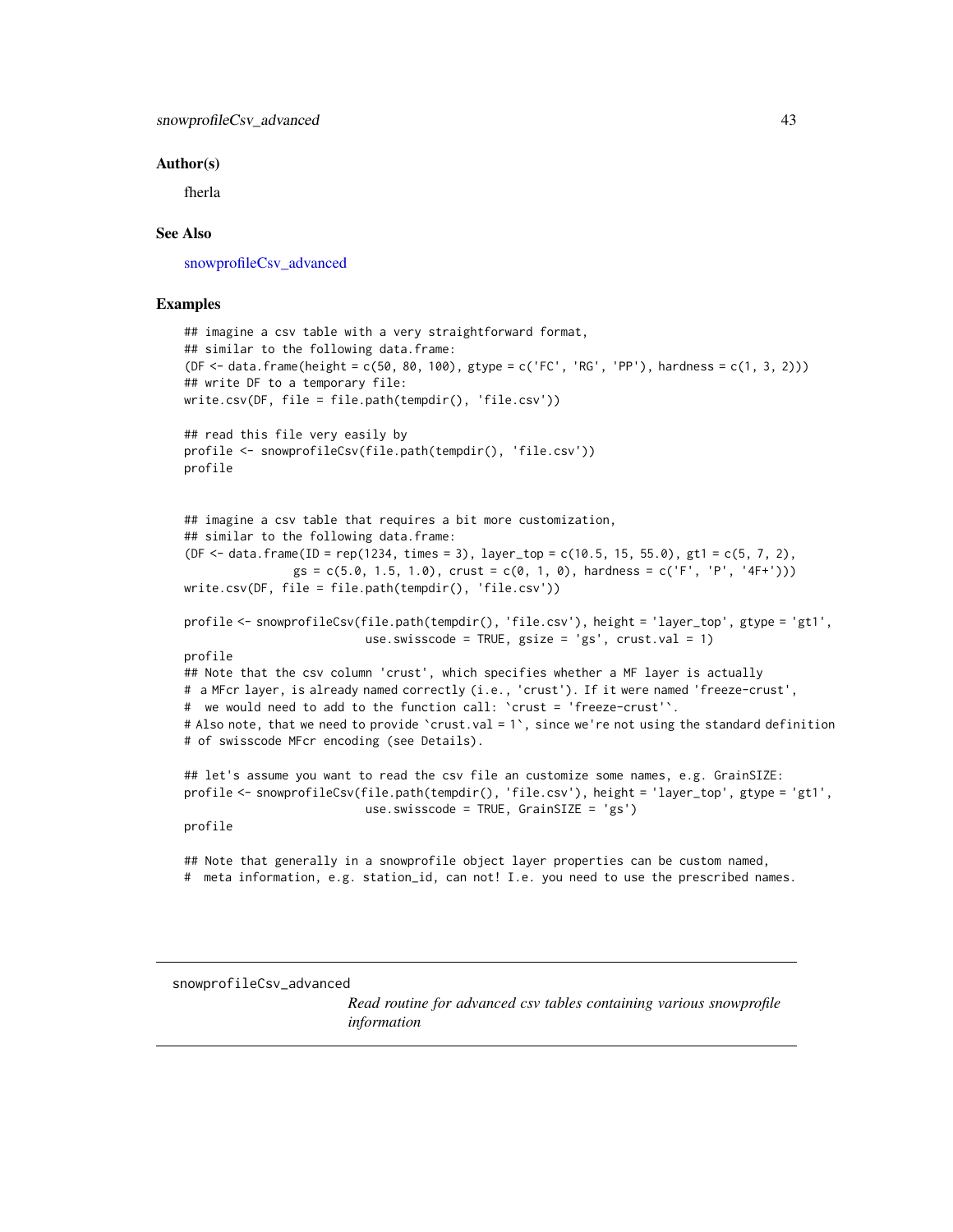This routine reads blocks of snowprofile metadata, layers, tests, and stability signs. Columns contain different variables, rows different observations. While metadata only contains one row, layers, tests, and signs consist of potentially multiple rows. Within each block of information, mind the correct alignment of rows. Missing values (i.e., NA) need to be left blank or called NA. See the examples below including the example file shipped with the package.

## Usage

```
snowprofileCsv_advanced(
  csvFile,
 meta = c("uid", "hs", "maxObservedDepth", "comment"),
 layers = c("depth", "height", "gtype", "hardness", "datetag", "gsize", "gtype_sec",
    "layer_comment"),
 tests = c("test", "result", "fract_char", "score", "test_depth", "test_comment"),
  instabilitySigns = c("instabilitySign_type", "instabilitySign_present",
    "instabilitySign_comment"),
  sep = ","elev.units = "ft"
\lambda
```
#### Arguments

| csvFile          | 'path/to/file.csv'                                                                                          |
|------------------|-------------------------------------------------------------------------------------------------------------|
| meta             | column names of block metadata                                                                              |
| layers           | column names of block snowprofileLayers                                                                     |
| tests            | column names of block snowprofileTests                                                                      |
| instabilitySigns |                                                                                                             |
|                  | column names of block snowprofileInstabilitySigns                                                           |
| sep              | csy column separator                                                                                        |
| elev.units       | if set to "ft", the routine will convert to "m". Set to "m" (or anything else) if it<br>should be unchanged |

#### Author(s)

fherla

#### Examples

```
## load example csv file that ships with package:
csvFile <- system.file('extdata', 'example_adv.csv', package = 'sarp.snowprofile')
profile <- snowprofileCsv_advanced(csvFile, meta = c("uid", "hs", "maxObservedDepth", "comment",
                                                      "datetime", "zone", "station",
                                                "station_id", "aspect", "elev", "angle"))
```
plot(profile)

<span id="page-43-0"></span>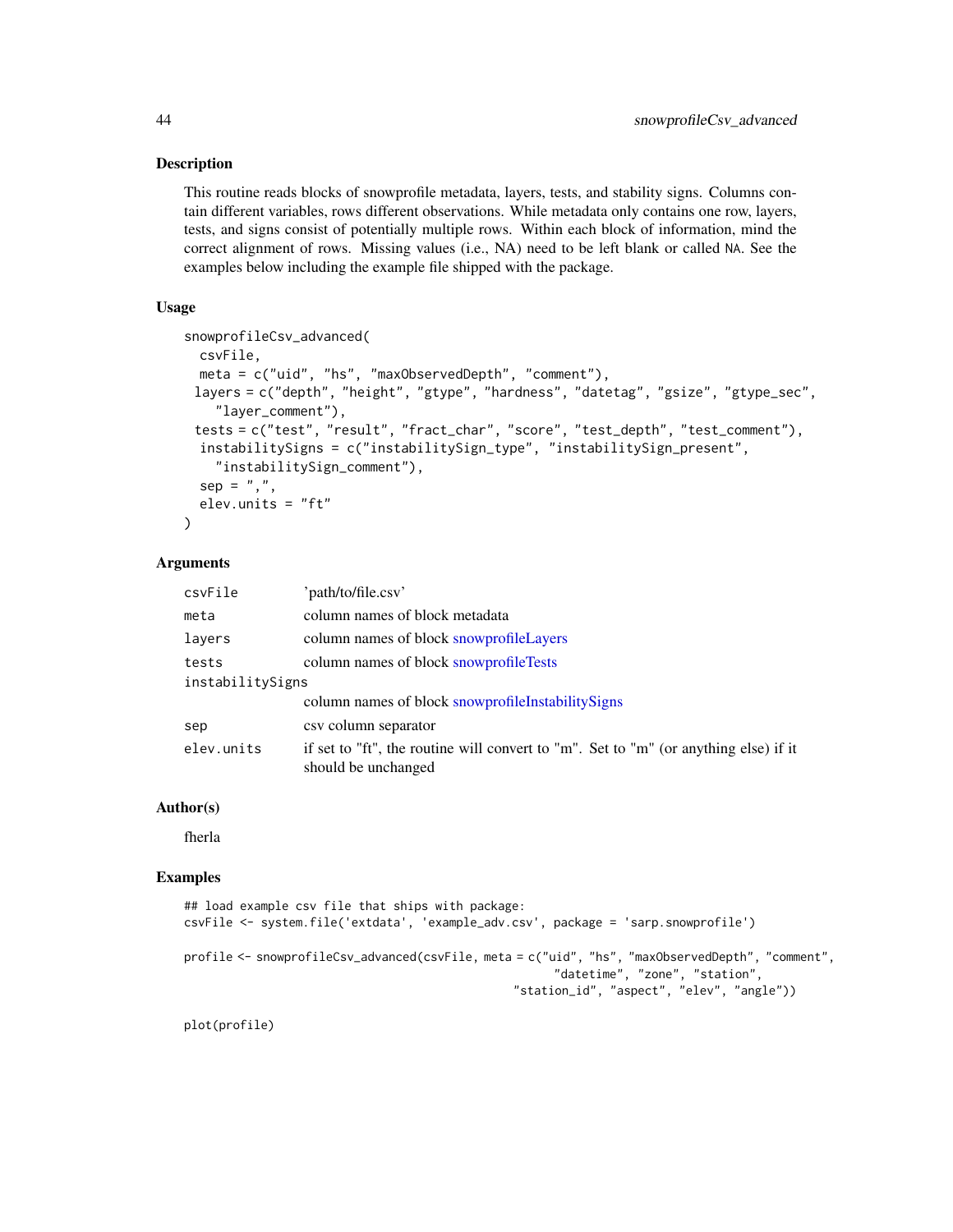<span id="page-44-1"></span><span id="page-44-0"></span>snowprofileInstabilitySigns

*Constructor for a snowprofileInstabilitySigns object*

#### Description

Create a snowprofileInstabilitySigns object. Instability signs can for example be whumpfs, cracking, natural avalanches, skier accidental release, ski cutting, etc. For more information, see Canadian Avalanche Association. (2016). Observation Guidelines and Recording Standards for Weather, Snowpack, and Avalanches. Revelstoke, BC, Canada.

#### Usage

```
snowprofileInstabilitySigns(
 signsFrame = data.frame(type = as.character(NA), present = as.character(NA), comment
    = as.character(NA)),
 dropNAs = TRUE
\mathcal{L}
```
## Arguments

| signsFrame | a data. frame listing snowpack stability signs. Rows correspond to individual ob-<br>servations of instability signs and columns describe at least the fields c("type", "present"). |
|------------|-------------------------------------------------------------------------------------------------------------------------------------------------------------------------------------|
|            | • type: Sc, Sa, Na, whumpf, crack,<br>• present: Was the instability sign present (TRUE), not present (FALSE), or<br>unknown (NA), for example                                      |
|            | - natural avalanches occurred (i.e., Na TRUE), did not occur (i.e., Na<br>FALSE), no observations were carried out <i>(i.e.</i> , Na NA)                                            |
|            | - skiing the slope led to an avalanche ( <i>i.e.</i> , Sa TRUE)                                                                                                                     |
|            | - ski cutting did not release avalanche ( <i>i.e.</i> , Sc FALSE)                                                                                                                   |
|            | – etc                                                                                                                                                                               |
| dropNAs    | Should empty, non-mandatory columns be dropped from the final snowprofile-<br>Instability Signs object?                                                                             |

#### Details

Note: This class might be a temporary solution to digitize instability signs observed in proximity to snowprofiles. The information contained here, might be ported to a more general field observations class that is both independent from snowprofile objects and that is more in line with existing field observation standards.

#### Value

snowprofileInstabilitySigns object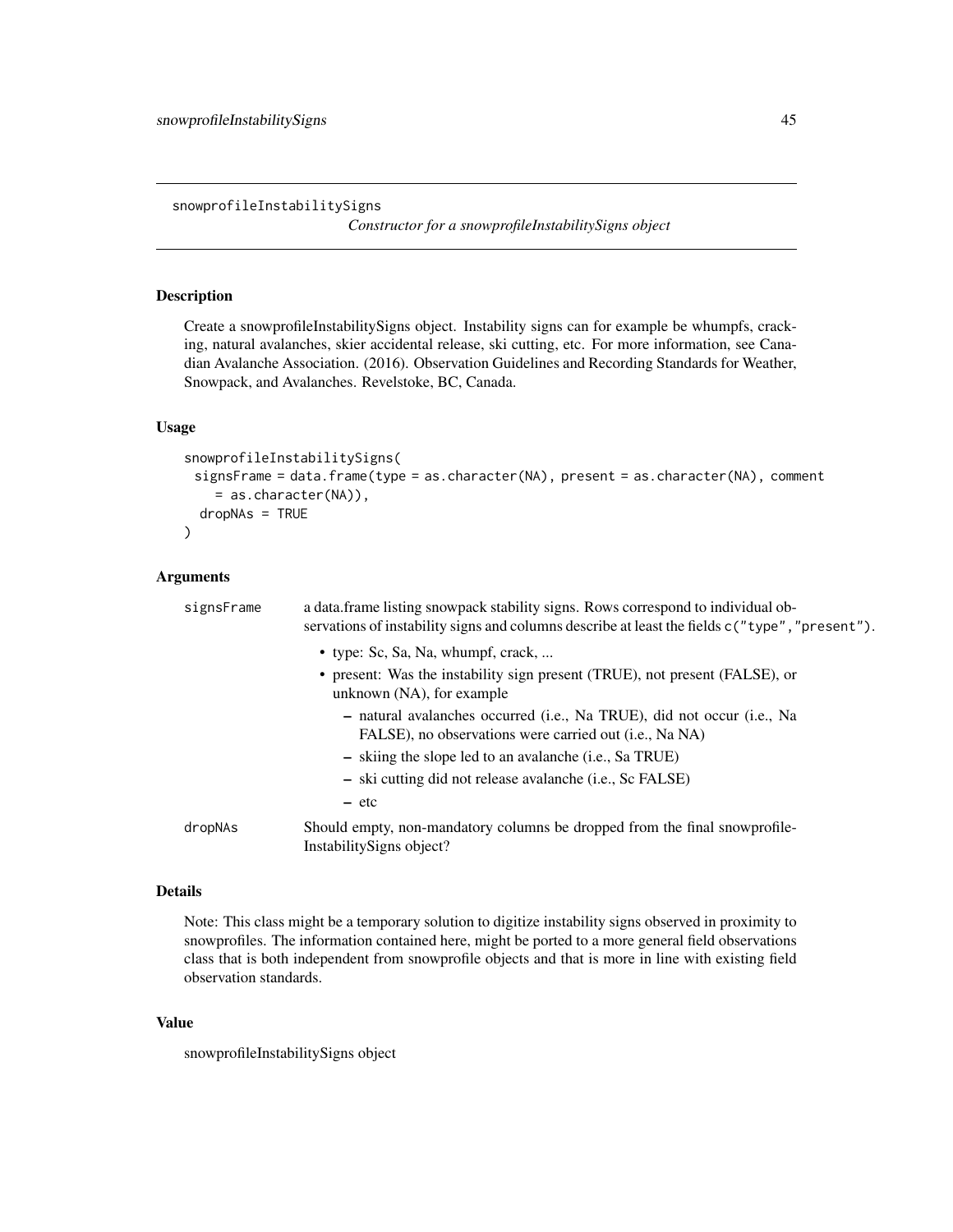#### Author(s)

fherla

#### See Also

[snowprofile,](#page-37-1) [snowprofileLayers,](#page-45-1) [snowprofileTests](#page-53-1)

## Examples

```
## create a data.frame with instability sign observations
(signsFrame \leq data.frame(type = c("Na", "whumpf", "cracking", "Sa"),
                        present = c(FALSE, TRUE, FALSE, FALSE)))
```

```
## create snowprofileInstabilitySigns object
instabilitySigns <- snowprofileInstabilitySigns(signsFrame)
```
## create snowprofile object containing instability signs and check resulting object: snowprofile(instabilitySigns = instabilitySigns)

<span id="page-45-1"></span>snowprofileLayers *Constructor for a snowprofileLayers object*

#### **Description**

Helper function to conveniently create a snowprofileLayers object, i.e. data.frame with mandatory column fields height (or depth) that provides vertical position of layers. Layers need to be ordered in a sequential manner, and the routine will rearrange the layers so that the last row of the resulting dataframe corresponds to the snow surface. If the vertical location of the layers is given by depth, make sure to provide hs if it's known. Otherwise, provide the field maxObservedDepth or layer thicknesses. Providing only depth will issue a warning and set the corresponding lowest layer thickness to NA. The resulting dataframe will contain all three fields height, depth, and thickness, which will be auto-filled if not provided (see [format\\_snowprofileLayers\)](#page-11-2). If the columns that describe layer properties are not of equal lengths, their values will be recycled (default data.frame mechanism). Instead of individual layer characteristics, a data.frame can be provided, which will be converted into a snowprofileLayers class. The constructor asserts correctness of the layers object by a call to [validate\\_snowprofileLayers.](#page-60-1)

#### Usage

```
snowprofileLayers(
  height = as.double(NA),temperature = as.double(NA),
  density = as.double(NA),lwc = as.double(NA),
  gsize = as.double(NA),
  gsize_max = as.double(NA),
  gsize_avg = as.double(NA),
```
<span id="page-45-0"></span>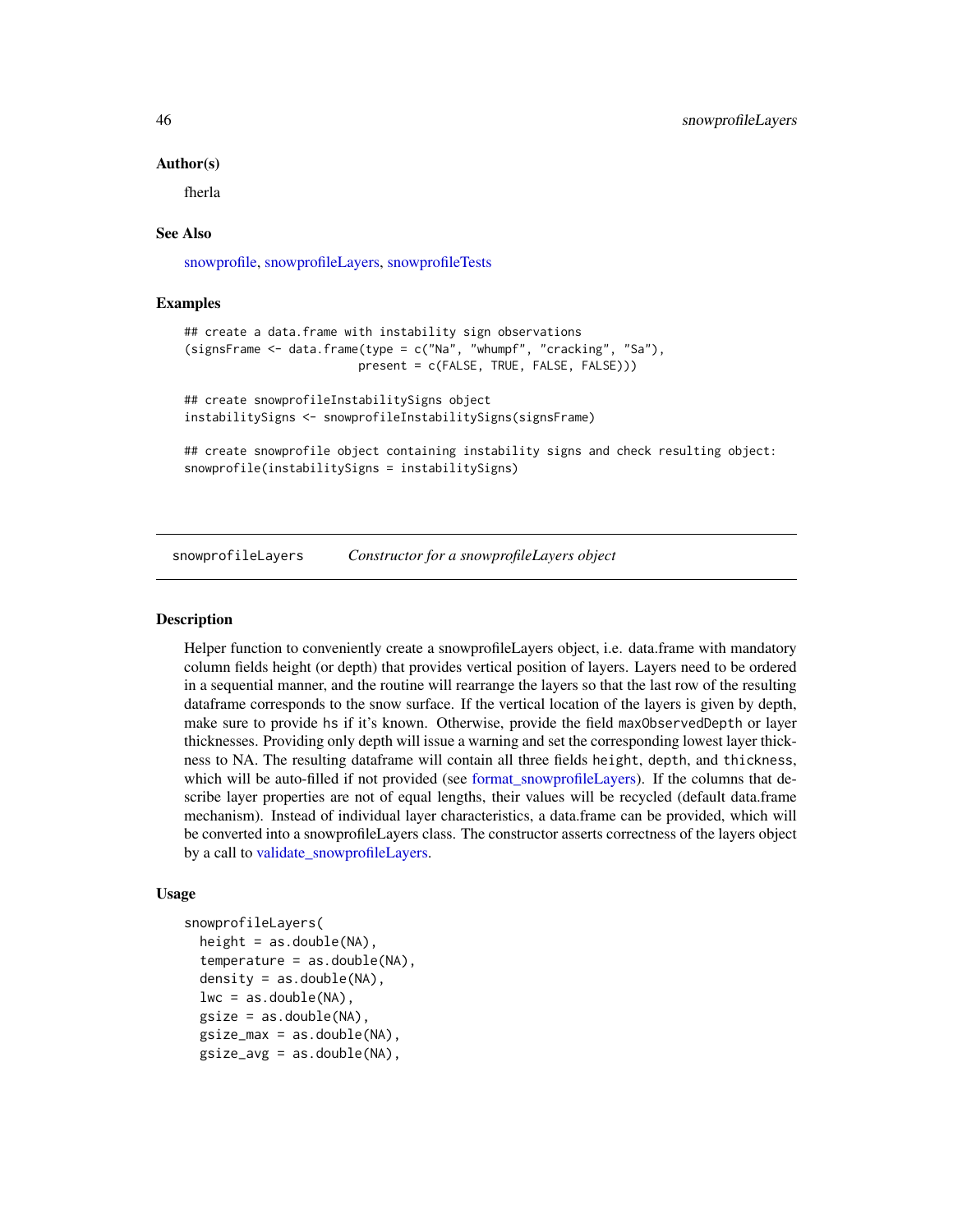```
gtype = as.factor(NA),
gtype_sec = as.factor(NA),
hardness = as.double(NA),
ddate = as.POSIXct(NA),
bdate = as.Date(NA),
datetag = as.POSIXct(NA),
ssi = as.double(NA),sphericity = as.double(NA),v_strain_rate = as.double(NA),
crit_cut_length = as.double(NA),
tsa = as.double(NA),
tsa_interface = as.double(NA),
rta = as.double(NA),
rta_interface = as.double(NA),
layerOfInterest = as.logical(NA),
comment = as.character(NA),
...,
hs = as.double(NA),
maxObservedDepth = as.double(NA),
layerFrame = NA,
validate = TRUE,
dropNAs = TRUE
```
## Arguments

 $\mathcal{L}$ 

| height      | height vector (cm) referring to the top layer interface. Instead of height, depth<br>can also be given and should be accompanied by an array specifying the thickness<br>of the layers, or alternatively, the total snow depth hs and/or the maximum ob-<br>served depth maxObservedDepth should be provided. Note, that also the depth<br>refers to the top layer interface. See examples! |
|-------------|---------------------------------------------------------------------------------------------------------------------------------------------------------------------------------------------------------------------------------------------------------------------------------------------------------------------------------------------------------------------------------------------|
| temperature | snow temperature $(\text{deg } C)$                                                                                                                                                                                                                                                                                                                                                          |
| density     | layer density (kg/m3)                                                                                                                                                                                                                                                                                                                                                                       |
| 1wc         | liquid water content $(\%)$                                                                                                                                                                                                                                                                                                                                                                 |
| gsize       | grain size (mm)                                                                                                                                                                                                                                                                                                                                                                             |
| gsize_max   | maximum grain size (mm)                                                                                                                                                                                                                                                                                                                                                                     |
| gsize_avg   | average grain size (mm)                                                                                                                                                                                                                                                                                                                                                                     |
| gtype       | grain type (character or factor)                                                                                                                                                                                                                                                                                                                                                            |
| gtype_sec   | secondary grain type (character or factor)                                                                                                                                                                                                                                                                                                                                                  |
| hardness    | numeric hand hardness (use char2numHHI to convert from character hardness)                                                                                                                                                                                                                                                                                                                  |
| ddate       | deposition date of layer (POSIX ct format)                                                                                                                                                                                                                                                                                                                                                  |
| bdate       | burial date of layer (Date format)                                                                                                                                                                                                                                                                                                                                                          |
| datetag     | of layer (i.e., usually corresponds to ddate for 'MFcr', and to bdate for all other<br>grain types.)                                                                                                                                                                                                                                                                                        |
| ssi         | snow stability index (numeric)                                                                                                                                                                                                                                                                                                                                                              |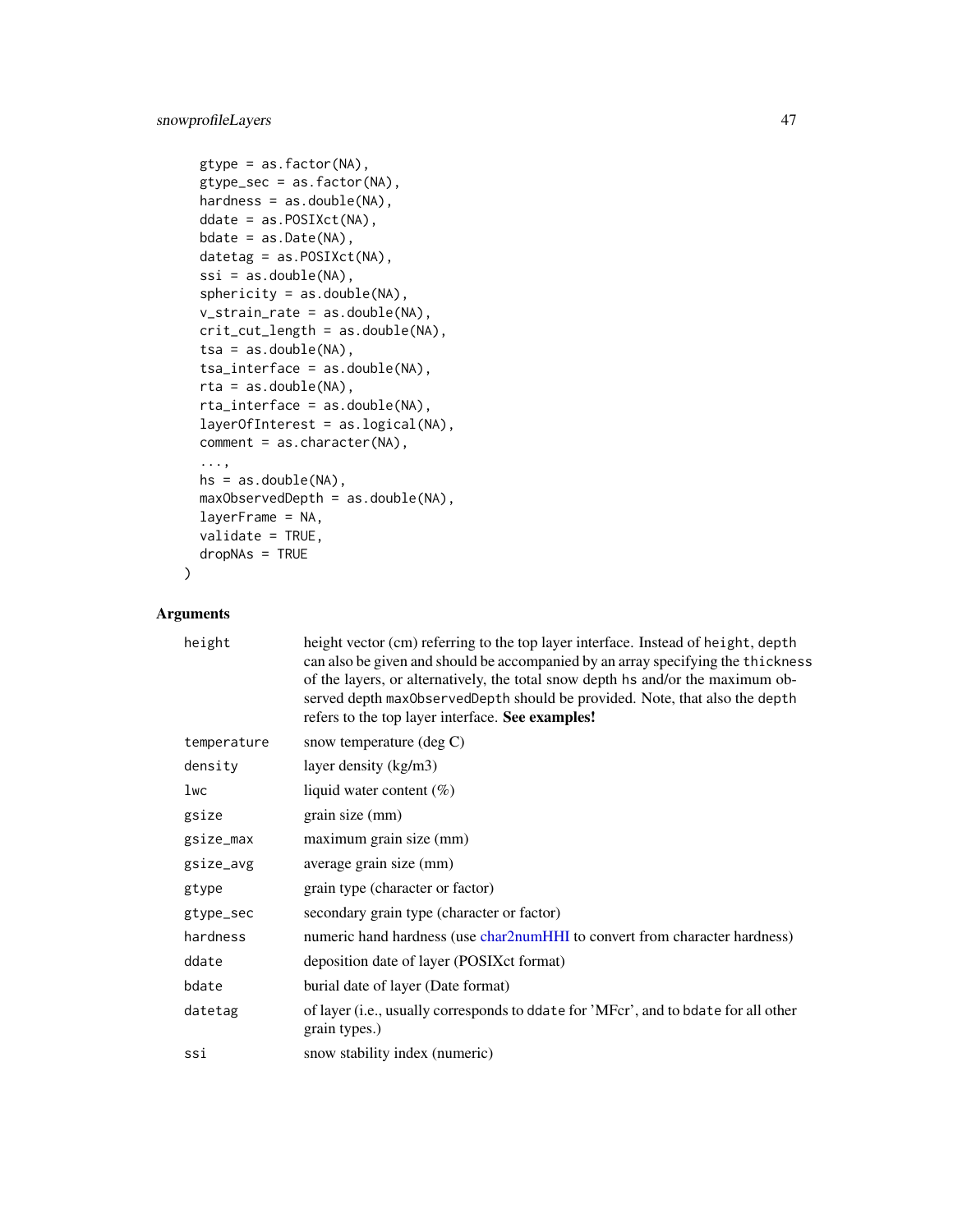<span id="page-47-0"></span>

| sphericity       | between 0 and 1                                                                                                                                                                                                                                                                                                                                                   |  |  |
|------------------|-------------------------------------------------------------------------------------------------------------------------------------------------------------------------------------------------------------------------------------------------------------------------------------------------------------------------------------------------------------------|--|--|
| v_strain_rate    | viscous deformation rate (s^-1)                                                                                                                                                                                                                                                                                                                                   |  |  |
| crit_cut_length  |                                                                                                                                                                                                                                                                                                                                                                   |  |  |
|                  | critical crack length (m)                                                                                                                                                                                                                                                                                                                                         |  |  |
| tsa              | threshold sum approach for structural instability (also called lemons); valid for<br>the layer, i.e., the weakest interface adjacent to the layer. see computeTSA.                                                                                                                                                                                                |  |  |
| tsa_interface    | same as tsa, but valid for top interface of corresponding layer                                                                                                                                                                                                                                                                                                   |  |  |
| rta              | relative threshold sum approach (following Monti et al 2013, ISSW paper); valid<br>for the layer, i.e., the weakest interface adjacent to the layer. see computeRTA.                                                                                                                                                                                              |  |  |
| rta_interface    | same as rta, but valid for top interface of corresponding layer                                                                                                                                                                                                                                                                                                   |  |  |
| layer0fInterest  |                                                                                                                                                                                                                                                                                                                                                                   |  |  |
|                  | a boolean column to label specific layers of interest, e.g. weak layers. see<br>labelPWL.                                                                                                                                                                                                                                                                         |  |  |
| comment          | character string                                                                                                                                                                                                                                                                                                                                                  |  |  |
|                  | columns to include in the layers object. Note, that they need to correspond<br>to the according height/depth array. e.g. hardness (can use character hard-<br>ness or numeric hardness via char2numHHI), ddate (class POSIX), bdate (class<br>Date) gtype (character or factor), density, temperature, gsize, lwc, gsize_max,<br>gtype_sec, ssi, depth, thickness |  |  |
| hs               | total snow height (cm), if not deductible from height vector. Particularly im-<br>portant when only a depth grid is provided!                                                                                                                                                                                                                                     |  |  |
| maxObservedDepth |                                                                                                                                                                                                                                                                                                                                                                   |  |  |
|                  | the observed depth of the profile from the snow surface downwards. Will only<br>be used, if no height, thickness, or hs is given.                                                                                                                                                                                                                                 |  |  |
| layerFrame       | a data.frame that's converted to a snowprofileLayers class if no other layer char-<br>acteristics are provided                                                                                                                                                                                                                                                    |  |  |
| validate         | Validate obj with validate_snowprofileLayers?                                                                                                                                                                                                                                                                                                                     |  |  |
| dropNAs          | Do you want to drop all columns consisting of NAs only?                                                                                                                                                                                                                                                                                                           |  |  |

## Value

snowprofileLayers object as data.frame with strings as factors

## Author(s)

shorton, fherla

## See Also

[snowprofile](#page-37-1)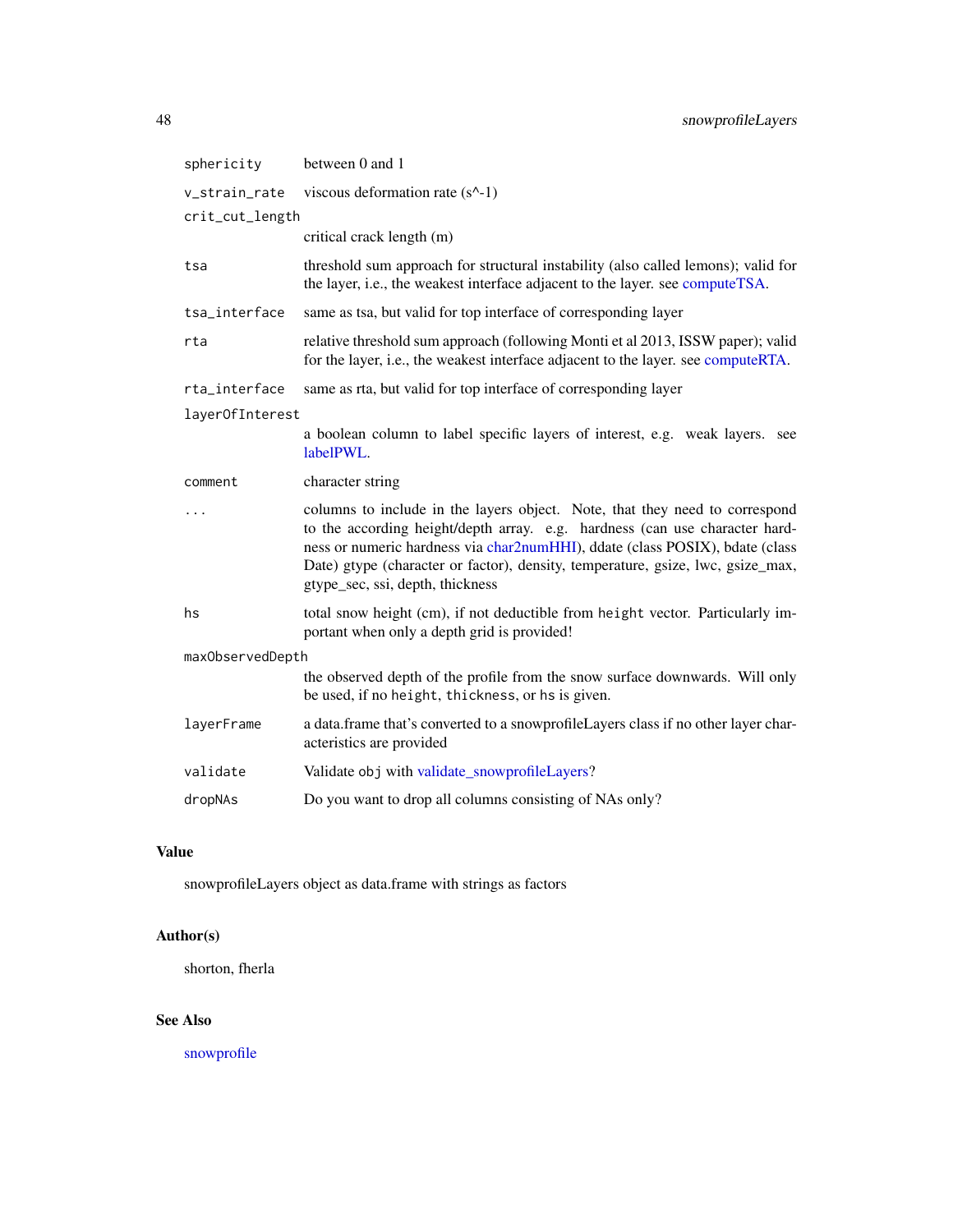#### snowprofileLayers 49

```
## Empty layers object:
snowprofileLayers()
## simple layers example that recycles the hardness 1F+: with warning issued!
snowprofileLayers(height = c(10, 25, 50),
                  hardness = char2numHHI('1F+'),
                  gtype = c('FC', NA, 'PP'))## create snowprofileLayers object from data.frame
## and feed it into a snowprofile object:
df \le- data.frame(height = c(10, 25, 50),
                  hardness = c(2, 3, 1),
                  gtype = c('FC', NA, 'PP'),
                  stringsAsFactors = TRUE)
spL <- snowprofileLayers(layerFrame = df)
(sp <- snowprofile(layers = spL))
##### Create top-down recorded snowprofileLayers ####
## check out how the fields 'hs' and 'maxObservedDepth' are auto-filled in the
## resulting snowprofile object!
## 1.) Specify depth and hs:
## In that case the routine will assume that the deepest layer extends down to the ground
(\text{spl} \leq \text{nowprofile}(\text{layers} = \text{snowprofile}(\text{layers}(\text{depth} = \text{c}(40, 25, 0)),hardness = c(2, 3, 1),
                                                 gtype = c('FC', NA, 'PP'),hs = 50))
## note that sp and sp1 are the same profiles:
all(sapply(names(sp$layers), function(cols) {sp$layers[cols] == sp1$layers[cols]}), na.rm = TRUE)
## 2.) Specify depth, hs and thickness or maxObservedDepth:
## This will include a basal layer of NAs to fill the unobserved space down to the ground.
(sp2 \leq -snowprofile (layers = snowprofile Layers (depth = c(40, 25, 0)),hardness = c(2, 3, 1),
                                                 gtype = c('FC', NA, 'PP'),hs = 70,maxObservedDepth = 50)))
## 3.) Specify depth and maxObservedDepth:
## This will include a basal layer of NAs which is 1 cm thick to flag the unknown basal layers.
(sp3 \leq -snowprofile (layers = snowprofile Layers (depth = c(40, 25, 0)),hardness = c(2, 3, 1),
                          gtype = c('FC', NA, 'PP'),
                          gsize = c(2, NA, NA),
                          maxObservedDepth = 50)))
## 4.) Specify depth and thickness:
```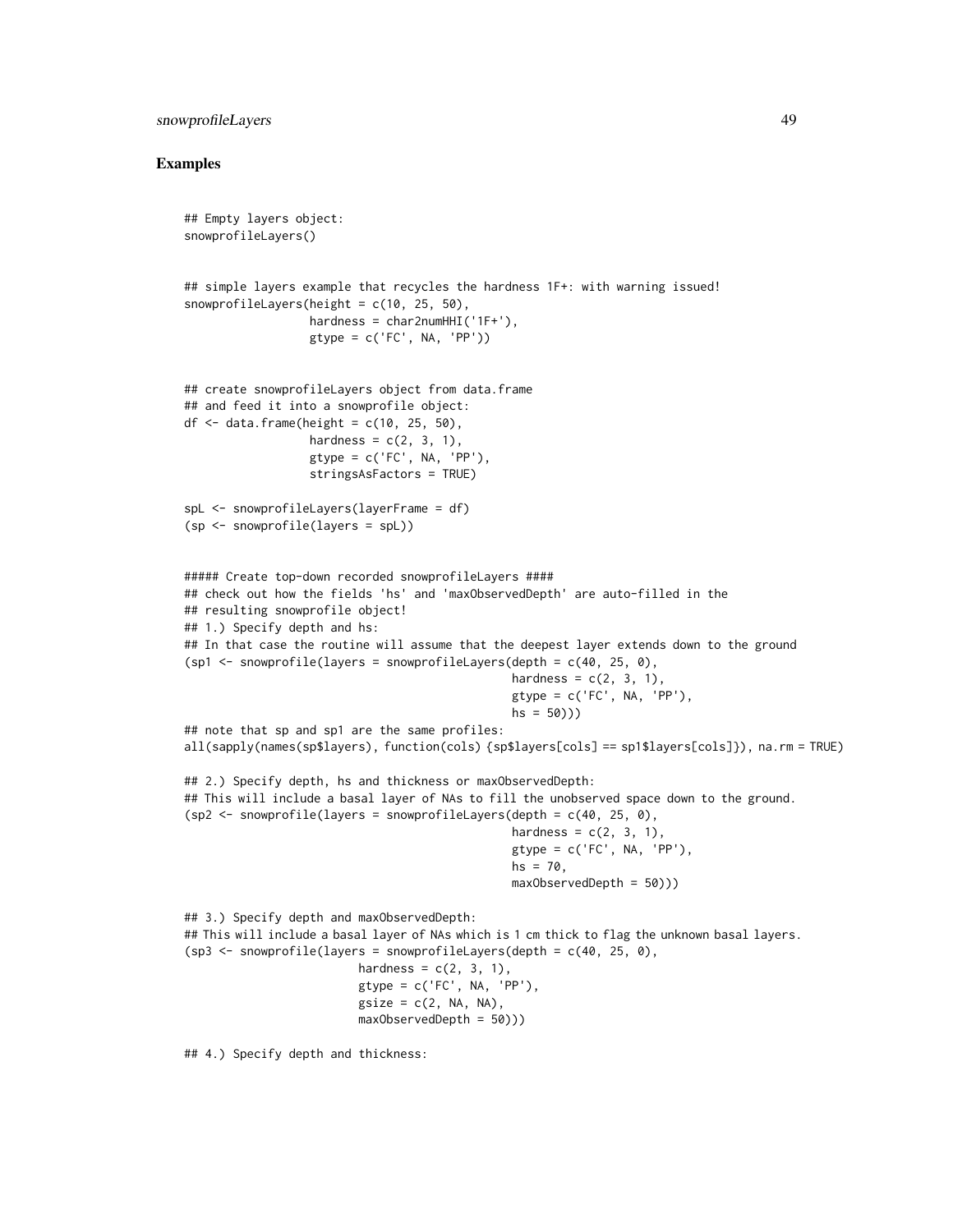```
## This is equivalent to the example spL3 above!
## This will include a basal layer of NAs which is 1 cm thick to flag the unknown basal layers.
(sp4 <- snowprofile(layers = snowprofileLayers(depth = c(40, 25, 0),
                         thickness = c(10, 15, 25),
                         hardness = c(2, 3, 1),
                         gtype = c('FC', NA, 'PP'))))
## 5.) Specify only depth: issues warning!
(sp5 \leq -snowprofile(layers = snowprofileLayers(depth = c(40, 25, 0)),hardness = c(2, 3, 1),
                         gtype = c('FC', NA, 'PP'))))
## plot all 5 top.down-recorded profiles:
set <- snowprofileSet(list(sp1, sp2, sp3, sp4, sp5))
plot(set, SortMethod = "unsorted", xticklabels = "originalIndices",
     hardnessResidual = 0.1, hardnessScale = 1.5, TopDown = TRUE,
     main = "TopDown Plot")
plot(set, SortMethod = "unsorted", xticklabels = "originalIndices",
     hardnessResidual = 0.1, hardnessScale = 1.5, TopDown = FALSE,
     main = "BottomUp Plot")
```
<span id="page-49-1"></span>snowprofilePrf *Construct snowprofile object from PRF file*

## Description

Read .prf files from SNOWPACK model output

## Usage

```
snowprofilePrf(Filename, ProfileDate = NA, tz = "UTC")
```
#### Arguments

| Filename    | path to prf file                                                      |
|-------------|-----------------------------------------------------------------------|
| ProfileDate | read a single profile from file (default = NA will read all profiles) |
| tz          | time zone (default = $'UTC'$ )                                        |

#### Details

Several SNOWPACK model output formats exist see [SNOWPACK documentation](https://models.slf.ch/docserver/snowpack/html/snowpackio.html)

Definitions of PRF files are provided at [https://models.slf.ch/docserver/snowpack/html/prf\\_format.html](https://models.slf.ch/docserver/snowpack/html/prf_format.html)

PRF files typically contain profiles from the same station at multiple time steps. If a specific ProfileDate is provided a single snowprofile object is returned (search available dates with scanProfileDates), otherwise all profiles are read and a list of snowprofile objects is returned.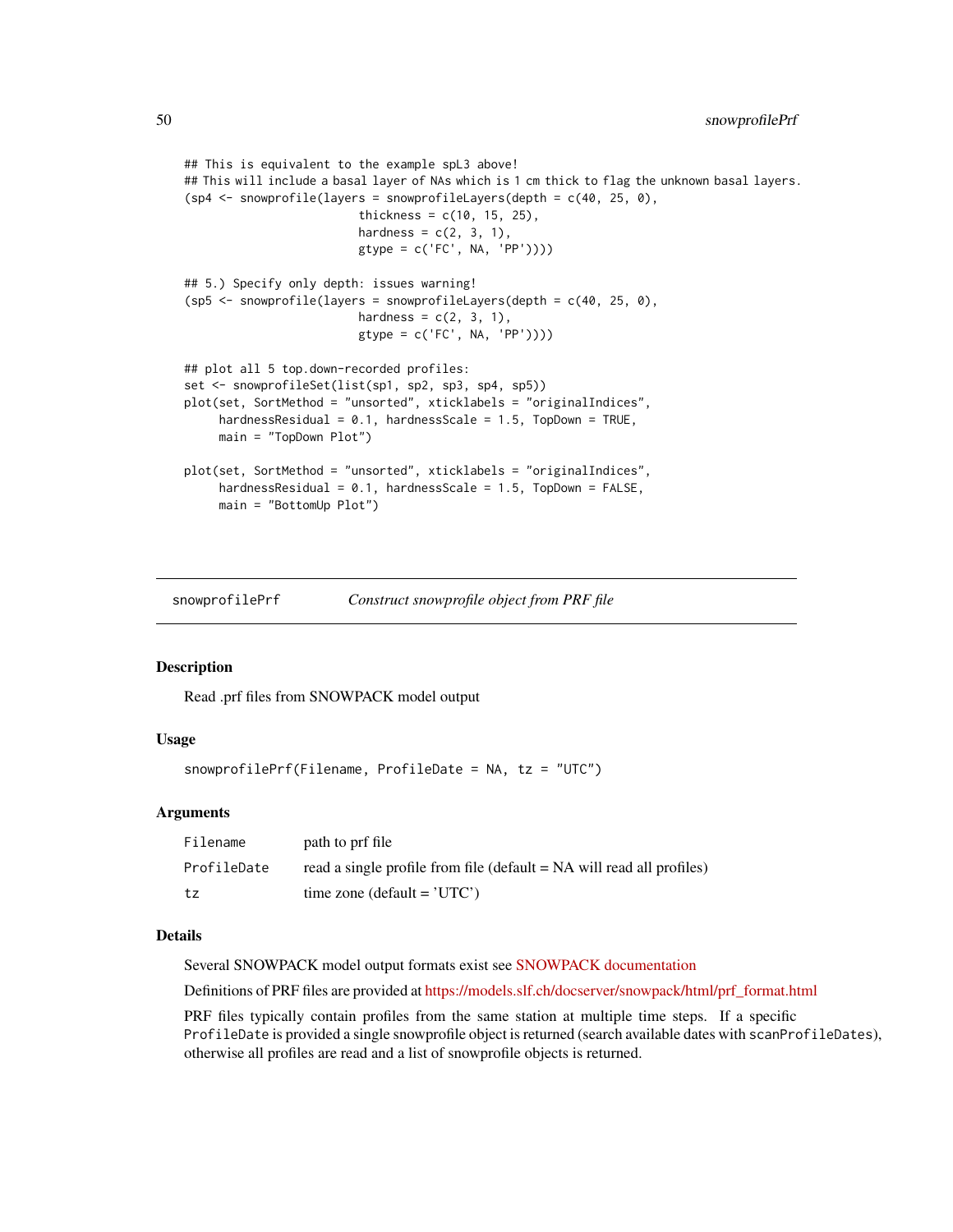## <span id="page-50-0"></span>snowprofilePro 51

## Value

a single snowprofile object of list of multiple snowprofile objects

#### Author(s)

shorton

## See Also

[snowprofilePro,](#page-50-1) [scanProfileDates,](#page-33-1) [snowprofileSno](#page-52-2)

#### Examples

```
## Path to example prf file
Filename <- system.file('extdata', 'example.prf', package = 'sarp.snowprofile')
```
## Scan dates in file Dates <- scanProfileDates(Filename) print(Dates)

```
## Read a single profile by date and plot
ProfileDate <- Dates[3]
Profile <- snowprofilePrf(Filename, ProfileDate = ProfileDate)
plot(Profile)
```

```
## Read entire time series and plot
Profiles <- snowprofilePrf(Filename)
plot(Profiles, main = 'Timeseries read from example.prf')
```
<span id="page-50-1"></span>snowprofilePro *Construct snowprofile object from PRO file*

#### Description

Read .pro files from SNOWPACK model output

## Usage

```
snowprofilePro(Filename, ProfileDate = NA, tz = "UTC")
```
#### Arguments

| Filename    | path to pro file                                                         |
|-------------|--------------------------------------------------------------------------|
| ProfileDate | read a single profile from file ( $default = NA$ will read all profiles) |
| tz          | time zone (default = $'UTC'$ )                                           |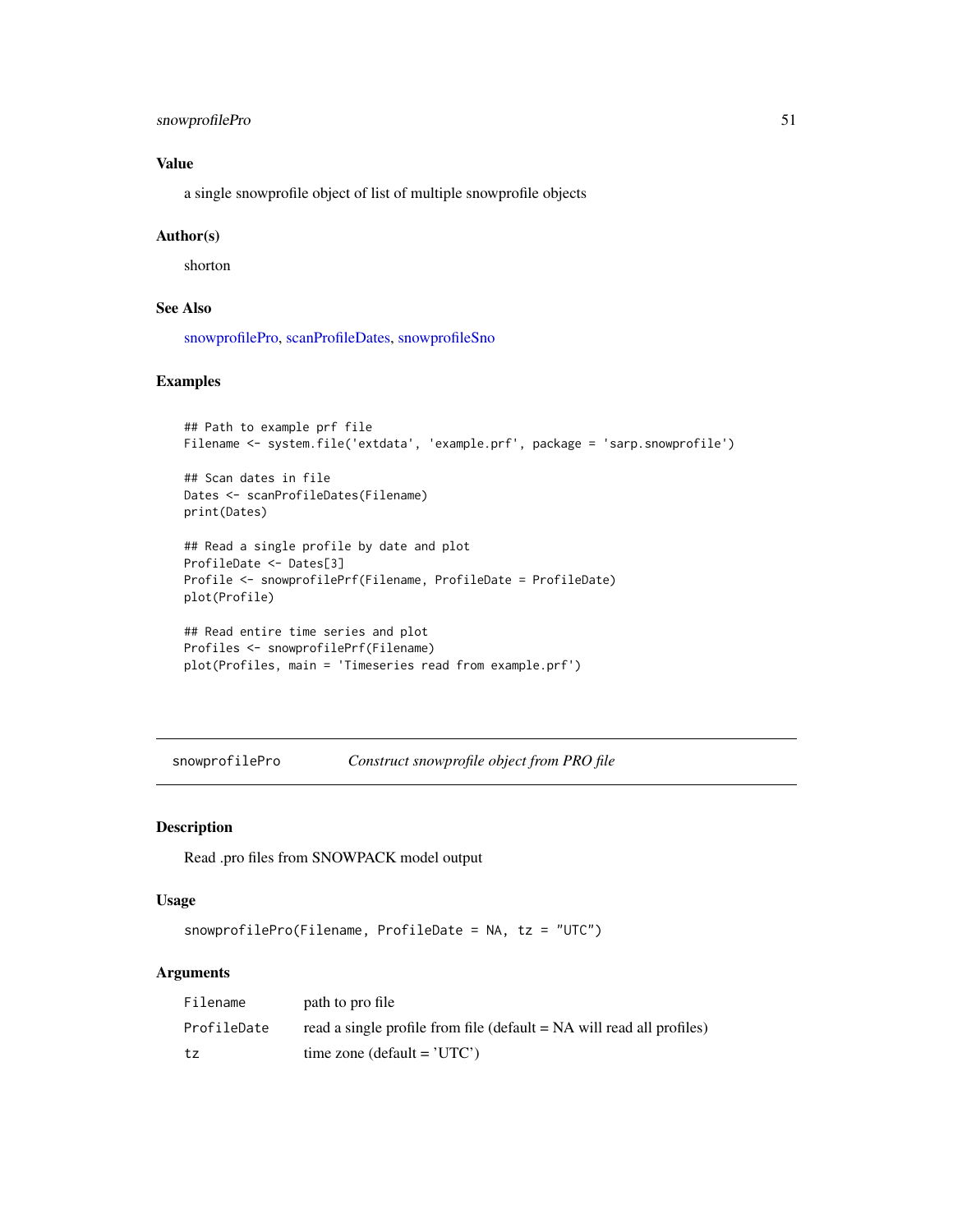## <span id="page-51-0"></span>Details

Several SNOWPACK model output formats exist see [SNOWPACK documentation](https://models.slf.ch/docserver/snowpack/html/snowpackio.html)

Definitions of PRO files are provided at [https://models.slf.ch/docserver/snowpack/html/pro\\_format.html](https://models.slf.ch/docserver/snowpack/html/pro_format.html) and an example file is available at [niViz](https://run.niviz.org/?file=resources%2Fexample.pro)

PRO files typically contain profiles from the same station at multiple time steps. If a specific ProfileDate is provided a single snowprofile object is returned (search available dates with scanProfileDates), otherwise all profiles are read and a list of snowprofile objects is returned.

#### Value

a single snowprofile object of list of multiple snowprofile objects

## Author(s)

shorton

## See Also

[snowprofilePrf,](#page-49-1) [scanProfileDates,](#page-33-1) [snowprofileSno](#page-52-2)

```
## Path to example pro file
Filename <- system.file('extdata', 'example.pro', package = 'sarp.snowprofile')
## Download example pro file from niViz
#Filename <- tempfile(fileext = '.pro')
#download.file('https://niviz.org/resources/example.pro', Filename)
## Scan dates in file
Dates <- scanProfileDates(Filename)
print(Dates)
## Read a single profile by date and plot
ProfileDate <- Dates[3]
Profile <- snowprofilePro(Filename, ProfileDate = ProfileDate)
plot(Profile)
## Read entire time series and plot
```

```
Profiles <- snowprofilePro(Filename)
plot(Profiles, main = 'Timeseries read from example.pro')
```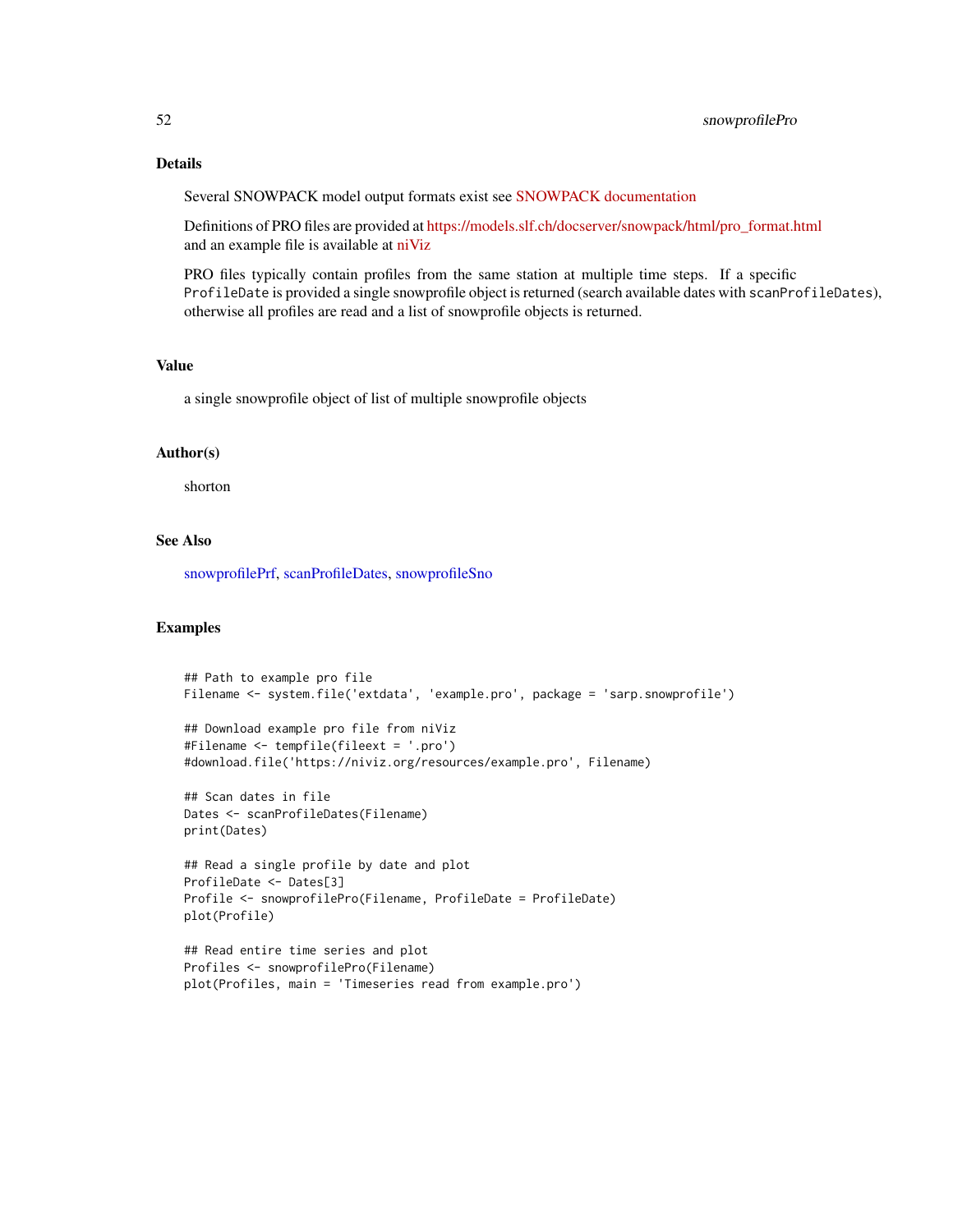<span id="page-52-1"></span><span id="page-52-0"></span>

Constructor for class snowprofileSet

#### Usage

snowprofileSet(x = list())

#### Arguments

x list of [snowprofile](#page-37-1) objects

## Value

a snowprofileSet

## See Also

[snowprofile,](#page-37-1) [summary.snowprofileSet](#page-58-1)

<span id="page-52-2"></span>snowprofileSno *Construct snowprofile object from SNO file*

## Description

Read .sno files from SNOWPACK model input/output

## Usage

```
snowprofileSno(Filename)
```
## Arguments

Filename path to sno file

#### Details

Several SNOWPACK model output formats exist see [SNOWPACK documentation](https://models.slf.ch/docserver/snowpack/html/snowpackio.html)

Definitions of SNO files are provided at <https://models.slf.ch/docserver/snowpack/html/smet.html>

## Value

a [snowprofile](#page-37-1) object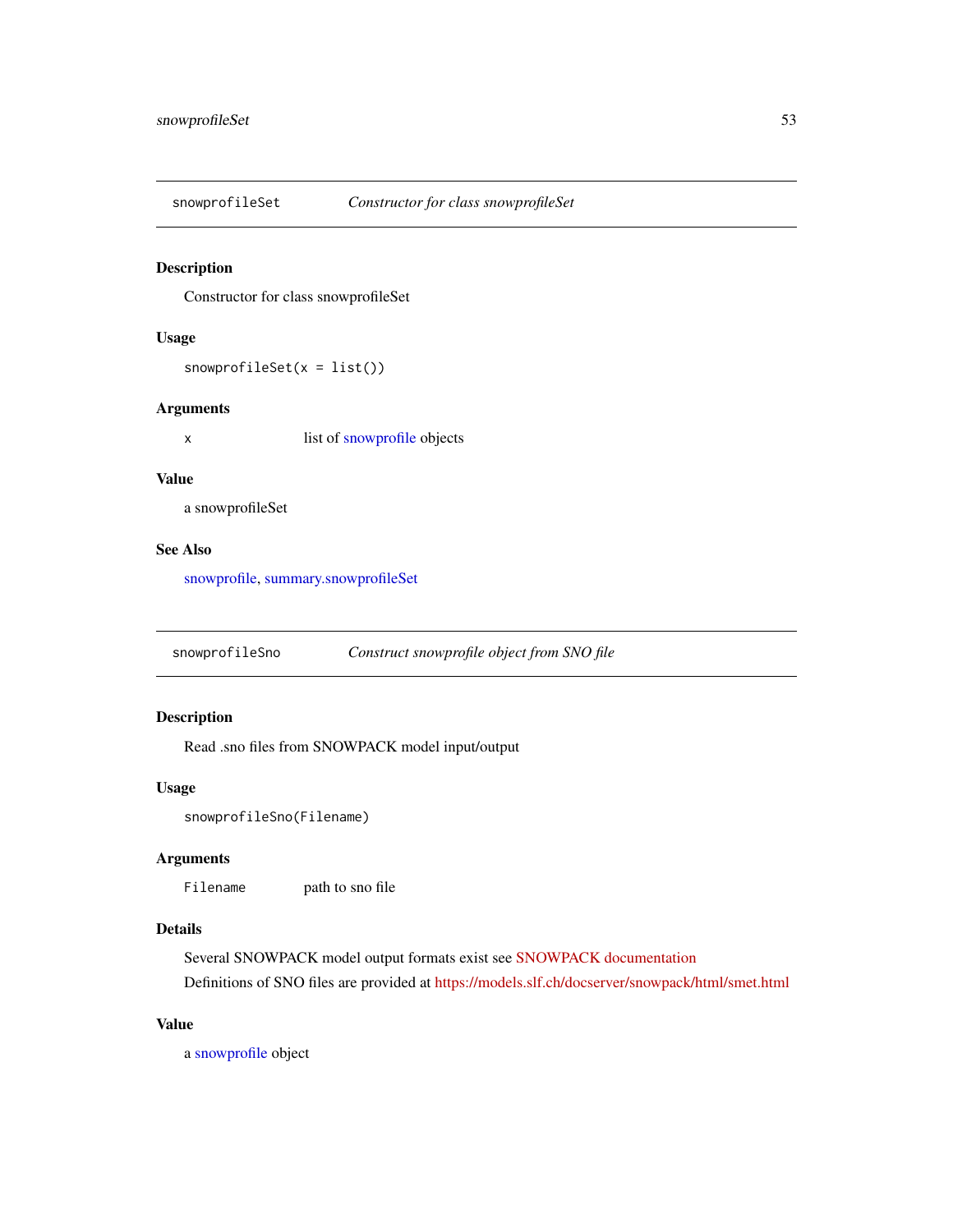#### Author(s)

shorton

## See Also

[snowprofilePro,](#page-50-1) [snowprofilePrf,](#page-49-1) [snowprofileCsv](#page-40-1)

## Examples

```
## Path to example prf file
Filename <- system.file('extdata', 'example.sno', package = 'sarp.snowprofile')
## Read snowprofile object
Profile <- snowprofileSno(Filename)
## Note: plot.snowprofile won't work because sno files don't have harndess
## Plot a temperautre profile
plot(snowprofileSet(list(Profile)), ColParam = 'temp')
```
<span id="page-53-1"></span>snowprofileTests *Constructor for a snowprofileTests object*

#### Description

Create a snowprofileTests object.

## Usage

```
snowprofileTests(
 testsFrame = data.frame(type = as.character(NA), result = as.character(NA), score =
   as.double(NA), fract_char = as.character(NA), depth = as.double(NA), comment =
    as.character(NA)),
 dropNAs = TRUE
\lambda
```
## Arguments

| testsFrame | a data frame listing snowpack stability tests. Rows correspond to individual tests<br>and columns describe at least the fields $c("type", "result", "fract\_char", "score", "depth").$ |
|------------|----------------------------------------------------------------------------------------------------------------------------------------------------------------------------------------|
|            | • Test type and result yield the standard 'data code' for reporting snowpack<br>tests according to the OGRS (see Details). Following type and result com-<br>binations are allowed:    |
|            | - STV, STE, STM, STH, STN, and mixed forms STE-M, STM-H<br>- CTV, CTE, CTM, CTH, CTN, and mixed forms CTE-M, CTM-H                                                                     |

<span id="page-53-0"></span>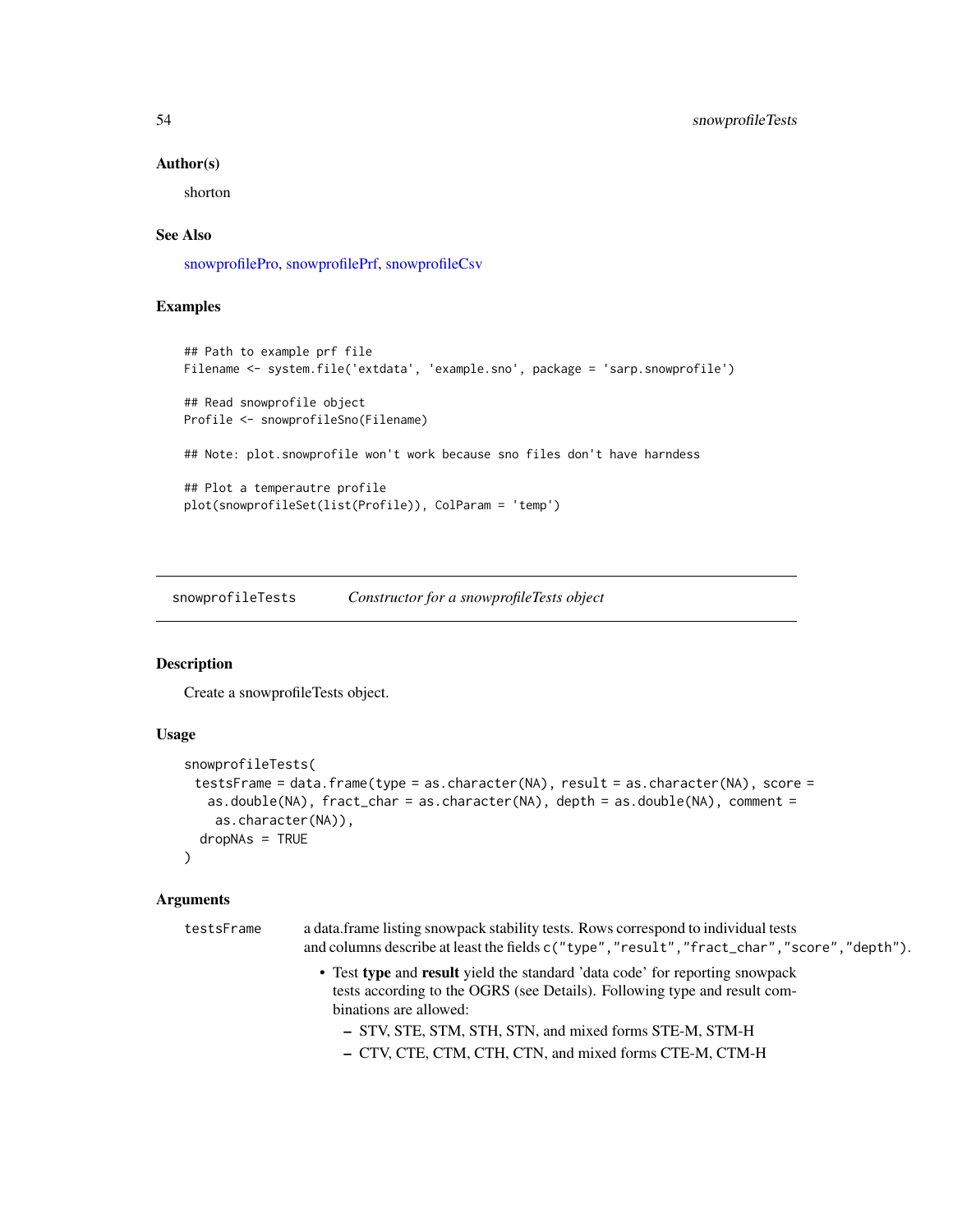<span id="page-54-0"></span>

|         | - DTV, DTE, DTM, DTH, DTN, and mixed forms DTE-M, DTM-H                                     |
|---------|---------------------------------------------------------------------------------------------|
|         | - ECTPV, ECTP, ECTN, ECTX                                                                   |
|         | - RB, PST, DT tests are currently not supported.                                            |
|         | • score: numeric, number of taps (for CT, ECT)                                              |
|         | • fract_char corresponds to the fracture character, e.g., SP, SC, PC, RP,<br><b>BRK</b>     |
|         | • depth: vertical location of corresponding snowpack layer (from surface)                   |
|         | • potential test comment column                                                             |
| dropNAs | Should empty, non-mandatory columns be dropped from the final snowpro-<br>fileTests object? |

## Details

For more information, see Canadian Avalanche Association. (2016). Observation Guidelines and Recording Standards for Weather, Snowpack, and Avalanches (OGRS). Revelstoke, BC, Canada.

#### Value

snowprofileTests object

#### Author(s)

fherla

## See Also

[snowprofile,](#page-37-1) [snowprofileLayers,](#page-45-1) [snowprofileInstabilitySigns](#page-44-1)

## Examples

```
## create a data.frame with test observations
(testsFrame <- data.frame(type = c("CT", "ST", "ECT"),
                        result = c("E-M", "M", "P"),score = c(10, NA, 12),
                        fract_{char} = c("SP", NA, NA),depth = c(40, 40, 40),
                        comment = c("some comment on first test", "", "")))
```

```
## create snowprofileTests object
tests <- snowprofileTests(testsFrame)
```
## create snowprofile object containing test results and check resulting object: snowprofile(tests = tests)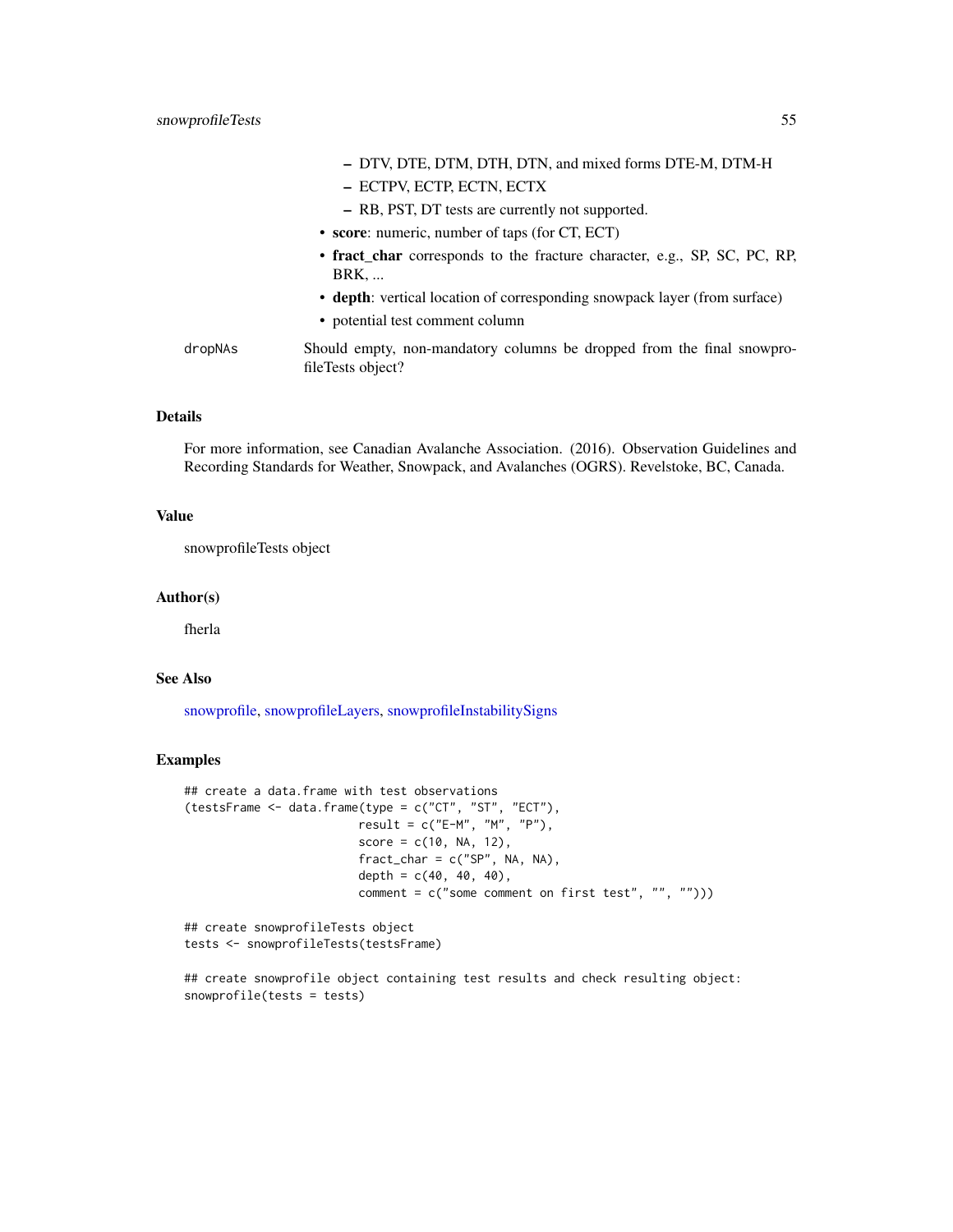<span id="page-55-1"></span><span id="page-55-0"></span>

A list of 12 snowprofile objects.

#### Usage

SPgroup

## Format

A list with 12 entries, that are of class [snowprofile](#page-37-1)

## See Also

[SPpairs,](#page-56-1) [SPtimeline,](#page-56-2) [plot.snowprofileSet](#page-26-1)

## Examples

```
plot(SPgroup, SortMethod = 'unsorted', xticklabels = "originalIndices")
plot(SPgroup, SortMethod = 'hs', xticklabels = "originalIndices")
```
SPmalformatted *Malformatted example profiles*

## Description

A list with two entries, each containing a snowprofile object. Both are malformatted, check out the examples in [validate\\_snowprofile](#page-59-1) and [reformat\\_snowprofile](#page-32-1) to learn how to fix it.

#### Usage

SPmalformatted

## Format

A list with several entries, that are of class [snowprofile](#page-37-1)

#### See Also

[validate\\_snowprofile,](#page-59-1) [reformat\\_snowprofile,](#page-32-1) [SPpairs,](#page-56-1) [SPgroup,](#page-55-1) [SPtimeline](#page-56-2)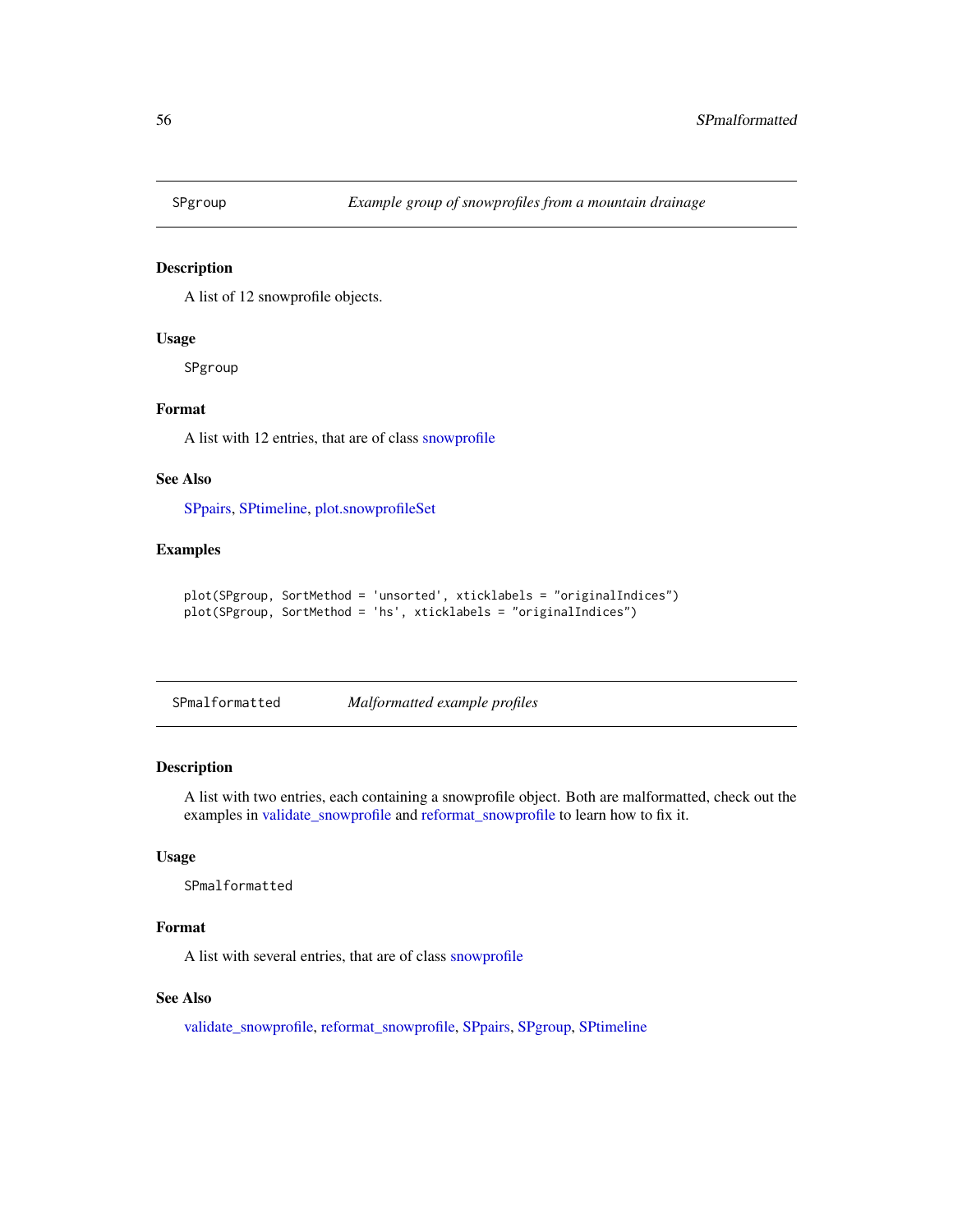<span id="page-56-1"></span><span id="page-56-0"></span>

A list with several entries, each containing a snowprofile object. Pairs of similar profiles are grouped by their names.

## Usage

SPpairs

## Format

A list with several entries, that are of class [snowprofile](#page-37-1)

## See Also

[SPgroup,](#page-55-1) [SPtimeline](#page-56-2)

## Examples

```
## Each name refers to one snowprofile:
names(SPpairs)
```

```
opar <- par(no.readonly = TRUE)
par(mfrow = c(1, 2))plot(SPpairs$A_manual, main = 'SPpairs$A_manual')
plot(SPpairs$A_modeled, main = 'SPpairs$A_modeled')
par(opar)
```
<span id="page-56-2"></span>SPtimeline *Timeseries of snowprofiles #'*

## Description

Timeseries of snowprofiles #'

#### Usage

SPtimeline

## Format

A list with several entries, that are of class [snowprofile](#page-37-1)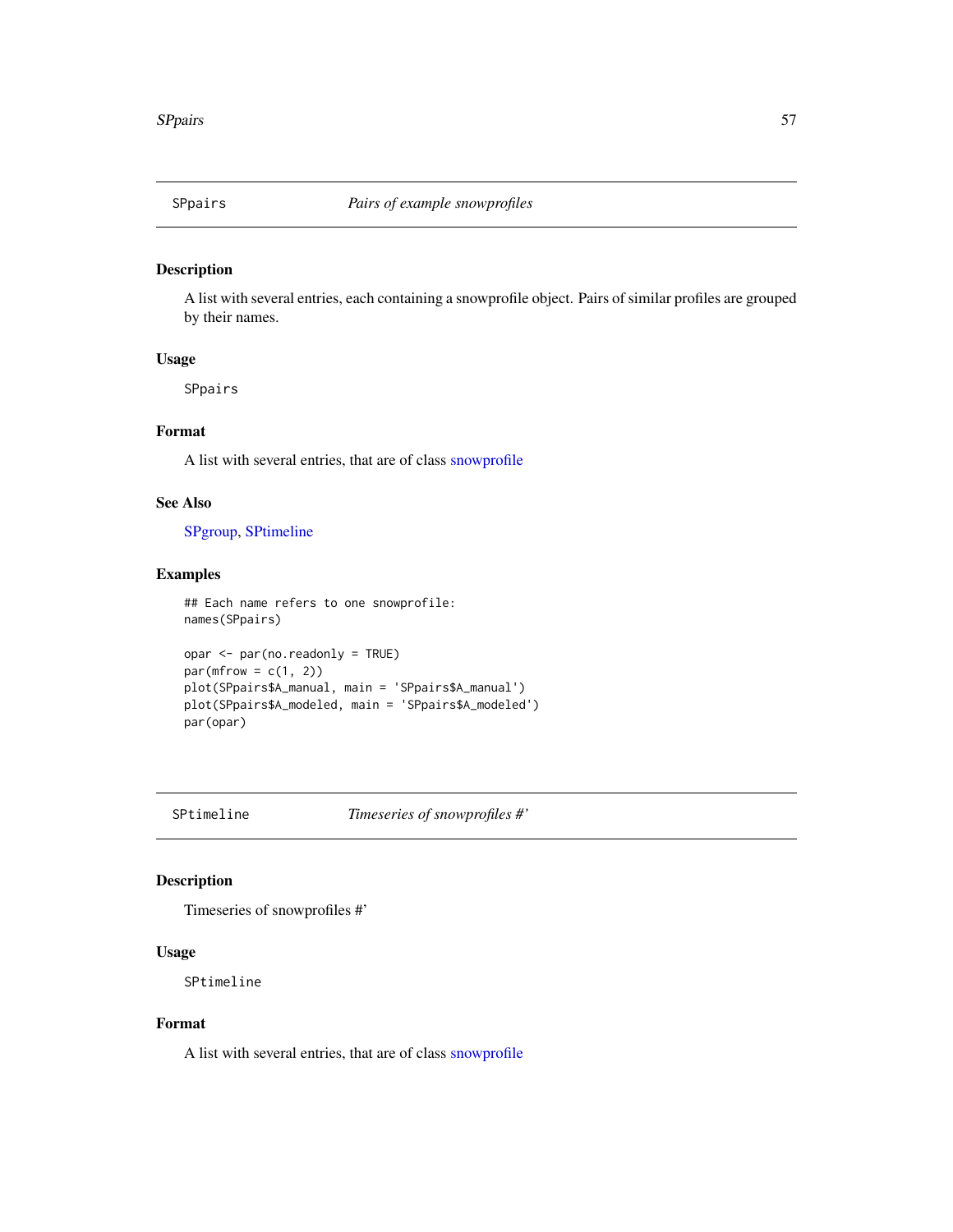## See Also

[SPgroup,](#page-55-1) [SPpairs](#page-56-1)

## Examples

```
summary(SPtimeline)
plot(SPtimeline)
```
<span id="page-57-1"></span>summary.snowprofile *Summary of a single snowprofile*

## Description

Summary of a single snowprofile

#### Usage

```
## S3 method for class 'snowprofile'
summary(object, fast = FALSE, ...)
```
## Arguments

| object                  | snowprofile object                                                                                                                |  |  |
|-------------------------|-----------------------------------------------------------------------------------------------------------------------------------|--|--|
| fast                    | boolean switch for twice as fast computation. downside: keep only length-1<br>meta data, <i>i.e.</i> , discard lation, or niavers |  |  |
| $\cdot$ $\cdot$ $\cdot$ | additional arguments for generic method                                                                                           |  |  |

## Details

Creates a one row data.frame where each column contains metadata.

Metadata is determines as elements of the snowprofile object list that are length = 1. An exception is made for latlon where separate columns for lat and lon are produces.

A derived value nLayers is derived by counting the number of rows in \$layers.

#### Value

data.frame

## Author(s)

shorton

## See Also

[summary.snowprofileSet](#page-58-1)

<span id="page-57-0"></span>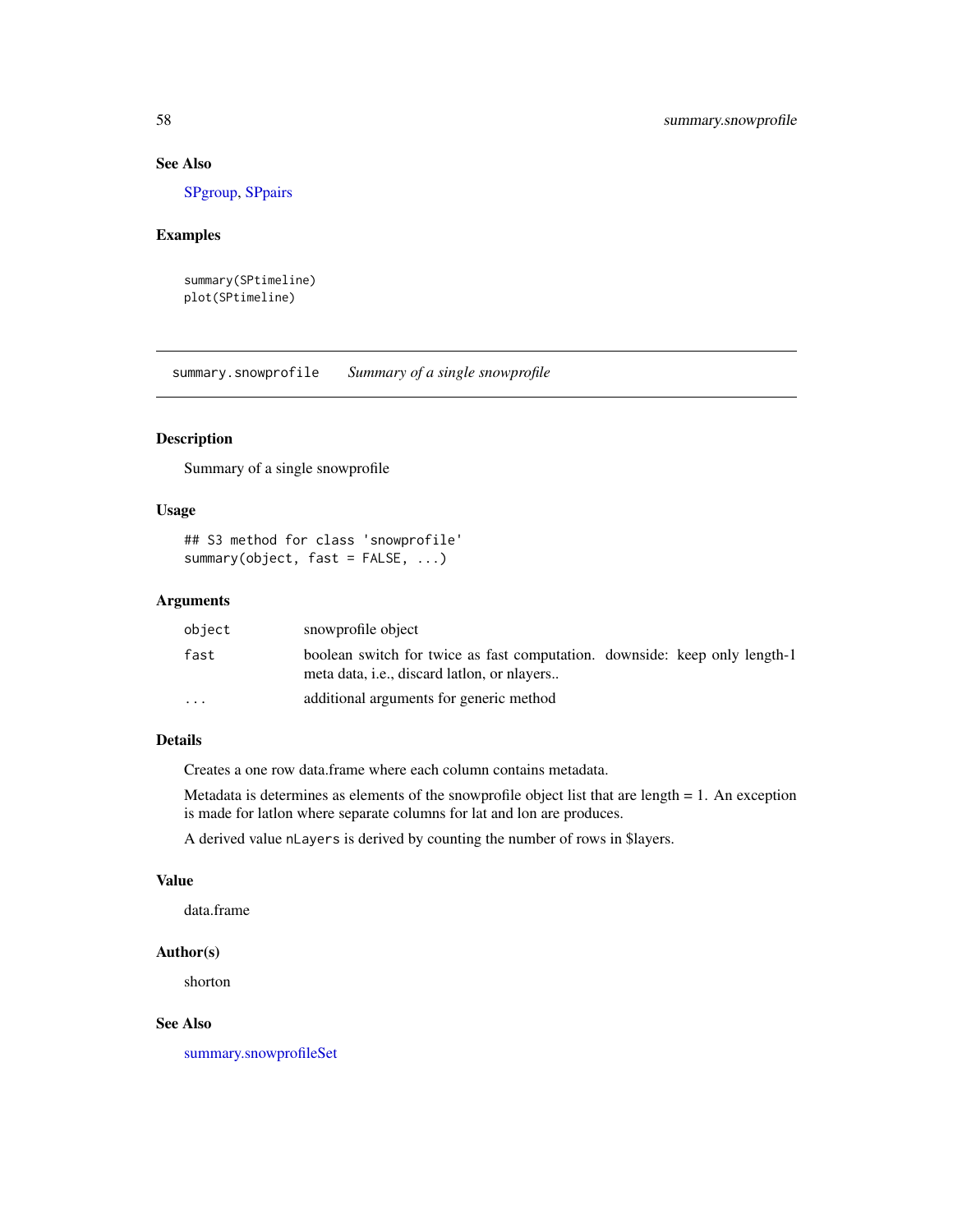## <span id="page-58-0"></span>summary.snowprofileSet 59

## Examples

```
Profile <- SPgroup[[1]]
names(Profile)
summary(Profile)
lapply(SPgroup, summary)
```
<span id="page-58-1"></span>summary.snowprofileSet

*Summarize multiple snowprofiles*

## Description

Wrapper for [summary.snowprofile,](#page-57-1) which only returns metadata for a single snowprofile object. summary.snowprofileSet provides metadata for multiple snowprofiles, which is useful for subsetting.

## Usage

```
## S3 method for class 'snowprofileSet'
summary(object, ...)
```
## Arguments

| object   | list of snowprofile objects             |
|----------|-----------------------------------------|
| $\cdots$ | additional arguments for generic method |

## Value

data.frame

## Author(s)

shorton

#### See Also

[summary.snowprofile,](#page-57-1) [rbind.snowprofileSet](#page-31-1)

## Examples

```
## Extract metadata for a group of profiles
Metadata <- summary(SPgroup)
head(Metadata)
```
## Subsetting profiles with Metadata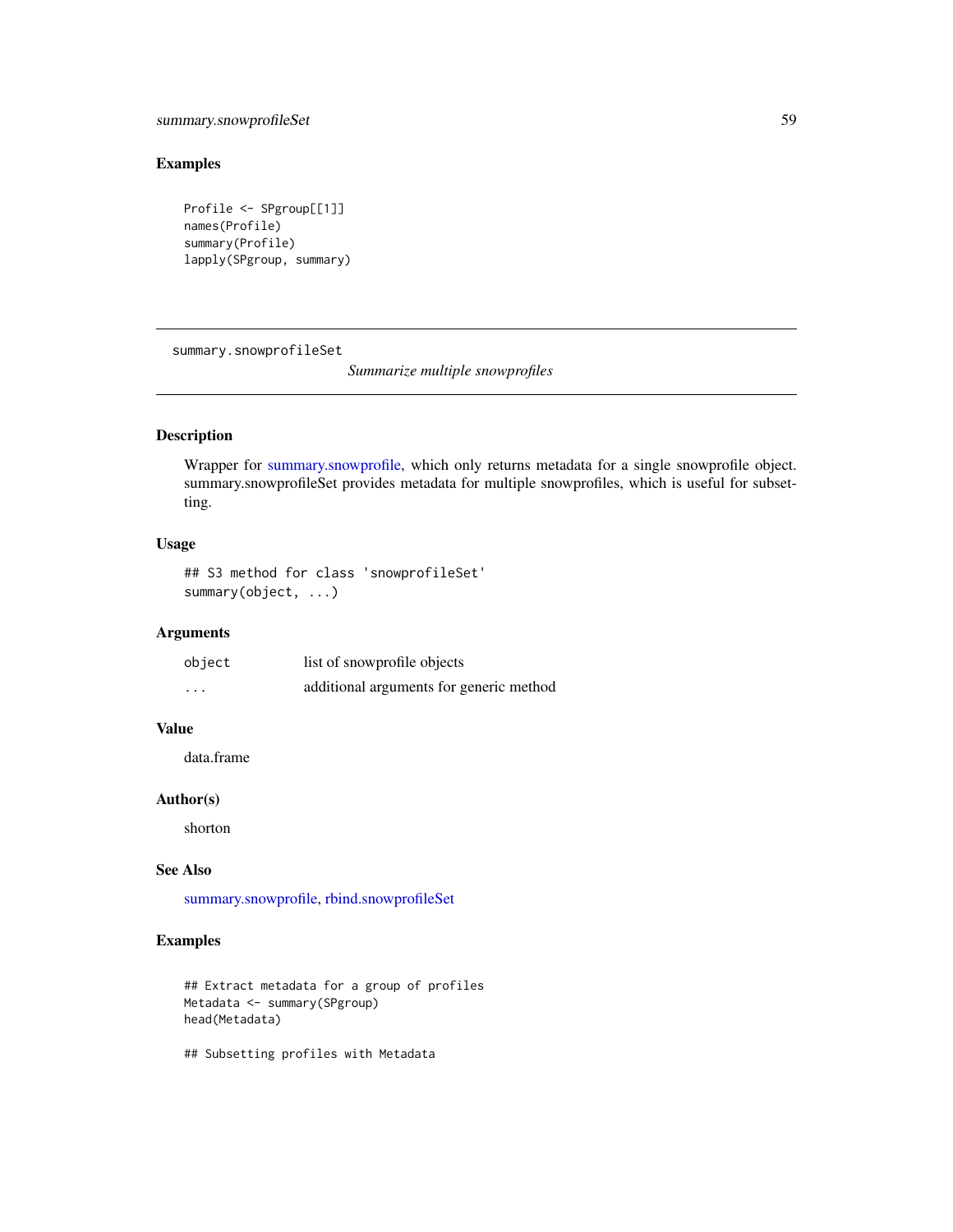```
Alpine <- SPgroup[Metadata$elev > 2000]
summary(Alpine)
Shallow <- SPgroup[Metadata$hs < 150]
summary(Shallow)
Week2 <- SPtimeline[summary(SPtimeline)$date > '2017-12-15']
```
swisscode *Numerical, Swiss Grain Type Code*

#### Description

A character array of grain types that can be translated into a numerical code by their indices.

#### Usage

swisscode

## Format

A character array

## Examples

print(swisscode)

## see numerical code for each grain type: rbind(swisscode, seq(length(swisscode)))

<span id="page-59-1"></span>validate\_snowprofile *Validate correctness of snowprofile object*

## Description

Validator function that checks if snowprofile standards are being met and raises an error if mandatory fields are missing or data types are incorrect. The function raises a warning when unknown field names are encountered.

#### Usage

validate\_snowprofile(object, silent = FALSE)

## Arguments

| object | a snowprofile object to be validated                                  |
|--------|-----------------------------------------------------------------------|
| silent | remain silent upon error (i.e., don't raise error, but only print it) |

<span id="page-59-0"></span>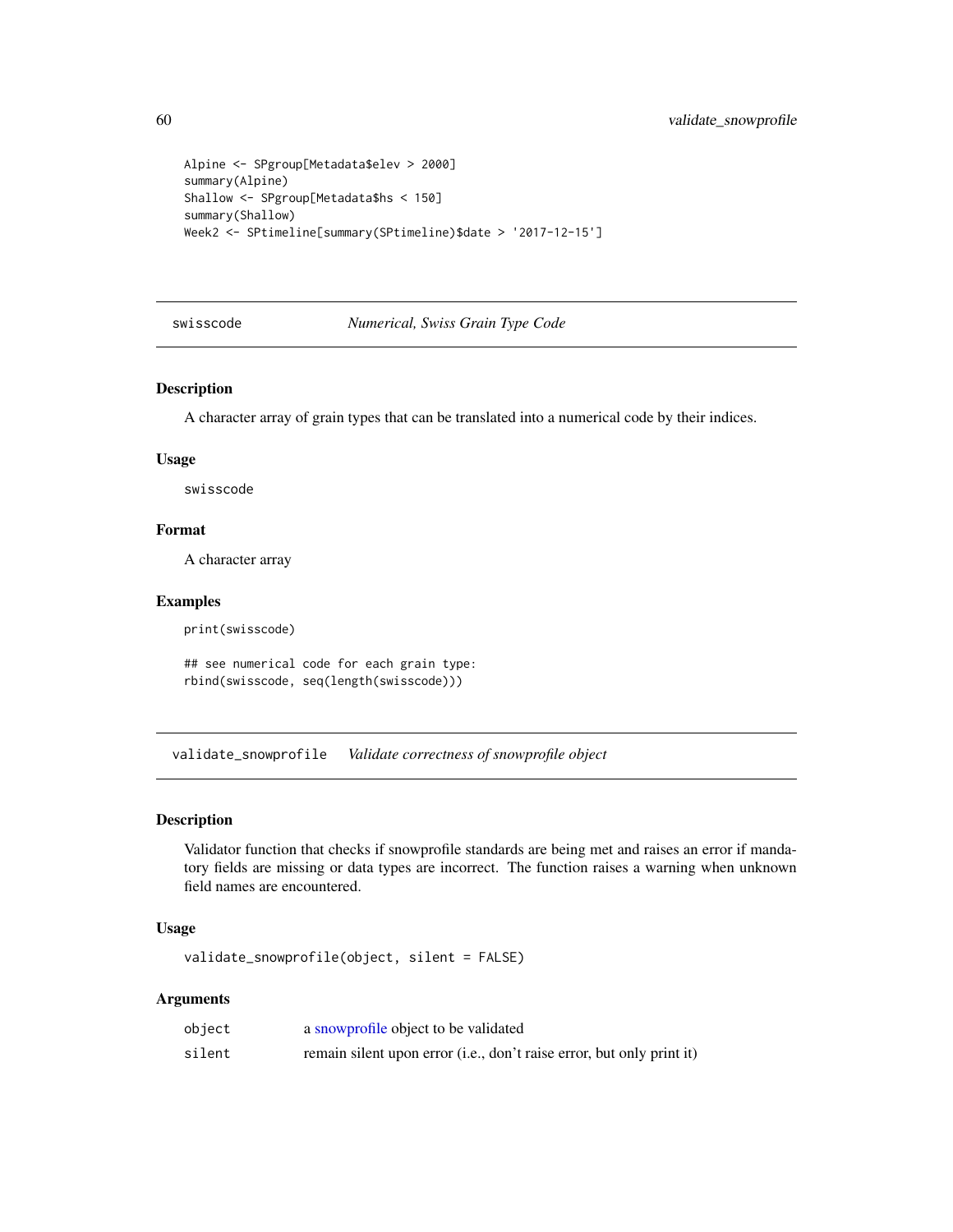## <span id="page-60-0"></span>Value

Per default an error is raised when discovered, if silent = TRUE the error is only printed and the error message returned (Note: a warning is never returned but only printed!). If the function is applied to multiple objects, the function returns NULL for each object if no error is encountered (see examples below).

## See Also

[reformat\\_snowprofile](#page-32-1)

#### Examples

```
## Validate individual snowprofile and raise an error
## in case of a malformatted profile:
## (1) no error
validate_snowprofile(SPgroup[[1]])
## (2) malformatted profile --> error
this_throws_error <- TRUE
if (!this_throws_error) {
validate_snowprofile(SPmalformatted[[1]])
}
## Validate a list of snowprofiles and raise an error
## when the first error is encountered:
## (i.e., stop subsequent execution)
## (1) no error
lapply(SPgroup, validate_snowprofile)
## (2) malformatted profile --> error
if (!this_throws_error) {
lapply(SPmalformatted, validate_snowprofile)
}
## Validate a list of snowprofiles and continue execution,
## so that you get a comprehensive list of errors of all profiles:
if (!this_throws_error) {
errorlist <- lapply(SPmalformatted, validate_snowprofile, silent = TRUE)
errorlist[sapply(errorlist, function(item) !is.null(item))] # print profiles that caused errors
}
```
## <span id="page-60-1"></span>validate\_snowprofileLayers

*Validate correctness of snowprofileLayers object*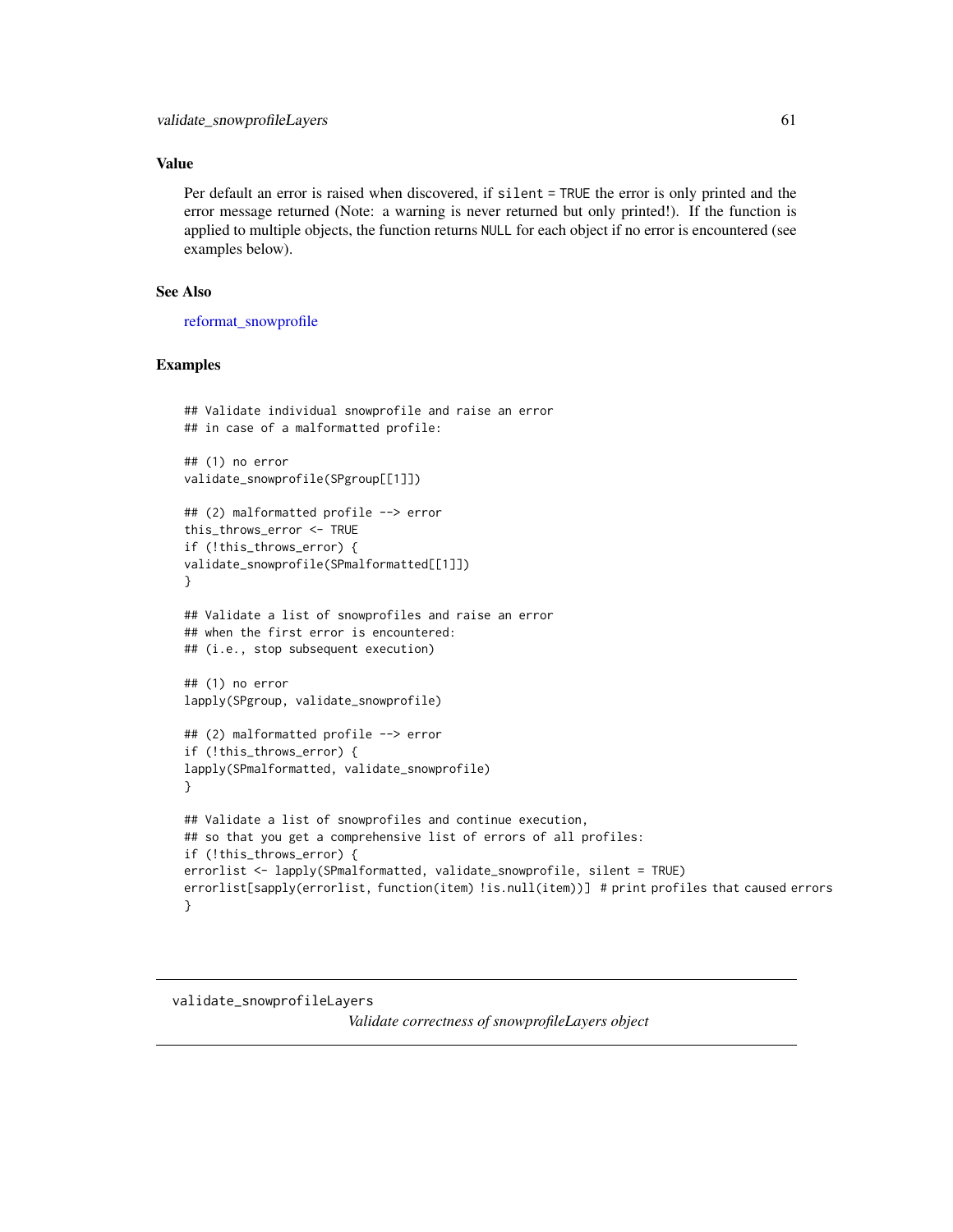Validator function that checks if class standards are being met and raises an error if not.

#### Usage

```
validate_snowprofileLayers(object, silent = FALSE)
```
#### Arguments

| object | to be tested                                                          |
|--------|-----------------------------------------------------------------------|
| silent | remain silent upon error (i.e., don't throw error, but only print it) |

## Value

Per default an error is raised when discovered, if silent = TRUE the error is only printed and the error message returned.

<span id="page-61-1"></span>writeSmet *Write a SMET file*

#### Description

Write data into a SMET file https://models.slf.ch/docserver/meteoio/SMET\_specifications.pdf

#### Usage

```
writeSmet(smet, filename)
```
## Arguments

| smet     | A data structure that resembles a smet file (i.e., list containing metadata and a |
|----------|-----------------------------------------------------------------------------------|
|          | data.frame, see example in readSmet)                                              |
| filename | Filepath to be written                                                            |

#### Value

Generates smet file

#### Author(s)

fherla, shorton

#### See Also

[readSmet,](#page-32-2) [snowprofileSno,](#page-52-2) [snowprofilePrf,](#page-49-1) [snowprofilePro](#page-50-1)

<span id="page-61-0"></span>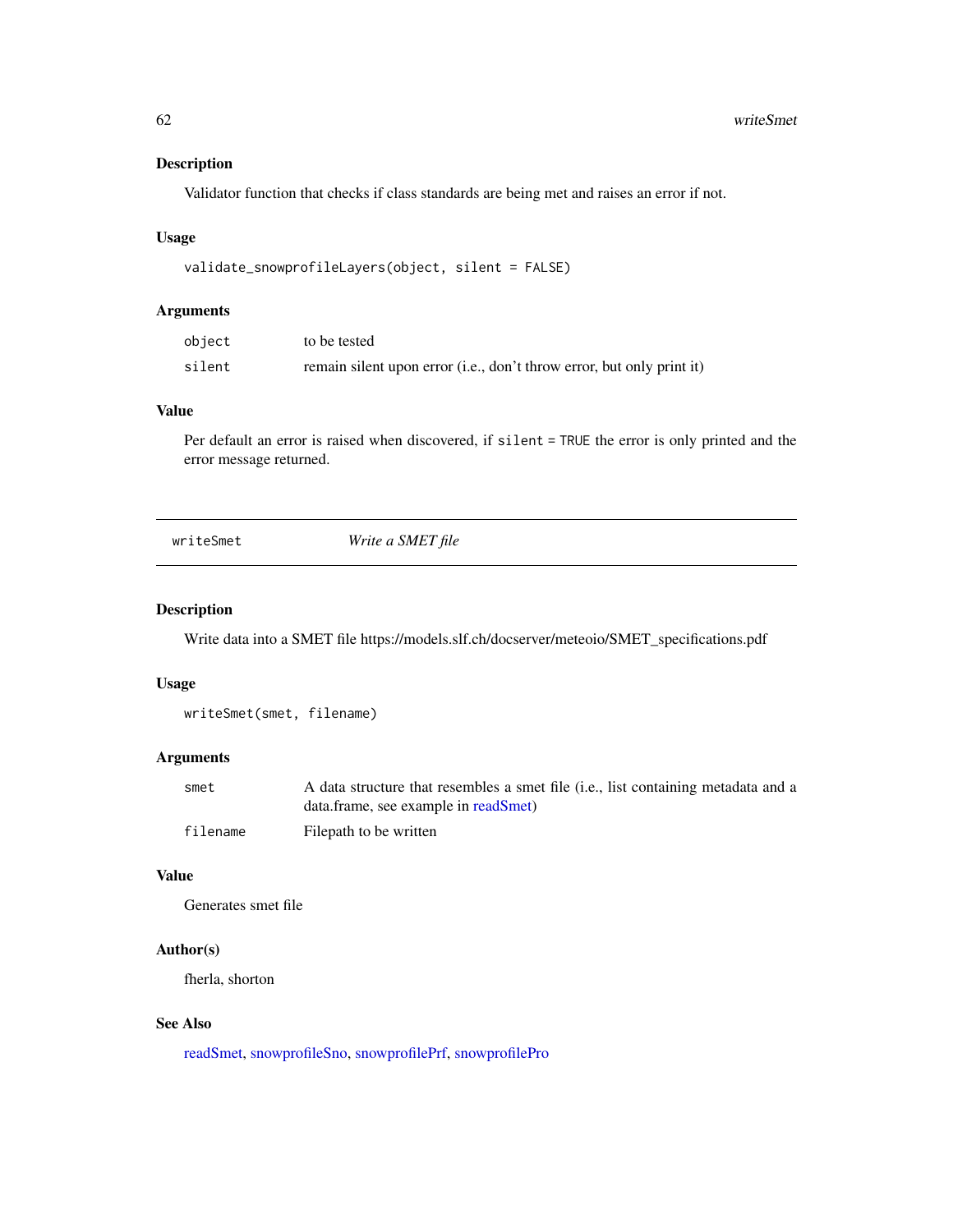## <span id="page-62-0"></span>[.snowprofileSet 63

## Examples

```
## First read example smet file provided in package
(Wx = readSmet(system.file('extdata', 'example.smet', package = 'sarp.snowprofile')))
## Then write Wx to a new temp file and show the file
writeSmet(Wx, filename = file.path(tempdir(), 'file.smet'))
file.show(file.path(tempdir(), 'file.smet'))
## Check whether it can be read back in
(WxNew <- readSmet(file.path(tempdir(), 'file.smet')))
```
[.snowprofileSet *Extract method*

## Description

Extract method

## Usage

## S3 method for class 'snowprofileSet' x[i]

## Arguments

| object from which to extract element(s) or in which to replace element(s). |
|----------------------------------------------------------------------------|
| indices specifying elements to extract or replace                          |

## Value

[snowprofileSet](#page-52-1) object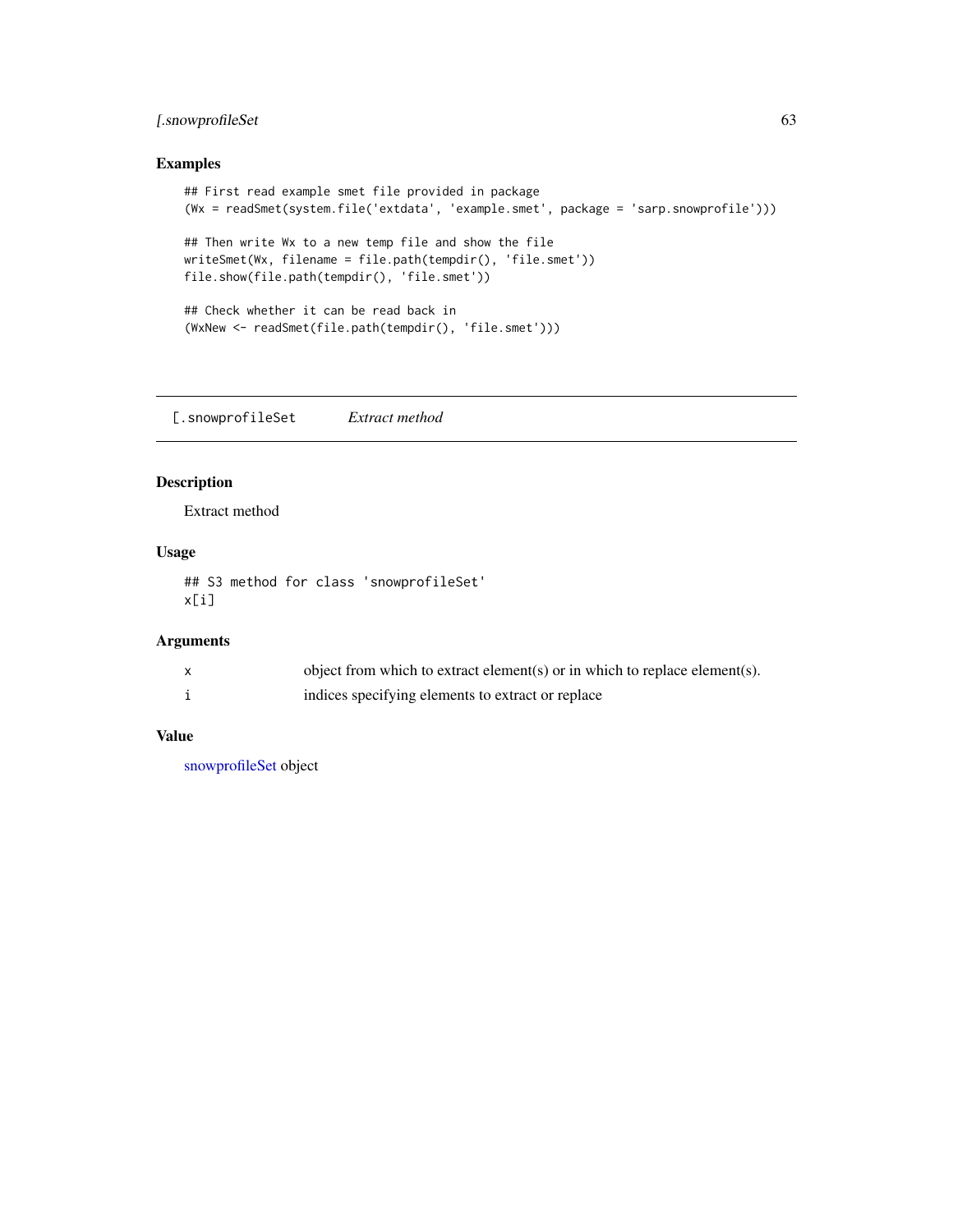# <span id="page-63-0"></span>**Index**

∗ grainDict grainDict, [18](#page-17-0) ∗ object SPgroup, [56](#page-55-0) SPmalformatted, [56](#page-55-0) SPpairs, [57](#page-56-0) ∗ snowprofiles SPtimeline, [57](#page-56-0) ∗ snowprofile SPgroup, [56](#page-55-0) SPmalformatted, [56](#page-55-0) SPpairs, [57](#page-56-0) ∗ swisscode swisscode, [60](#page-59-0) [.snowprofileSet, [63](#page-62-0)] char2numAspect, [3](#page-2-0) char2numHHI, [4,](#page-3-0) *[47,](#page-46-0) [48](#page-47-0)* computeRTA, [5,](#page-4-0) *[6](#page-5-0)*, *[10](#page-9-0)*, *[48](#page-47-0)* computeTSA, *[5](#page-4-0)*, [6,](#page-5-0) *[10](#page-9-0)*, *[48](#page-47-0)* deriveDatetag, [7](#page-6-0) difftime, *[10](#page-9-0)* export.snowprofileCsv, [8](#page-7-0) findPWL, [9,](#page-8-0) *[10](#page-9-0)*, *[24](#page-23-0)* format\_snowprofileLayers, [12,](#page-11-0) *[46](#page-45-0)* getColoursDensity, [12,](#page-11-0) *[14–](#page-13-0)[17](#page-16-0)* getColoursGrainSize, *[13](#page-12-0)*, [13,](#page-12-0) *[15–](#page-14-0)[17](#page-16-0)* getColoursGrainType, *[13,](#page-12-0) [14](#page-13-0)*, [14,](#page-13-0) *[15–](#page-14-0)[17](#page-16-0)*, *[36](#page-35-0)* getColoursHardness, *[13–](#page-12-0)[15](#page-14-0)*, [15,](#page-14-0) *[16,](#page-15-0) [17](#page-16-0)* getColoursLWC, *[13](#page-12-0)[–15](#page-14-0)*, [16,](#page-15-0) *[17](#page-16-0)* getColoursSnowTemp, *[13–](#page-12-0)[16](#page-15-0)*, [17](#page-16-0) grainDict, [18,](#page-17-0) *[36](#page-35-0)*

hasUnobservedBasalLayer, [18](#page-17-0) head, *[30](#page-29-0)*

importRDefaultPackages, [19](#page-18-0)

insertUnobservedBasalLayer, [19](#page-18-0) is.snowprofile, [20](#page-19-0) is.snowprofileInstabilitySigns, [20](#page-19-0) is.snowprofileLayers, [21](#page-20-0) is.snowprofileSet, [21](#page-20-0) is.snowprofileTests, [22](#page-21-0)

labelPWL, *[48](#page-47-0)* labelPWL *(*findPWL*)*, [9](#page-8-0)

new\_snowprofile, [22,](#page-21-0) *[38](#page-37-0)* numberOfPWLsPerVerticalLevel, [24](#page-23-0)

plot.snowprofile, [25,](#page-24-0) *[29](#page-28-0)*, *[40](#page-39-0)* plot.snowprofileSet, *[26](#page-25-0)*, [27,](#page-26-0) *[56](#page-55-0)* print.default, *[30](#page-29-0)* print.snowprofile, [30](#page-29-0)

rbind.snowprofile, [31,](#page-30-0) *[32](#page-31-0)* rbind.snowprofileSet, *[31](#page-30-0)*, [32,](#page-31-0) *[59](#page-58-0)* readSmet, [33,](#page-32-0) *[62](#page-61-0)* reformat\_snowprofile, [33,](#page-32-0) *[56](#page-55-0)*, *[61](#page-60-0)*

scanProfileDates, [34,](#page-33-0) *[51,](#page-50-0) [52](#page-51-0)* sd\_sample\_uncorrected, [35](#page-34-0) setColoursGrainType, *[15](#page-14-0)*, *[18](#page-17-0)*, [36](#page-35-0) simplifyGtypes, [37](#page-36-0) snowprofile, *[5](#page-4-0)[–8](#page-7-0)*, *[10](#page-9-0)*, *[18](#page-17-0)*, *[20](#page-19-0)*, *[22](#page-21-0)*, *[24,](#page-23-0) [25](#page-24-0)*, *[30,](#page-29-0) [31](#page-30-0)*, *[34](#page-33-0)*, [38,](#page-37-0) *[42](#page-41-0)*, *[46](#page-45-0)*, *[48](#page-47-0)*, *[53](#page-52-0)*, *[55](#page-54-0)[–57](#page-56-0)*, *[60](#page-59-0)* snowprofileCaaml, [40](#page-39-0) snowprofileCsv, *[8](#page-7-0)*, *[41](#page-40-0)*, [41,](#page-40-0) *[54](#page-53-0)* snowprofileCsv\_advanced, *[43](#page-42-0)*, [43](#page-42-0) snowprofileInstabilitySigns, *[20](#page-19-0)*, *[23](#page-22-0)*, *[39,](#page-38-0) [40](#page-39-0)*, *[44](#page-43-0)*, [45,](#page-44-0) *[55](#page-54-0)* snowprofileLayers, *[7](#page-6-0)*, *[10](#page-9-0)*, *[18,](#page-17-0) [19](#page-18-0)*, *[23,](#page-22-0) [24](#page-23-0)*, *[39,](#page-38-0) [40](#page-39-0)*, *[42](#page-41-0)*, *[44](#page-43-0)*, *[46](#page-45-0)*, [46,](#page-45-0) *[55](#page-54-0)* snowprofilePrf, *[33](#page-32-0)*, *[35](#page-34-0)*, [50,](#page-49-0) *[52](#page-51-0)*, *[54](#page-53-0)*, *[62](#page-61-0)* snowprofilePro, *[33](#page-32-0)*, *[35](#page-34-0)*, *[51](#page-50-0)*, [51,](#page-50-0) *[54](#page-53-0)*, *[62](#page-61-0)* snowprofileSet, *[21](#page-20-0)*, *[27](#page-26-0)*, *[32](#page-31-0)*, [53,](#page-52-0) *[63](#page-62-0)* snowprofileSno, *[33](#page-32-0)*, *[51,](#page-50-0) [52](#page-51-0)*, [53,](#page-52-0) *[62](#page-61-0)* snowprofileTests, *[22,](#page-21-0) [23](#page-22-0)*, *[39,](#page-38-0) [40](#page-39-0)*, *[44](#page-43-0)*, *[46](#page-45-0)*, [54](#page-53-0)